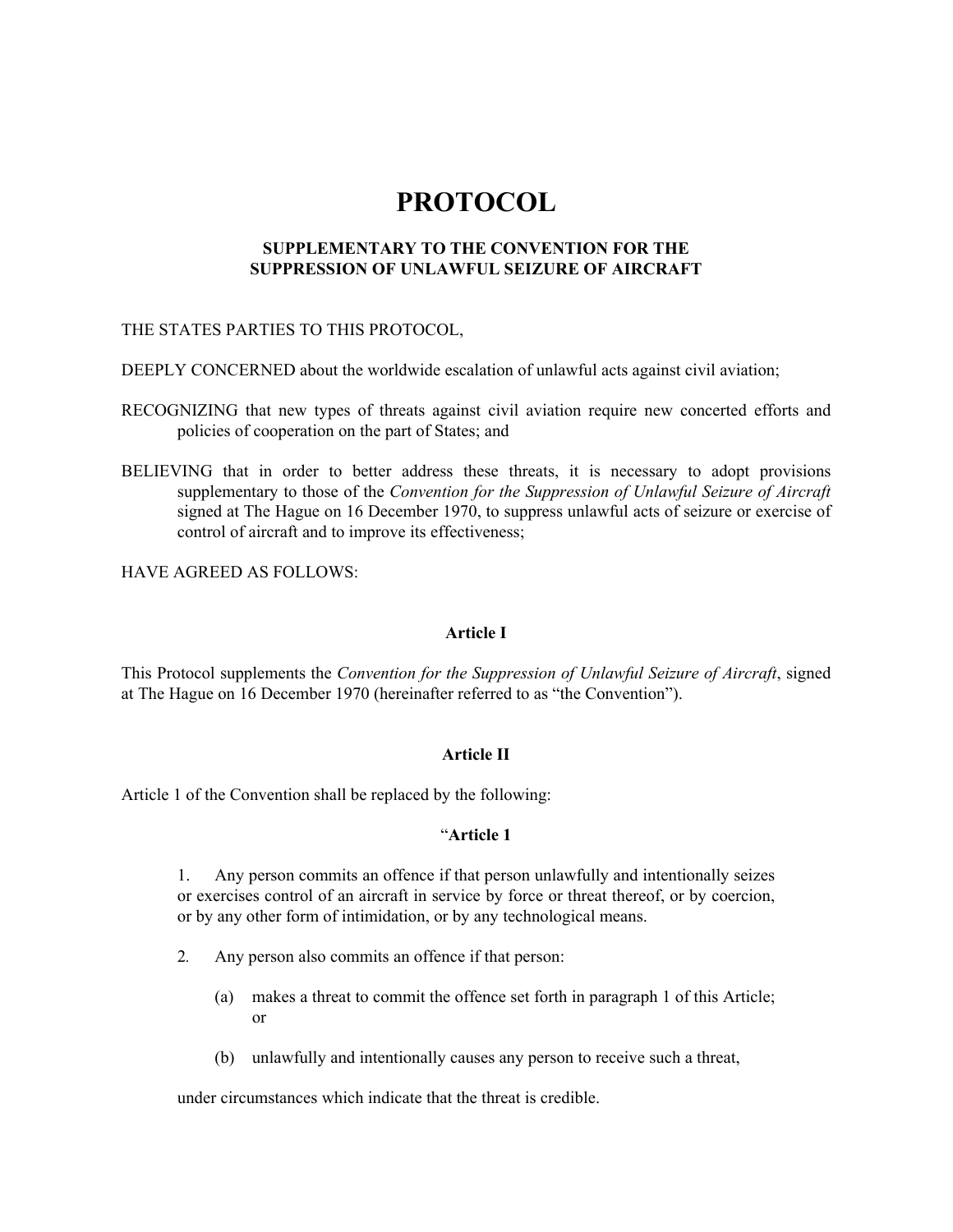- 3. Any person also commits an offence if that person:
	- (a) attempts to commit the offence set forth in paragraph 1 of this Article; or
	- (b) organizes or directs others to commit an offence set forth in paragraph 1, 2 or 3 (a) of this Article; or
	- (c) participates as an accomplice in an offence set forth in paragraph 1, 2 or 3 (a) of this Article; or
	- (d) unlawfully and intentionally assists another person to evade investigation, prosecution or punishment, knowing that the person has committed an act that constitutes an offence set forth in paragraph  $1, 2, 3$  (a),  $3$  (b) or  $3$  (c) of this Article, or that the person is wanted for criminal prosecution by law enforcement authorities for such an offence or has been sentenced for such an offence.

4. Each State Party shall also establish as offences, when committed intentionally, whether or not any of the offences set forth in paragraph 1 or 2 of this Article is actually committed or attempted, either or both of the following:

- (a) agreeing with one or more other persons to commit an offence set forth in paragraph 1 or 2 of this Article and, where required by national law, involving an act undertaken by one of the participants in furtherance of the agreement; or
- (b) contributing in any other way to the commission of one or more offences set forth in paragraph 1 or 2 of this Article by a group of persons acting with a common purpose, and such contribution shall either:
	- (i) be made with the aim of furthering the general criminal activity or purpose of the group, where such activity or purpose involves the commission of an offence set forth in paragraph 1 or 2 of this Article; or
	- (ii) be made in the knowledge of the intention of the group to commit an offence set forth in paragraph 1 or 2 of this Article."

#### **Article III**

Article 2 of the Convention shall be replaced by the following:

# "**Article 2**

Each State Party undertakes to make the offences set forth in Article 1 punishable by severe penalties."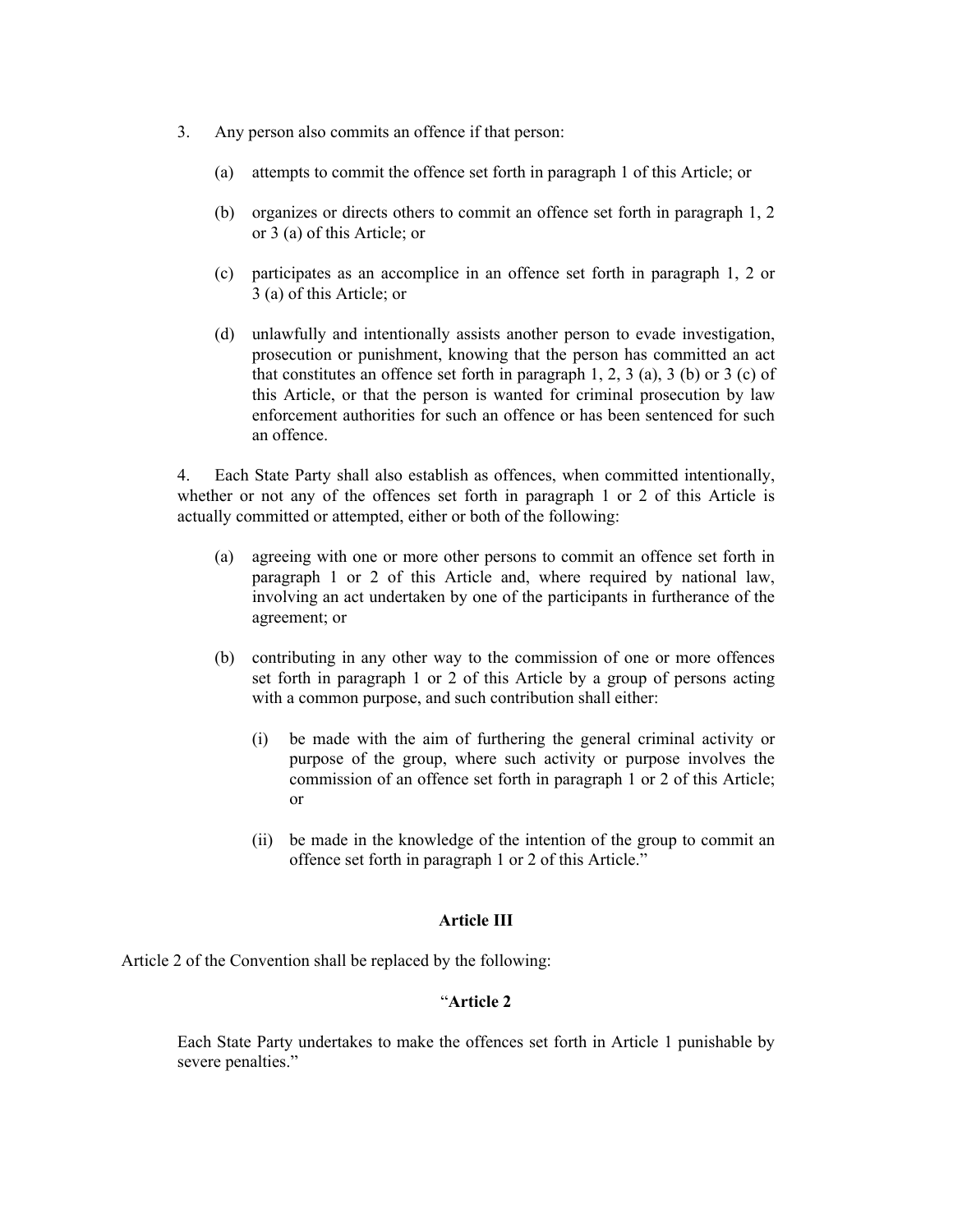# **Article IV**

The following shall be added as Article 2 *bis* of the Convention:

## "**Article 2** *bis*

1. Each State Party, in accordance with its national legal principles, may take the necessary measures to enable a legal entity located in its territory or organized under its laws to be held liable when a person responsible for management or control of that legal entity has, in that capacity, committed an offence set forth in Article 1. Such liability may be criminal, civil or administrative.

2. Such liability is incurred without prejudice to the criminal liability of individuals having committed the offences.

3. If a State Party takes the necessary measures to make a legal entity liable in accordance with paragraph 1 of this Article, it shall endeavour to ensure that the applicable criminal, civil or administrative sanctions are effective, proportionate and dissuasive. Such sanctions may include monetary sanctions."

# **Article V**

1. Article 3, paragraph 1, of the Convention shall be replaced by the following:

## "**Article 3**

1. For the purposes of this Convention, an aircraft is considered to be in service from the beginning of the pre-flight preparation of the aircraft by ground personnel or by the crew for a specific flight until twenty-four hours after any landing. In the case of a forced landing, the flight shall be deemed to continue until the competent authorities take over the responsibility for the aircraft and for persons and property on board."

- 2. In Article 3, paragraph 3, of the Convention, "registration" shall be replaced by "registry".
- 3. In Article 3, paragraph 4, of the Convention, "mentioned" shall be replaced by "set forth".
- 4. Article 3, paragraph 5, of the Convention shall be replaced by the following:

"5. Notwithstanding paragraphs 3 and 4 of this Article, Articles 6, 7, 7 *bis*, 8, 8 *bis*, 8 *ter* and 10 shall apply whatever the place of take-off or the place of actual landing of the aircraft, if the offender or the alleged offender is found in the territory of a State other than the State of registry of that aircraft."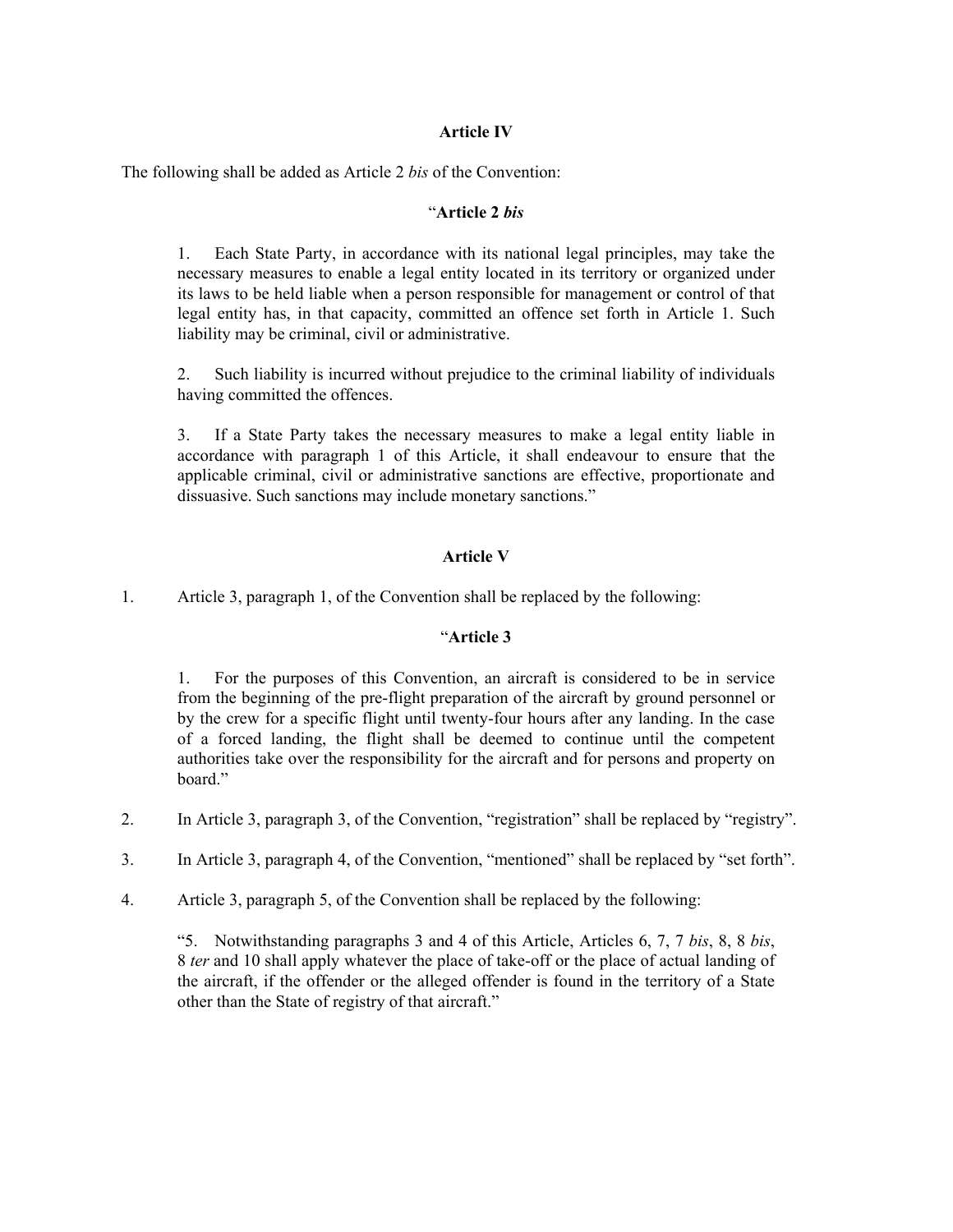## **Article VI**

The following shall be added as Article 3 *bis* of the Convention:

## "**Article 3** *bis*

1. Nothing in this Convention shall affect other rights, obligations and responsibilities of States and individuals under international law, in particular the purposes and principles of the Charter of the United Nations, the Convention on International Civil Aviation and international humanitarian law.

2. The activities of armed forces during an armed conflict, as those terms are understood under international humanitarian law, which are governed by that law are not governed by this Convention, and the activities undertaken by military forces of a State in the exercise of their official duties, inasmuch as they are governed by other rules of international law, are not governed by this Convention.

3. The provisions of paragraph 2 of this Article shall not be interpreted as condoning or making lawful otherwise unlawful acts, or precluding prosecution under other laws."

## **Article VII**

Article 4 of the Convention shall be replaced by the following:

## "**Article 4**

1. Each State Party shall take such measures as may be necessary to establish its jurisdiction over the offences set forth in Article 1 and any other act of violence against passengers or crew committed by the alleged offender in connection with the offences, in the following cases:

- (a) when the offence is committed in the territory of that State;
- (b) when the offence is committed against or on board an aircraft registered in that State;
- (c) when the aircraft on board which the offence is committed lands in its territory with the alleged offender still on board;
- (d) when the offence is committed against or on board an aircraft leased without crew to a lessee whose principal place of business or, if the lessee has no such place of business, whose permanent residence is in that State;
- (e) when the offence is committed by a national of that State.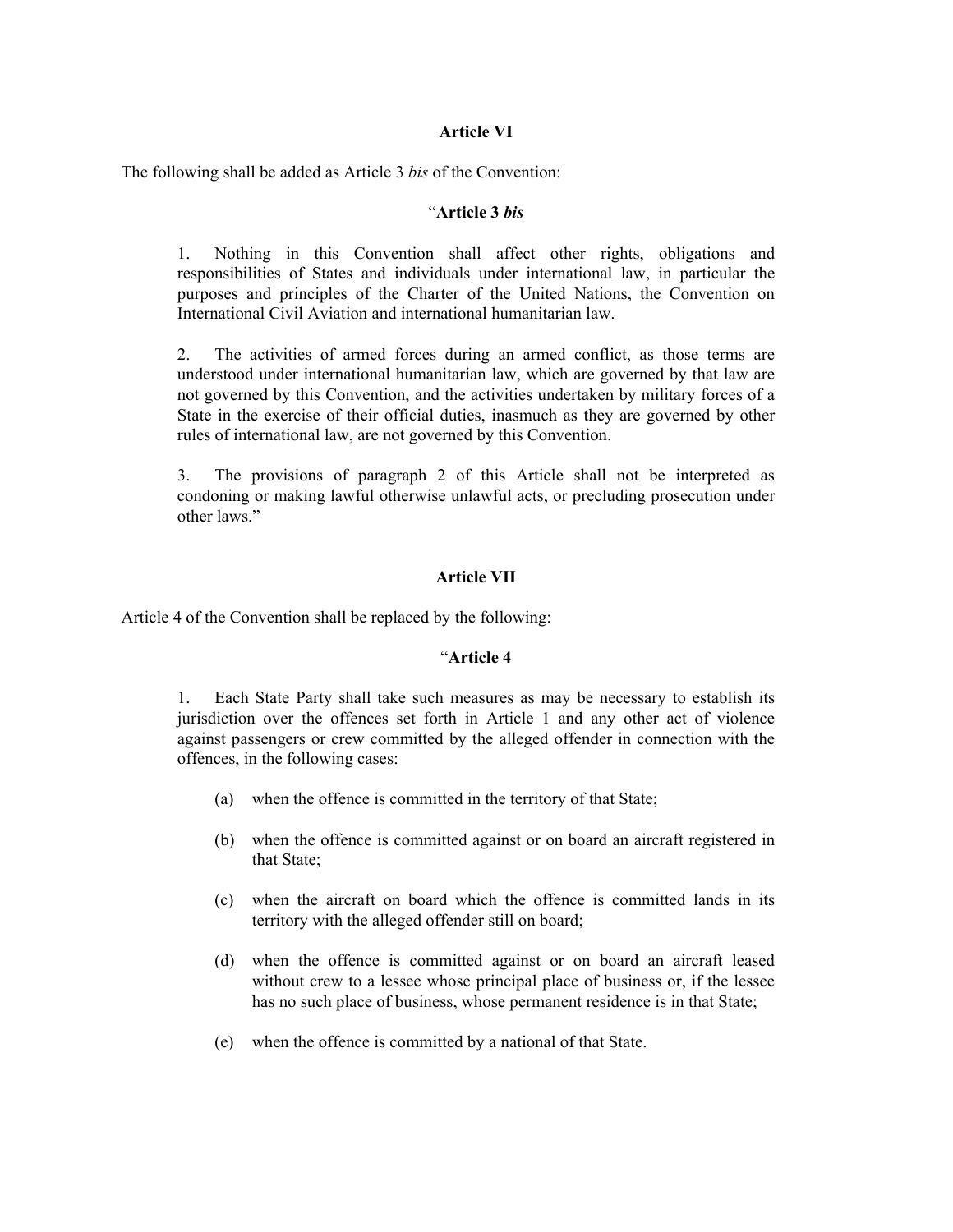2. Each State Party may also establish its jurisdiction over any such offence in the following cases:

- (a) when the offence is committed against a national of that State;
- (b) when the offence is committed by a stateless person whose habitual residence is in the territory of that State.

3. Each State Party shall likewise take such measures as may be necessary to establish its jurisdiction over the offences set forth in Article 1 in the case where the alleged offender is present in its territory and it does not extradite that person pursuant to Article 8 to any of the States Parties that have established their jurisdiction in accordance with the applicable paragraphs of this Article with regard to those offences.

4. This Convention does not exclude any criminal jurisdiction exercised in accordance with national law."

#### **Article VIII**

Article 5 of the Convention shall be replaced by the following:

### "**Article 5**

The States Parties which establish joint air transport operating organizations or international operating agencies, which operate aircraft which are subject to joint or international registration shall, by appropriate means, designate for each aircraft the State among them which shall exercise the jurisdiction and have the attributes of the State of registry for the purpose of this Convention and shall give notice thereof to the Secretary General of the International Civil Aviation Organization who shall communicate the notice to all States Parties to this Convention."

## **Article IX**

Article 6, paragraph 4, of the Convention shall be replaced by the following:

#### "**Article 6**

4. When a State Party, pursuant to this Article, has taken a person into custody, it shall immediately notify the States Parties which have established jurisdiction under paragraph 1 of Article 4, and established jurisdiction and notified the Depositary under paragraph 2 of Article 4 and, if it considers it advisable, any other interested States of the fact that such person is in custody and of the circumstances which warrant that person's detention. The State Party which makes the preliminary enquiry contemplated in paragraph 2 of this Article shall promptly report its findings to the said States Parties and shall indicate whether it intends to exercise jurisdiction."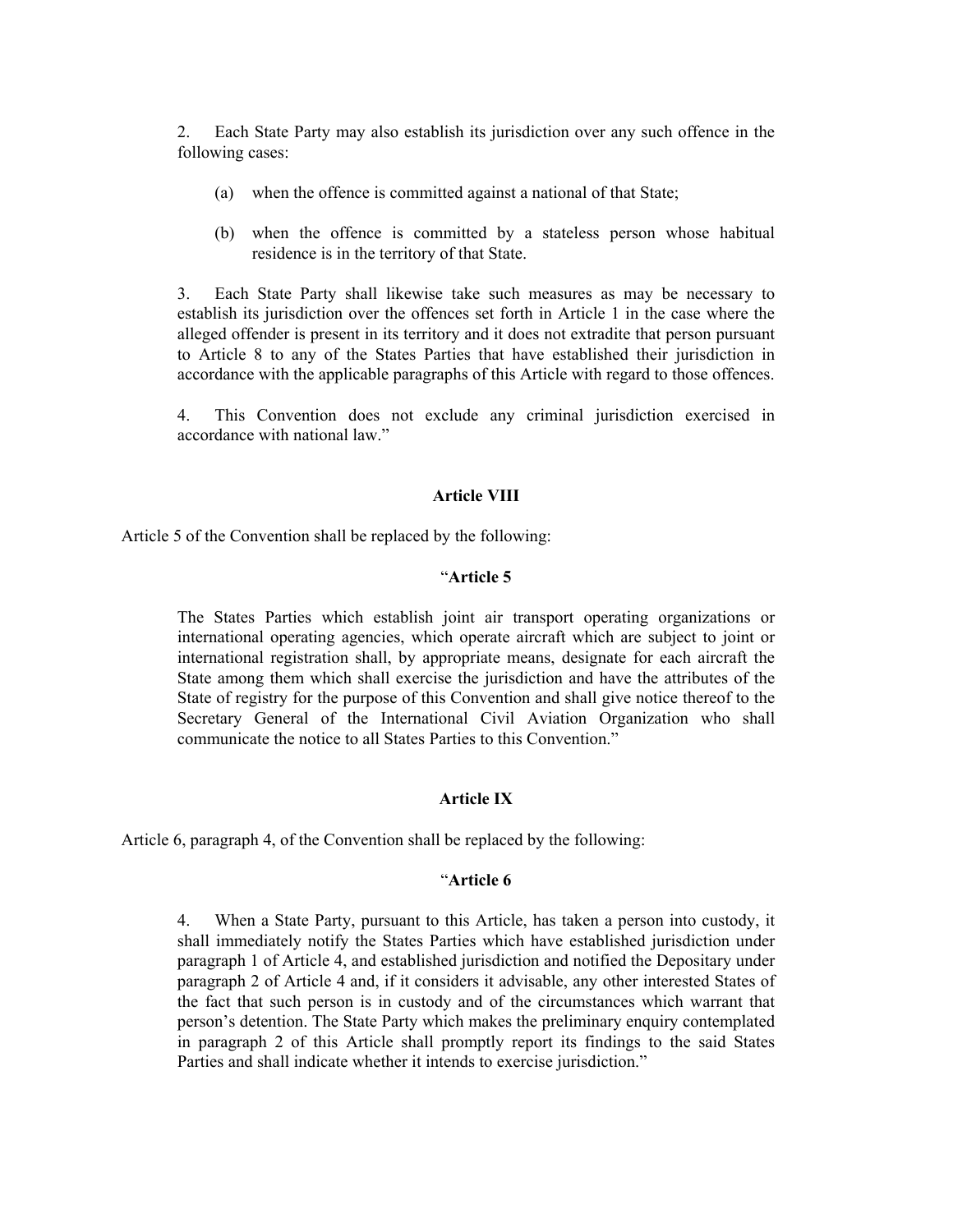## **Article X**

The following shall be added as Article 7 *bis* of the Convention:

## "**Article 7** *bis*

Any person who is taken into custody, or regarding whom any other measures are taken or proceedings are being carried out pursuant to this Convention, shall be guaranteed fair treatment, including enjoyment of all rights and guarantees in conformity with the law of the State in the territory of which that person is present and applicable provisions of international law, including international human rights law."

## **Article XI**

Article 8 of the Convention shall be replaced by the following:

## "**Article 8**

1. The offences set forth in Article 1 shall be deemed to be included as extraditable offences in any extradition treaty existing between States Parties. States Parties undertake to include the offences as extraditable offences in every extradition treaty to be concluded between them.

2. If a State Party which makes extradition conditional on the existence of a treaty receives a request for extradition from another State Party with which it has no extradition treaty, it may at its option consider this Convention as the legal basis for extradition in respect of the offences set forth in Article 1. Extradition shall be subject to the other conditions provided by the law of the requested State.

3. States Parties which do not make extradition conditional on the existence of a treaty shall recognize the offences set forth in Article 1 as extraditable offences between themselves subject to the conditions provided by the law of the requested **State** 

4. Each of the offences shall be treated, for the purpose of extradition between States Parties, as if it had been committed not only in the place in which it occurred but also in the territories of the States Parties required to establish their jurisdiction in accordance with subparagraphs  $(b)$ ,  $(c)$ ,  $(d)$  and  $(e)$  of paragraph 1 of Article 4 and who have established jurisdiction in accordance with paragraph 2 of Article 4.

5. The offences set forth in subparagraphs (a) and (b) of paragraph 4 of Article 1 shall, for the purpose of extradition between States Parties, be treated as equivalent."

## **Article XII**

The following shall be added as Article 8 *bis* of the Convention: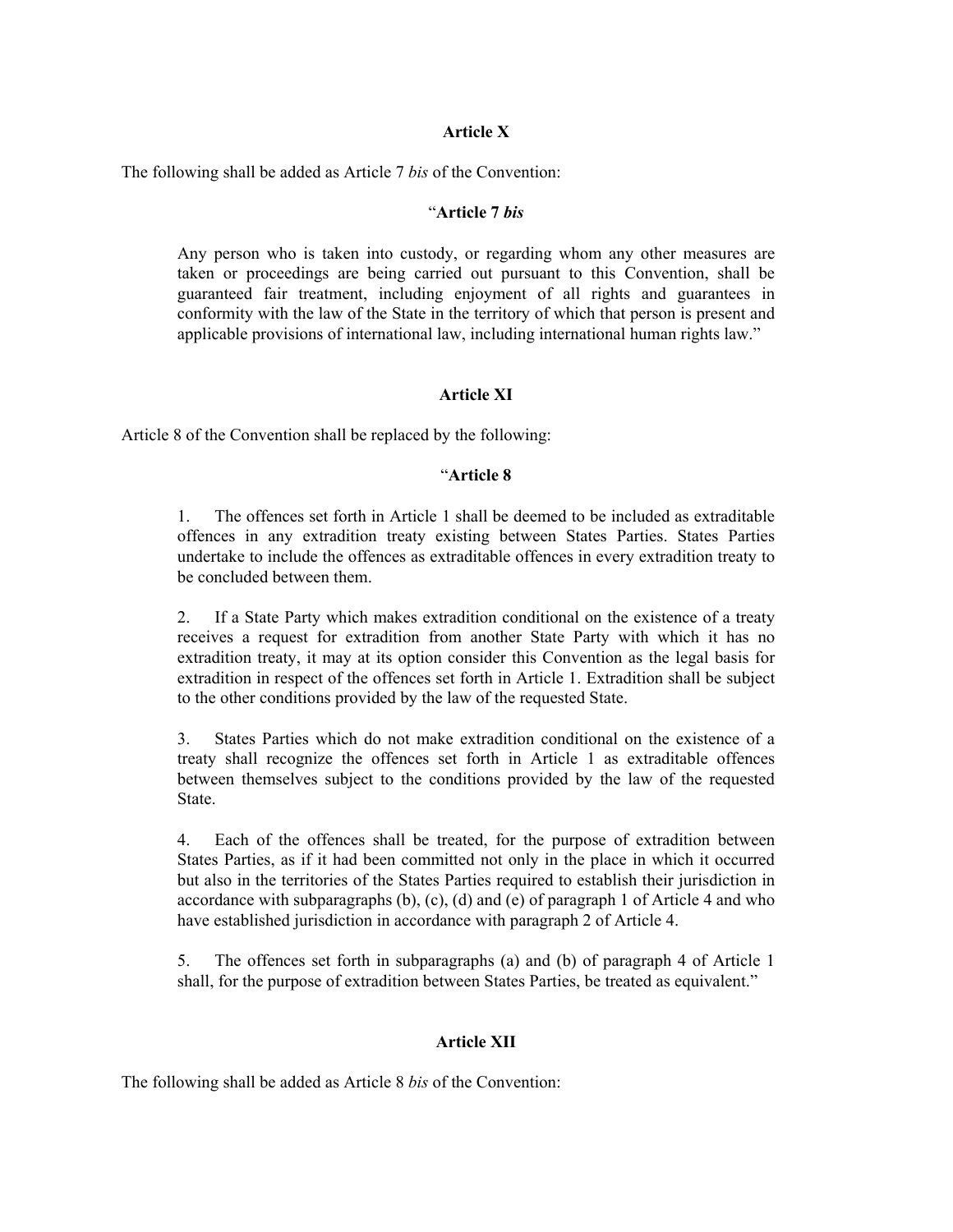#### "**Article 8** *bis*

None of the offences set forth in Article 1 shall be regarded, for the purposes of extradition or mutual legal assistance, as a political offence or as an offence connected with a political offence or as an offence inspired by political motives. Accordingly, a request for extradition or for mutual legal assistance based on such an offence may not be refused on the sole ground that it concerns a political offence or an offence connected with a political offence or an offence inspired by political motives."

## **Article XIII**

The following shall be added as Article 8 *ter* of the Convention:

## "**Article 8** *ter*

Nothing in this Convention shall be interpreted as imposing an obligation to extradite or to afford mutual legal assistance, if the requested State Party has substantial grounds for believing that the request for extradition for offences set forth in Article 1 or for mutual legal assistance with respect to such offences has been made for the purpose of prosecuting or punishing a person on account of that person's race, religion, nationality, ethnic origin, political opinion or gender, or that compliance with the request would cause prejudice to that person's position for any of these reasons."

#### **Article XIV**

Article 9, paragraph 1, of the Convention shall be replaced by the following:

## "**Article 9**

1. When any of the acts set forth in paragraph 1 of Article 1 has occurred or is about to occur, States Parties shall take all appropriate measures to restore control of the aircraft to its lawful commander or to preserve the commander's control of the aircraft"

#### **Article XV**

Article 10, paragraph 1, of the Convention shall be replaced by the following:

## "**Article 10**

1. States Parties shall afford one another the greatest measure of assistance in connection with criminal proceedings brought in respect of the offences set forth in Article 1 and other acts set forth in Article 4. The law of the State requested shall apply in all cases."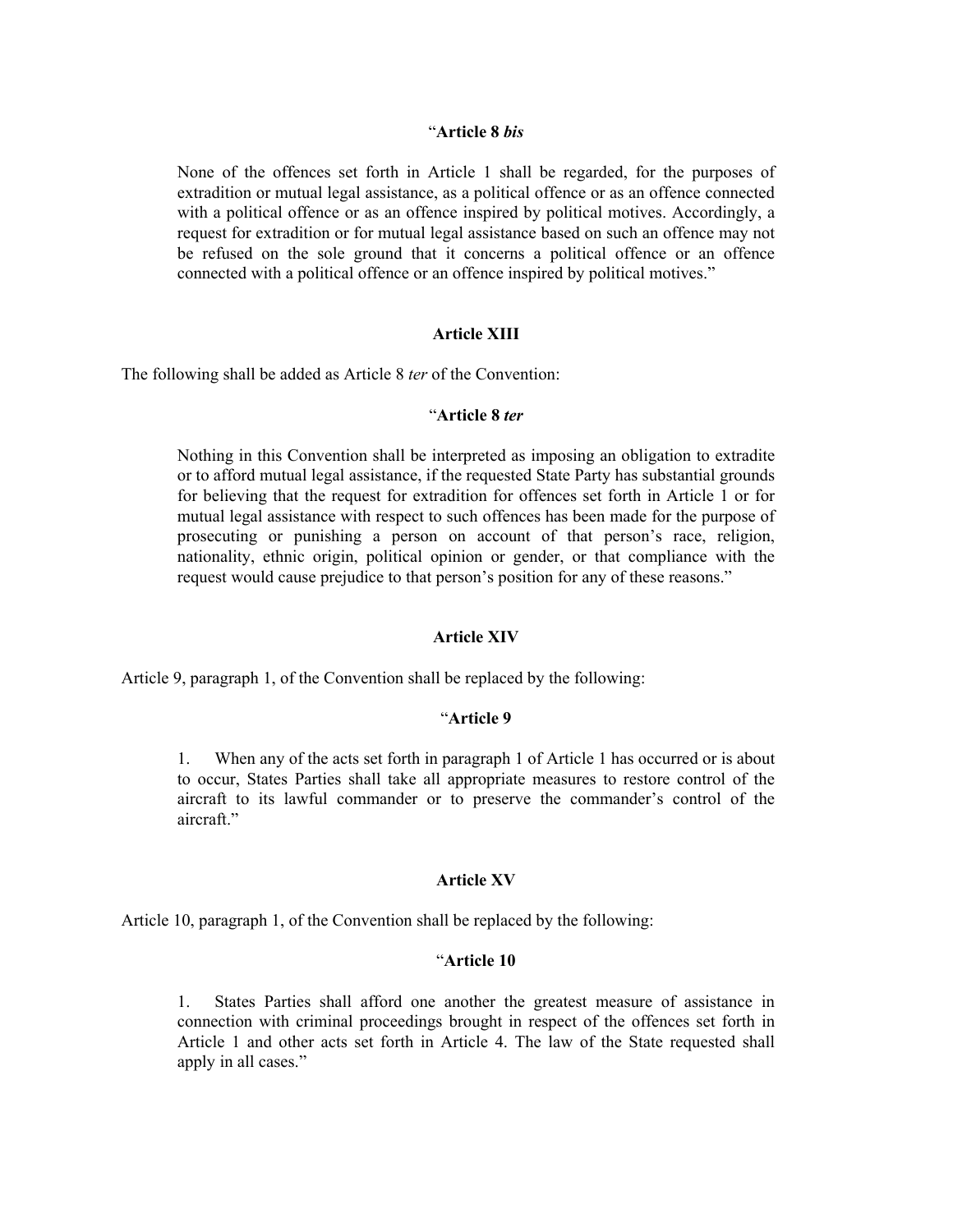#### **Article XVI**

The following shall be added as Article 10 *bis* of the Convention:

#### "**Article 10** *bis*

Any State Party having reason to believe that one of the offences set forth in Article 1 will be committed shall, in accordance with its national law, furnish any relevant information in its possession to those States Parties which it believes would be the States set forth in paragraphs 1 and 2 of Article 4."

#### **Article XVII**

1. All references in the Convention to "Contracting State" and "Contracting States" shall be replaced by "State Party" and "States Parties" respectively.

2. All references in the Convention to "him" and "his" shall be replaced by "that person" and "that person's" respectively.

## **Article XVIII**

The texts of the Convention in the Arabic and Chinese languages annexed to this Protocol shall, together with the texts of the Convention in the English, French, Russian and Spanish languages, constitute texts equally authentic in the six languages.

## **Article XIX**

As between the States Parties to this Protocol, the Convention and this Protocol shall be read and interpreted together as one single instrument and shall be known as The Hague Convention as amended by the Beijing Protocol, 2010.

## **Article XX**

This Protocol shall be open for signature in Beijing on 10 September 2010 by States participating in the Diplomatic Conference on Aviation Security held at Beijing from 30 August to 10 September 2010. After 27 September 2010, this Protocol shall be open to all States for signature at the Headquarters of the International Civil Aviation Organization in Montréal until it enters into force in accordance with Article XXIII.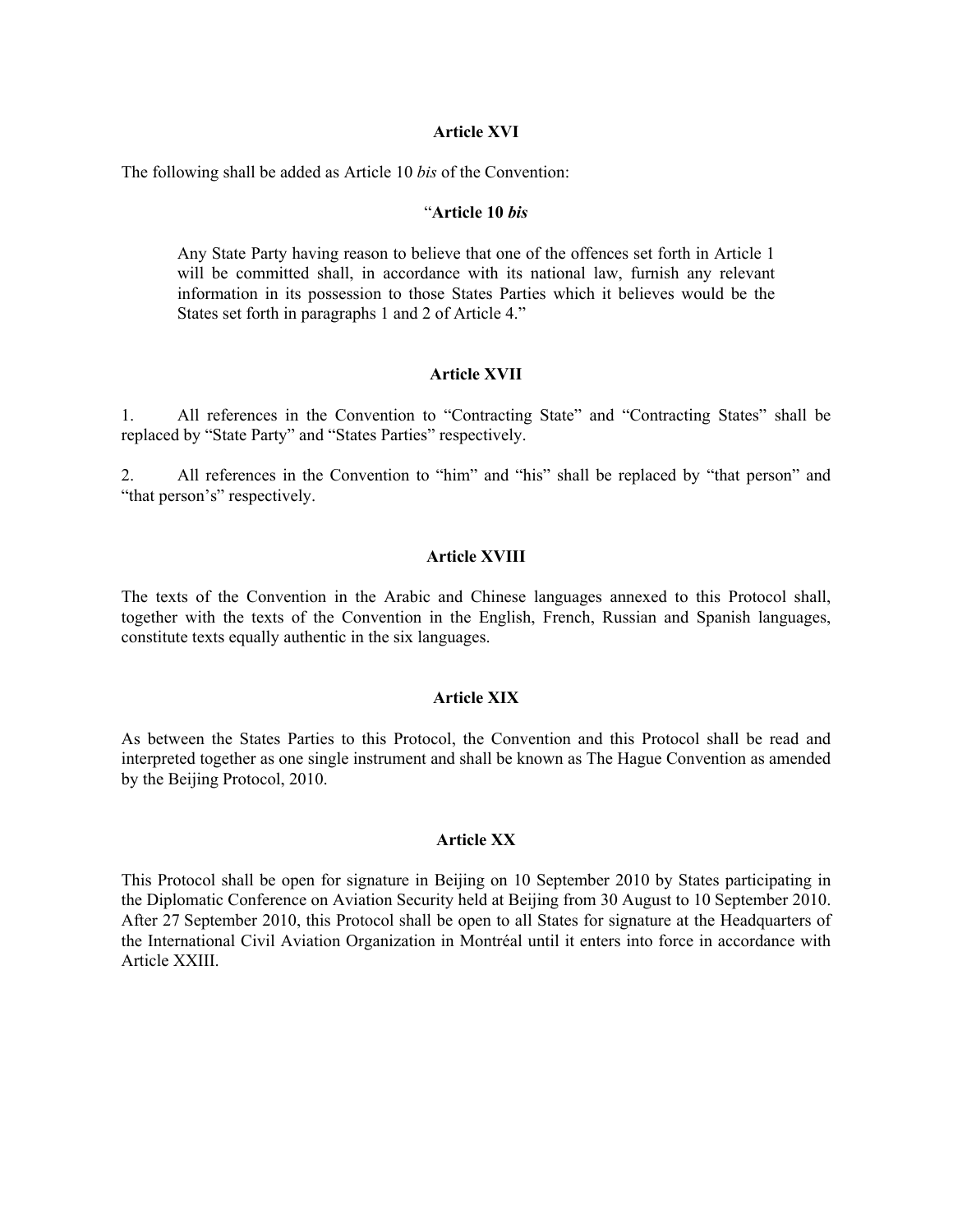# **Article XXI**

1. This Protocol is subject to ratification, acceptance or approval. The instruments of ratification, acceptance or approval shall be deposited with the Secretary General of the International Civil Aviation Organization, who is hereby designated as the Depositary.

2. Ratification, acceptance or approval of this Protocol by any State which is not a Party to the Convention shall have the effect of ratification, acceptance or approval of The Hague Convention as amended by the Beijing Protocol, 2010.

3. Any State which does not ratify, accept or approve this Protocol in accordance with paragraph 1 of this Article may accede to it at any time. The instruments of accession shall be deposited with the Depositary.

# **Article XXII**

Upon ratifying, accepting, approving or acceding to this Protocol, each State Party:

- (a) shall notify the Depositary of the jurisdiction it has established under its national law in accordance with paragraph 2 of Article 4 of The Hague Convention as amended by the Beijing Protocol, 2010, and immediately notify the Depositary of any change; and
- (b) may declare that it shall apply the provisions of subparagraph (d) of paragraph 3 of Article 1 of The Hague Convention as amended by the Beijing Protocol, 2010 in accordance with the principles of its criminal law concerning family exemptions from liability.

## **Article XXIII**

1. This Protocol shall enter into force on the first day of the second month following the date of the deposit of the twenty-second instrument of ratification, acceptance, approval or accession with the Depositary.

2. For each State ratifying, accepting, approving or acceding to this Protocol after the deposit of the twenty-second instrument of ratification, acceptance, approval or accession, this Protocol shall enter into force on the first day of the second month following the date of the deposit by such State of its instrument of ratification, acceptance, approval or accession.

3. As soon as this Protocol enters into force, it shall be registered with the United Nations by the Depositary.

## **Article XXIV**

1. Any State Party may denounce this Protocol by written notification to the Depositary.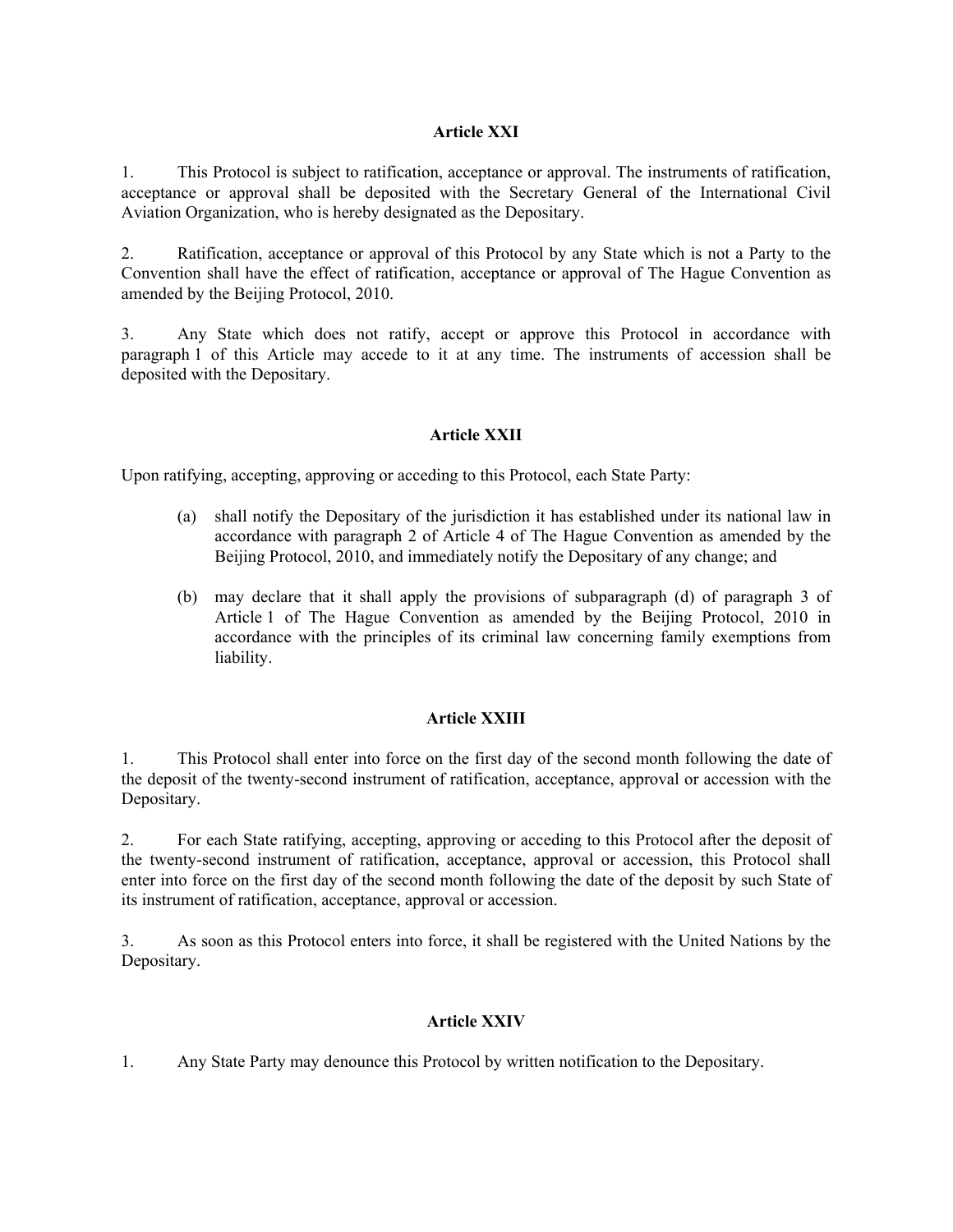2. Denunciation shall take effect one year following the date on which notification is received by the Depositary.

#### **Article XXV**

The Depositary shall promptly inform all States Parties to this Protocol and all signatory or acceding States to this Protocol of the date of each signature, the date of deposit of each instrument of ratification, acceptance, approval or accession, the date of coming into force of this Protocol, and other relevant information.

 IN WITNESS WHEREOF the undersigned Plenipotentiaries, having been duly authorized, have signed this Protocol.

 DONE at Beijing on the tenth day of September of the year Two Thousand and Ten in the English, Arabic, Chinese, French, Russian and Spanish languages, all texts being equally authentic, such authenticity to take effect upon verification by the Secretariat of the Conference under the authority of the President of the Conference within ninety days hereof as to the conformity of the texts with one another. This Protocol shall remain deposited in the archives of the International Civil Aviation Organization, and certified copies thereof shall be transmitted by the Depositary to all Contracting States to this Protocol.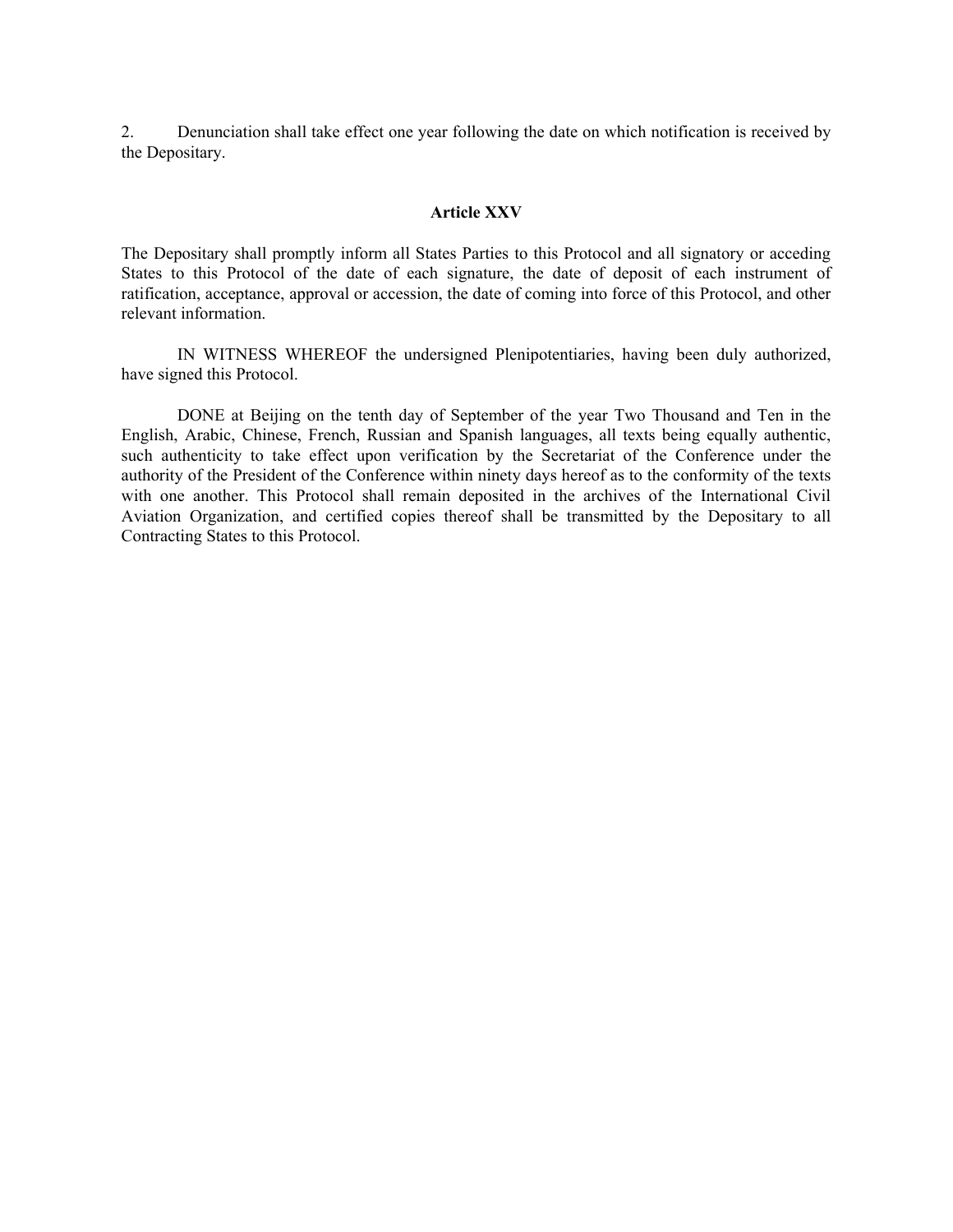# **PROTOCOLE**

# ADDITIONNEL À LA CONVENTION POUR LA RÉPRESSION DE LA CAPTURE ILLICITE D'AÉRONEFS

# LES ÉTATS PARTIES AU PRÉSENT PROTOCOLE.

PROFONDÉMENT PRÉOCCUPÉS par l'escalade mondiale des actes illicites contre l'aviation civile,

- RECONNAISSANT que les nouveaux types de menace contre l'aviation civile exigent de nouveaux efforts concertés et de nouvelles politiques de coopération de la part des États, et
- ESTIMANT que, pour mieux faire face à ces menaces, il est nécessaire d'adopter des dispositions complémentaires à celles de la Convention pour la répression de la capture illicite d'aéronefs, signée à La Haye le 16 décembre 1970, en vue de réprimer les actes illicites de capture ou d'exercice du contrôle d'aéronefs et d'améliorer l'efficacité de la Convention,

SONT CONVENUS DES DISPOSITIONS SUIVANTES :

## Article I<sup>er</sup>

Le présent Protocole complète la Convention pour la répression de la capture illicite d'aéronefs, signée à La Haye le 16 décembre 1970 (ci-après appelée « la Convention »).

## **Article II**

L'article 1<sup>er</sup> de la Convention est remplacé par le suivant :

## « Article  $1<sup>er</sup>$

Commet une infraction pénale toute personne qui, illicitement et intentionnel- $1_{-}$ lement, s'empare d'un aéronef en service ou en exerce le contrôle par violence ou menace de violence, ou par contrainte, ou par toute autre forme d'intimidation, ou par tout moven technologique.

- $2.$ Commet également une infraction pénale toute personne qui :
	- (a) menace de commettre une des infractions visées au paragraphe 1 du présent article; ou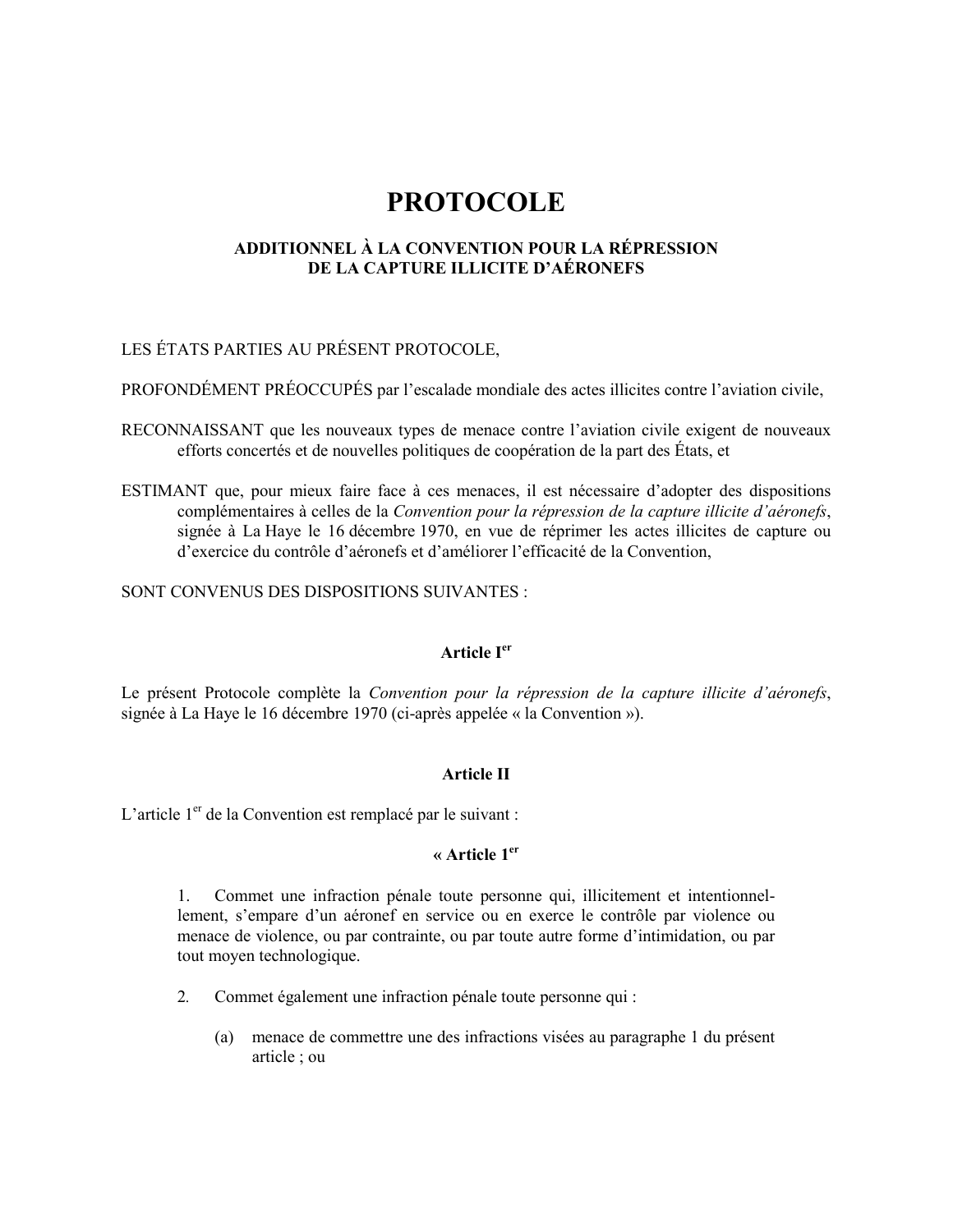(b) fait en sorte, illicitement et intentionnellement, qu'une personne reçoive une telle menace.

dans des circonstances qui indiquent la crédibilité de la menace.

- $3.$ Commet également une infraction pénale toute personne qui :
	- (a) tente de commettre une infraction visée au paragraphe 1 du présent article;  $\alpha$
	- (b) organise ou fait commettre par d'autres personnes une infraction visée aux paragraphes 1, 2 ou 3, alinéa (a), du présent article; ou
	- (c) participe comme complice à une infraction visée aux paragraphes 1, 2 ou 3, alinéa (a), du présent article ; ou
	- (d) illicitement et intentionnellement, aide une personne à se soustraire à une enquête, à des poursuites ou à une peine, en sachant que cette personne a commis un acte qui constitue une infraction visée aux paragraphes 1, 2, 3 alinéa (a), 3 alinéa (b) ou 3 alinéa (c) du présent article, ou qu'elle est recherchée en vue de poursuites pénales pour une telle infraction par les autorités chargées de l'application de la loi, ou qu'elle a été condamnée pour une telle infraction

Chaque État partie confère aussi le caractère d'infraction pénale à l'un ou l'autre  $4.$ des actes suivants ou aux deux, lorsqu'ils sont commis intentionnellement, que les infractions visées aux paragraphes 1 ou 2 du présent article soient ou non effectivement commises ou tentées :

- (a) s'entendre avec une ou plusieurs autres personnes en vue de commettre une infraction visée aux paragraphes 1 ou 2 du présent article et qui, lorsque le droit interne l'exige, implique un acte commis par un des participants en vertu de cette entente ; ou
- (b) contribuer de toute autre manière à la perpétration d'une ou plusieurs des infractions visées aux paragraphes 1 ou 2 du présent article par un groupe de personnes agissant de concert et :
	- soit pour faciliter l'activité criminelle générale du groupe ou servir le  $(i)$ but de celui-ci, lorsque cette activité suppose la perpétration d'une infraction visée aux paragraphes 1 ou 2 du présent article;
	- (ii) soit en sachant que le groupe a l'intention de commettre une infraction visée aux paragraphes 1 ou 2 du présent article. »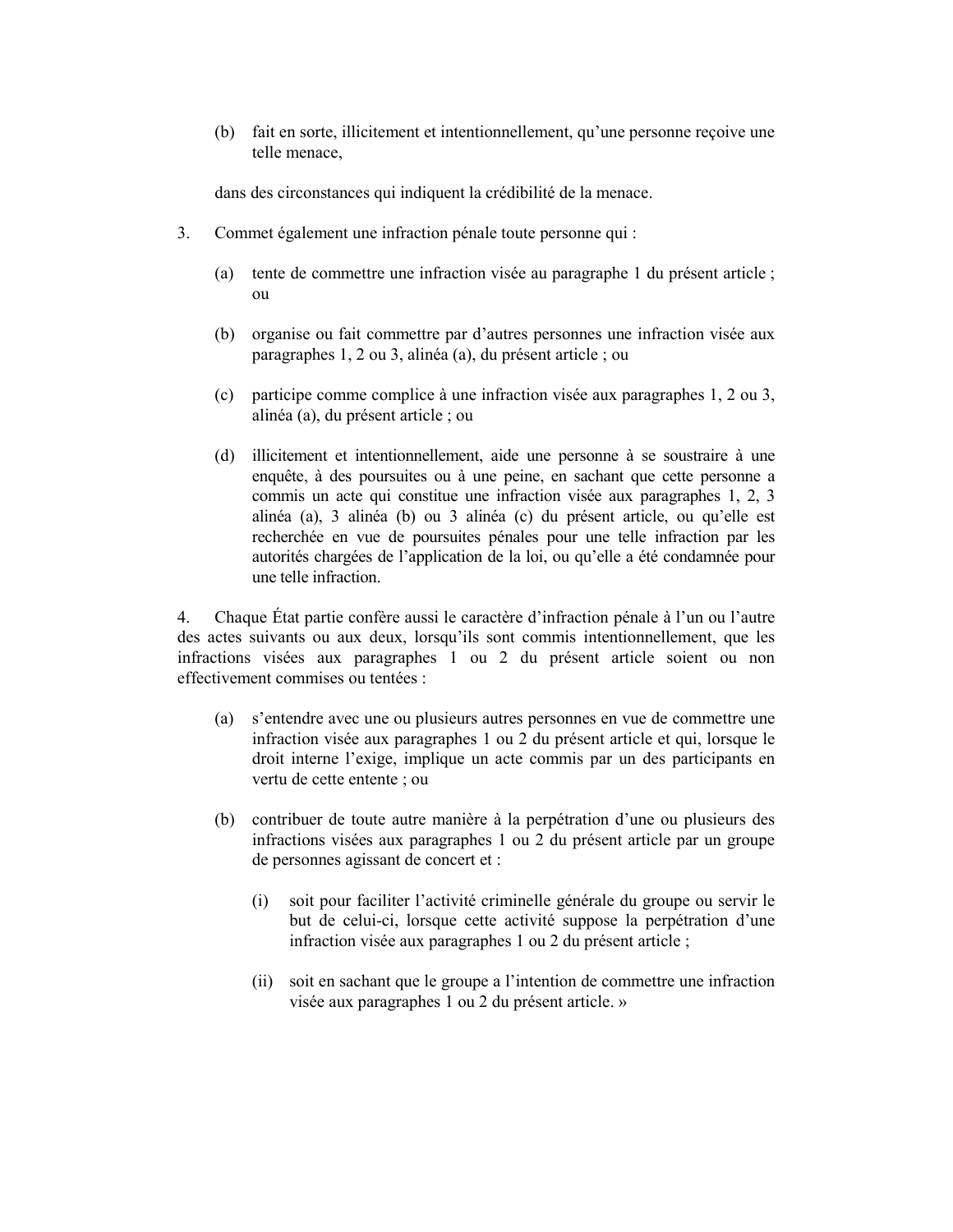#### **Article III**

L'article 2 de la Convention est remplacé par le suivant :

#### « Article 2

Tout État partie s'engage à réprimer de peines sévères les infractions visées à l'article  $1<sup>er</sup>$ . »

### **Article IV**

L'article 2 bis suivant est ajouté à la Convention :

#### « Article 2 bis

Chaque État partie, conformément aux principes de son droit interne, peut  $1.$ prendre les mesures nécessaires pour que la responsabilité d'une personne morale située sur son territoire ou constituée sous l'empire de sa législation soit engagée lorsqu'une personne responsable de la direction ou du contrôle de cette personne morale a, en cette qualité, commis une infraction visée à l'article 1<sup>er</sup>. Cette responsabilité peut être pénale, civile ou administrative.

Ladite responsabilité est engagée sans préjudice de la responsabilité pénale des 2. personnes physiques qui ont commis les infractions.

Si un État partie prend les mesures nécessaires pour que soit engagée la 3. responsabilité d'une personne morale en vertu du paragraphe 1 du présent article, il s'efforce de veiller à ce que les sanctions pénales, civiles ou administratives applicables soient efficaces, proportionnées et dissuasives. Ces sanctions peuvent être notamment d'ordre pécuniaire. »

## **Article V**

 $1.$ À l'article 3 de la Convention, le paragraphe 1 est remplacé par le suivant :

#### $\kappa$  Article 3

 $1_{\cdot}$ Aux fins de la présente Convention, un aéronef est considéré comme étant en service depuis le moment où le personnel au sol ou l'équipage commence à le préparer en vue d'un vol déterminé jusqu'à l'expiration d'un délai de vingt-quatre heures suivant tout atterrissage; en cas d'atterrissage forcé, le vol est censé se poursuivre jusqu'à ce que les autorités compétentes prennent en charge l'aéronef ainsi que les personnes et les biens à bord. »

 $2.$ Article 3, paragraphe 3 : modification du texte anglais sans objet en français.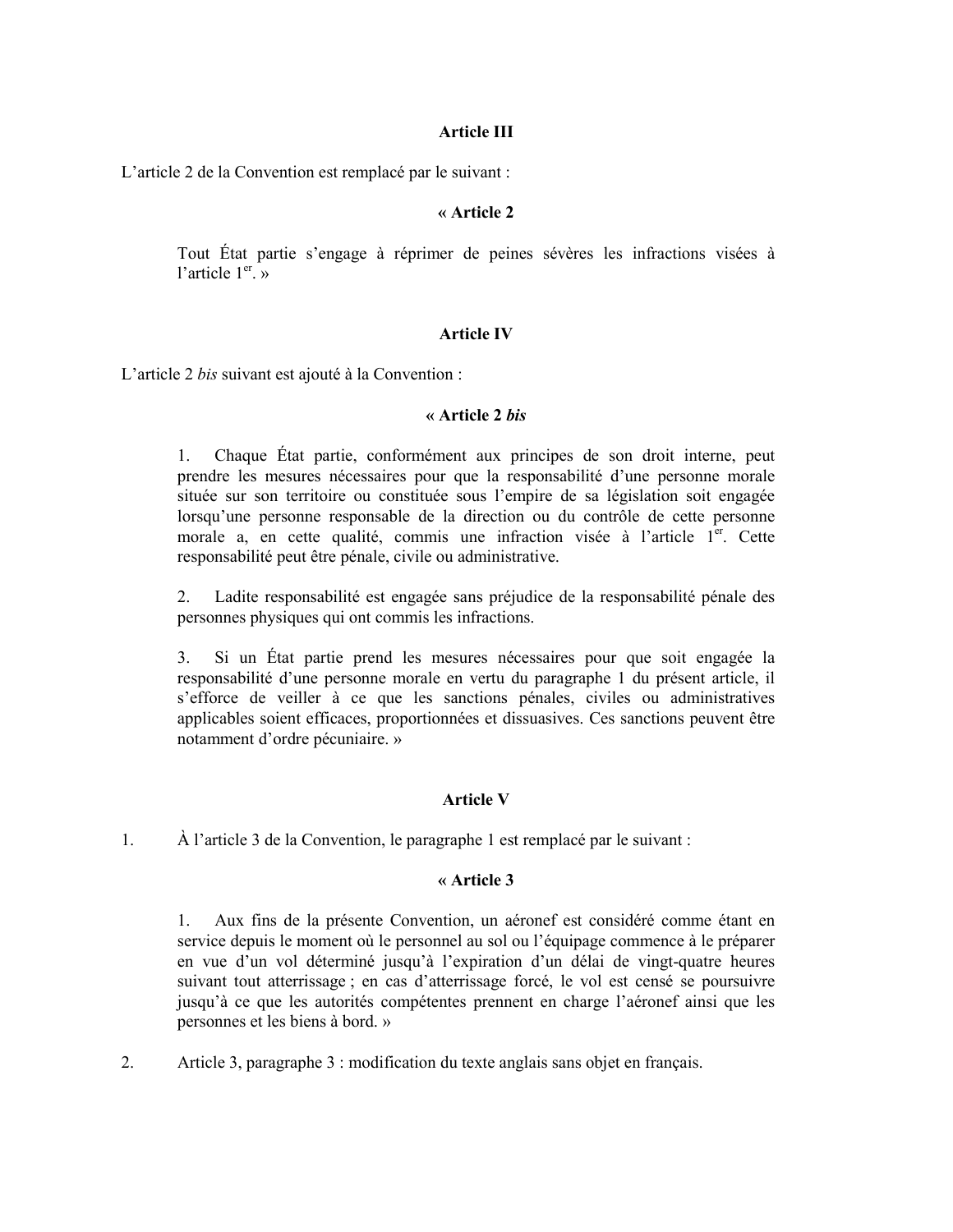- $\mathcal{E}$ Article 3, paragraphe 4 : modification du texte anglais sans objet en français.
- 4. A l'article 3 de la Convention, le paragraphe 5 est remplacé par le suivant :

« 5. Nonobstant les dispositions des paragraphes 3 et 4 du présent article, les articles 6, 7, 7 bis, 8, 8 bis, 8 ter et 10 s'appliquent quels que soient le lieu du décollage ou le lieu d'atterrissage effectif de l'aéronef si l'auteur ou l'auteur présumé de l'infraction est découvert sur le territoire d'un État autre que l'État d'immatriculation dudit aéronef. »

## **Article VI**

L'article 3 bis suivant est ajouté à la Convention :

## « Article 3 bis

 $1.$ Aucune disposition de la présente Convention ne porte atteinte aux autres droits, obligations et responsabilités qui découlent, pour les États et les individus, du droit international, et en particulier des buts et principes de la Charte des Nations Unies, de la Convention relative à l'aviation civile internationale et du droit international humanitaire

 $2.$ Les activités des forces armées en période de conflit armé, au sens donné à ces termes en droit international humanitaire, qui sont régies par ce droit, ne sont pas régies par la présente Convention, et les activités accomplies par les forces armées d'un État dans l'exercice de leurs fonctions officielles, dans la mesure où elles sont régies par d'autres règles de droit international, ne sont pas régies non plus par la présente Convention.

Les dispositions du paragraphe 2 du présent article ne peuvent être interprétées 3. comme excusant ou rendant licites des actes par ailleurs illicites, ni comme excluant l'exercice de poursuites sous l'empire d'autres lois. »

# **Article VII**

L'article 4 de la Convention est remplacé par le suivant :

## « Article 4

 $1.$ Tout État partie prend les mesures nécessaires pour établir sa compétence aux fins de connaître des infractions visées à l'article 1<sup>er</sup>, ainsi que de tout autre acte de violence dirigé contre les passagers ou l'équipage et commis par l'auteur présumé des infractions en relation directe avec celles-ci, dans les cas suivants :

- (a) si l'infraction est commise sur le territoire de cet État;
- (b) si l'infraction est commise à l'encontre ou à bord d'un aéronef immatriculé dans cet État ;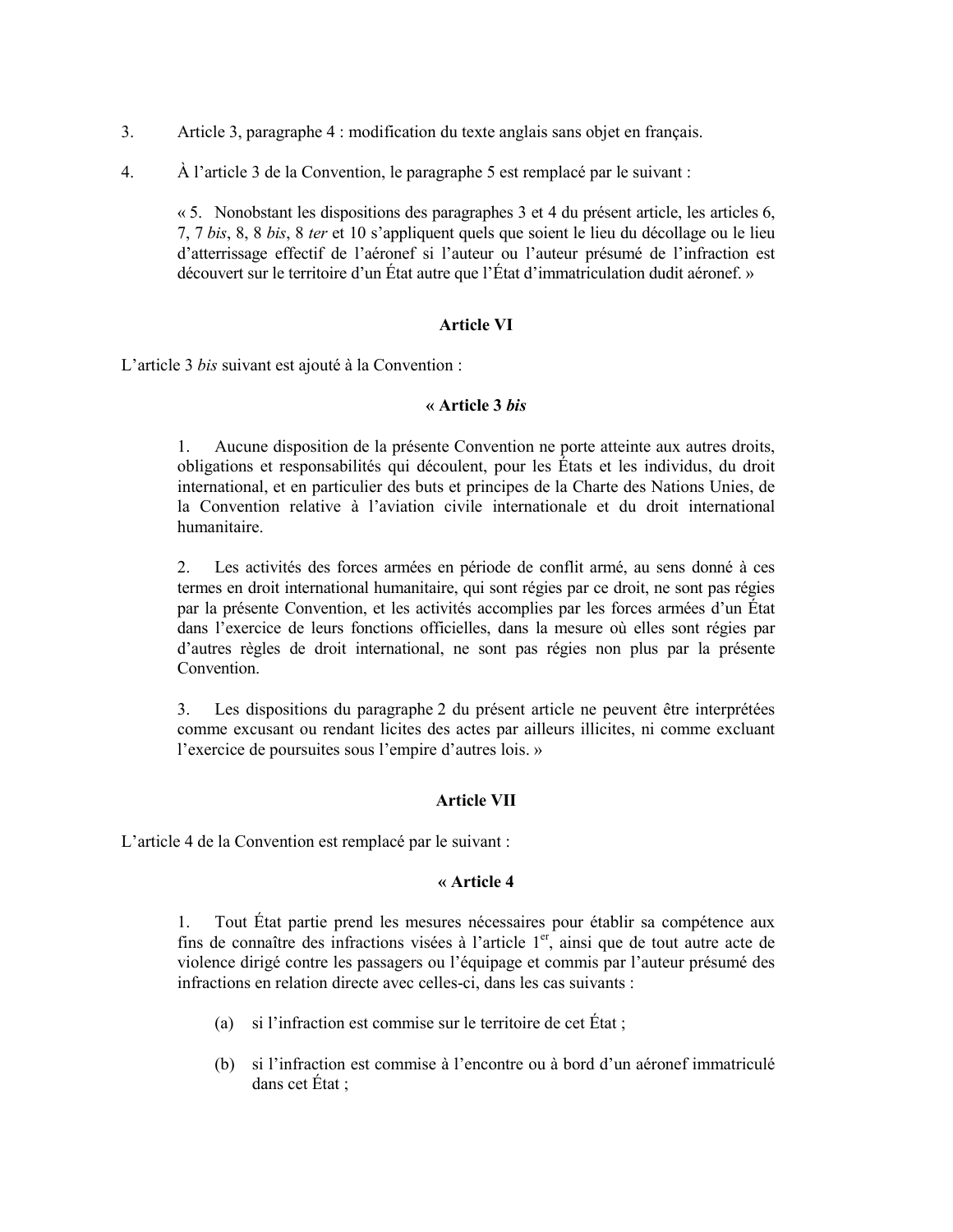- (c) si l'aéronef à bord duquel l'infraction est commise atterrit sur son territoire avec l'auteur présumé de l'infraction encore à bord ;
- (d) si l'infraction est commise à l'encontre ou à bord d'un aéronef donné en location sans équipage à une personne qui a son principal établissement, ou à défaut sa résidence permanente, dans ledit État;
- (e) si l'infraction est commise par un ressortissant de cet État.

 $2.$ Tout État partie peut également établir sa compétence aux fins de connaître de ces infractions dans les cas suivants ·

- (a) si l'infraction est commise contre un ressortissant de cet État;
- (b) si l'infraction est commise par un apatride qui a sa résidence habituelle sur le territoire de cet État.

Tout Etat partie prend également les mesures nécessaires pour établir sa  $3.$ compétence aux fins de connaître des infractions visées à l'article 1<sup>er</sup> dans le cas où l'auteur présumé de l'une d'elles se trouve sur son territoire et où ledit État ne l'extrade pas conformément à l'article 8 vers l'un des États parties qui ont établi leur compétence aux fins de connaître de ces infractions conformément aux paragraphes applicables du présent article.

La présente Convention n'écarte aucune compétence pénale exercée  $4.$ conformément au droit interne »

#### **Article VIII**

L'article 5 de la Convention est remplacé par le suivant :

#### « Article 5

Les États parties qui constituent, pour le transport aérien, des organisations d'exploitation en commun ou des organismes internationaux d'exploitation qui exploitent des aéronefs faisant l'objet d'une immatriculation commune ou internationale désignent pour chaque aéronef, suivant les modalités appropriées, l'État qui exercera la compétence et aura les attributions de l'État d'immatriculation aux fins de la présente Convention; ils aviseront de cette désignation le Secrétaire général de l'Organisation de l'aviation civile internationale, qui en informera tous les États parties à la présente Convention. »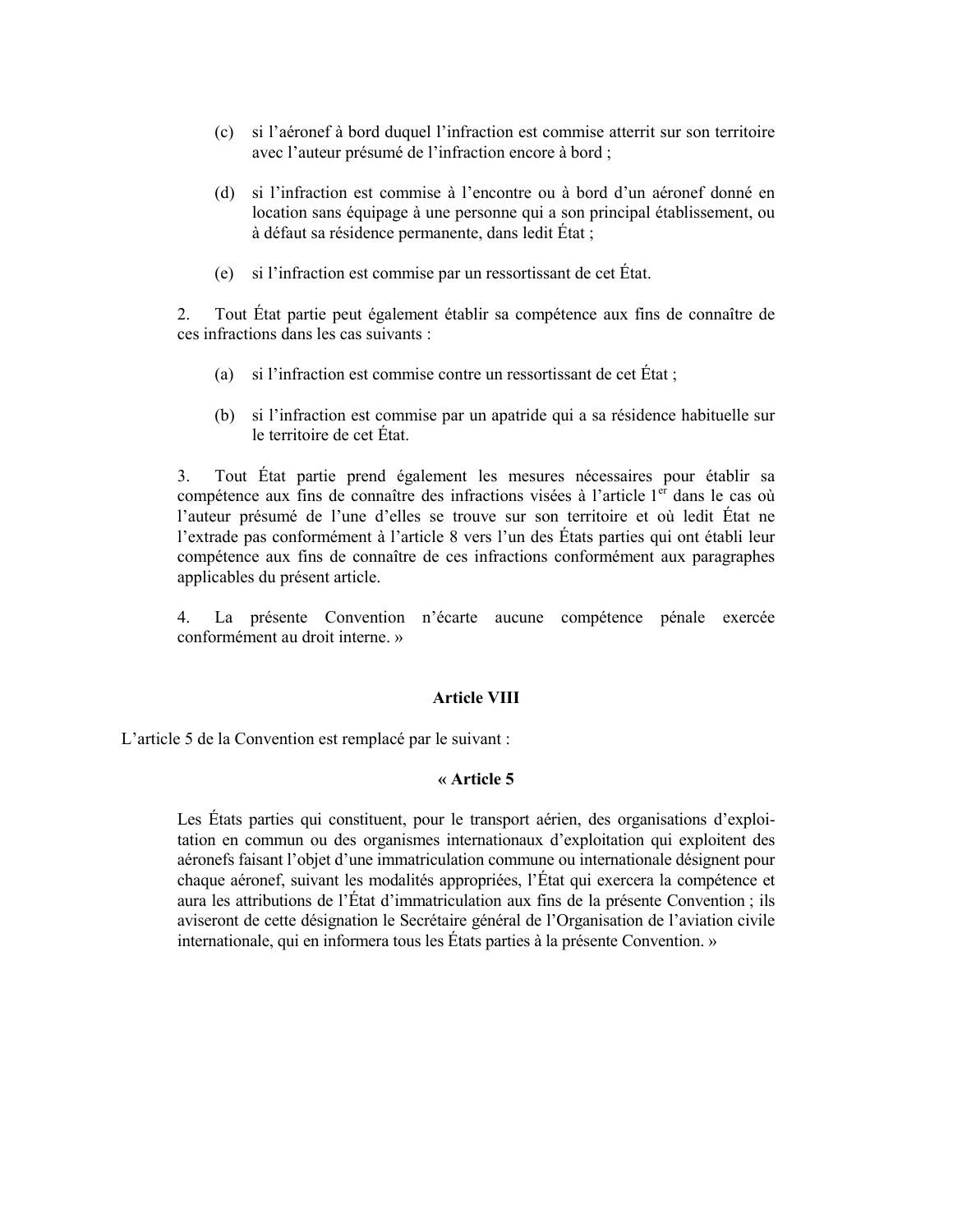## **Article IX**

À l'article 6 de la Convention, le paragraphe 4 est remplacé par le suivant :

#### « Article 6

Lorsqu'un État partie a placé une personne en détention conformément aux 4. dispositions du présent article, il avise immédiatement de cette détention, ainsi que des circonstances qui la justifient, les États parties qui ont établi leur compétence en vertu du paragraphe 1 de l'article 4 et établi leur compétence et informé le dépositaire en vertu du paragraphe 2 de l'article 4, et, s'il le juge opportun, tous autres États intéressés. L'État partie qui procède à l'enquête préliminaire visée au paragraphe 2 du présent article en communique rapidement les conclusions aux dits États parties et leur indique s'il entend exercer sa compétence. »

#### **Article X**

L'article 7 bis suivant est ajouté à la Convention :

### « Article 7 bis

Toute personne placée en détention ou contre laquelle toute autre mesure est prise ou une procédure est engagée en vertu de la présente Convention se voit garantir un traitement équitable et tous les droits et garanties conformes au droit interne de l'État sur le territoire duquel elle se trouve et aux dispositions applicables du droit international, y compris celles qui ont trait aux droits de l'homme. »

#### **Article XI**

L'article 8 de la Convention est remplacé par le suivant :

# « Article 8

Les infractions visées à l'article 1<sup>er</sup> sont de plein droit comprises comme cas 1. d'extradition dans tout traité d'extradition conclu entre États parties. Les États parties s'engagent à comprendre ces infractions comme cas d'extradition dans tout traité d'extradition à conclure entre eux.

 $2.$ Si un État partie qui subordonne l'extradition à l'existence d'un traité est saisi d'une demande d'extradition par un autre État partie avec lequel il n'est pas lié par un traité d'extradition, il a la latitude de considérer la présente Convention comme constituant la base juridique de l'extradition en ce qui concerne les infractions visées à l'article 1<sup>er</sup>. L'extradition est subordonnée aux autres conditions prévues par le droit de l'État requis.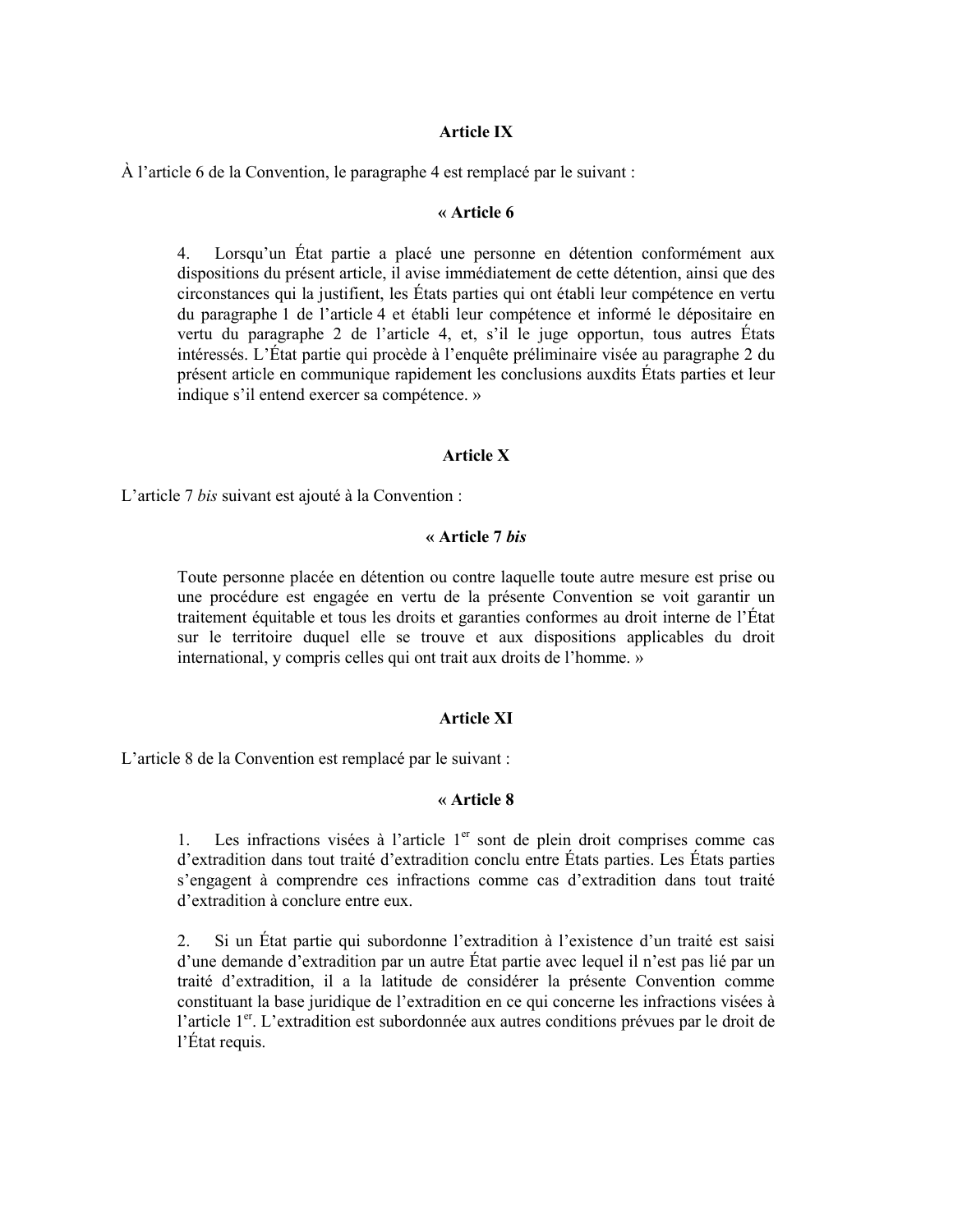Les États parties qui ne subordonnent pas l'extradition à l'existence d'un traité  $\mathcal{E}$ reconnaissent les infractions visées à l'article 1<sup>er</sup> comme cas d'extradition entre eux dans les conditions prévues par le droit de l'État requis.

 $4.$ Chacune des infractions est considérée, aux fins d'extradition entre États parties, comme avant été commise tant au lieu de sa perpétration que sur le territoire des États parties tenus d'établir leur compétence en vertu du paragraphe 1, alinéas (b), (c), (d) et (e), de l'article 4, et qui ont établi leur compétence en vertu du paragraphe 2 de l'article 4.

Les infractions visées aux alinéas (a) et (b) du paragraphe 4 de l'article  $1<sup>er</sup>$  sont, 5. aux fins d'extradition entre États parties, traitées comme équivalentes. »

#### **Article XII**

L'article 8 *bis* suivant est ajouté à la Convention :

# « Article 8 bis

Aucune des infractions visées à l'article 1<sup>er</sup> ne sera considérée, aux fins d'extradition ou d'entraide judiciaire, comme une infraction politique, comme une infraction liée à une infraction politique ou comme une infraction inspirée par des motifs politiques. En conséquence, une demande d'extradition ou d'entraide judiciaire fondée sur une telle infraction ne peut être refusée au seul motif qu'elle concerne une infraction politique, une infraction liée à une infraction politique ou une infraction inspirée par des motifs politiques. »

#### **Article XIII**

L'article 8 ter suivant est ajouté à la Convention :

## « Article 8 ter

Aucune disposition de la présente Convention ne sera interprétée comme impliquant une obligation d'extradition ou d'entraide judiciaire si l'État partie requis a des raisons sérieuses de croire que la demande d'extradition concernant les infractions visées à l'article 1<sup>er</sup> ou la demande d'entraide judiciaire concernant de telles infractions a été présentée aux fins de poursuivre ou de punir une personne pour des raisons de race, de religion, de nationalité, d'origine ethnique, d'opinions politiques ou de sexe, ou que donner suite à cette demande porterait préjudice à la situation de cette personne pour l'une quelconque de ces raisons. »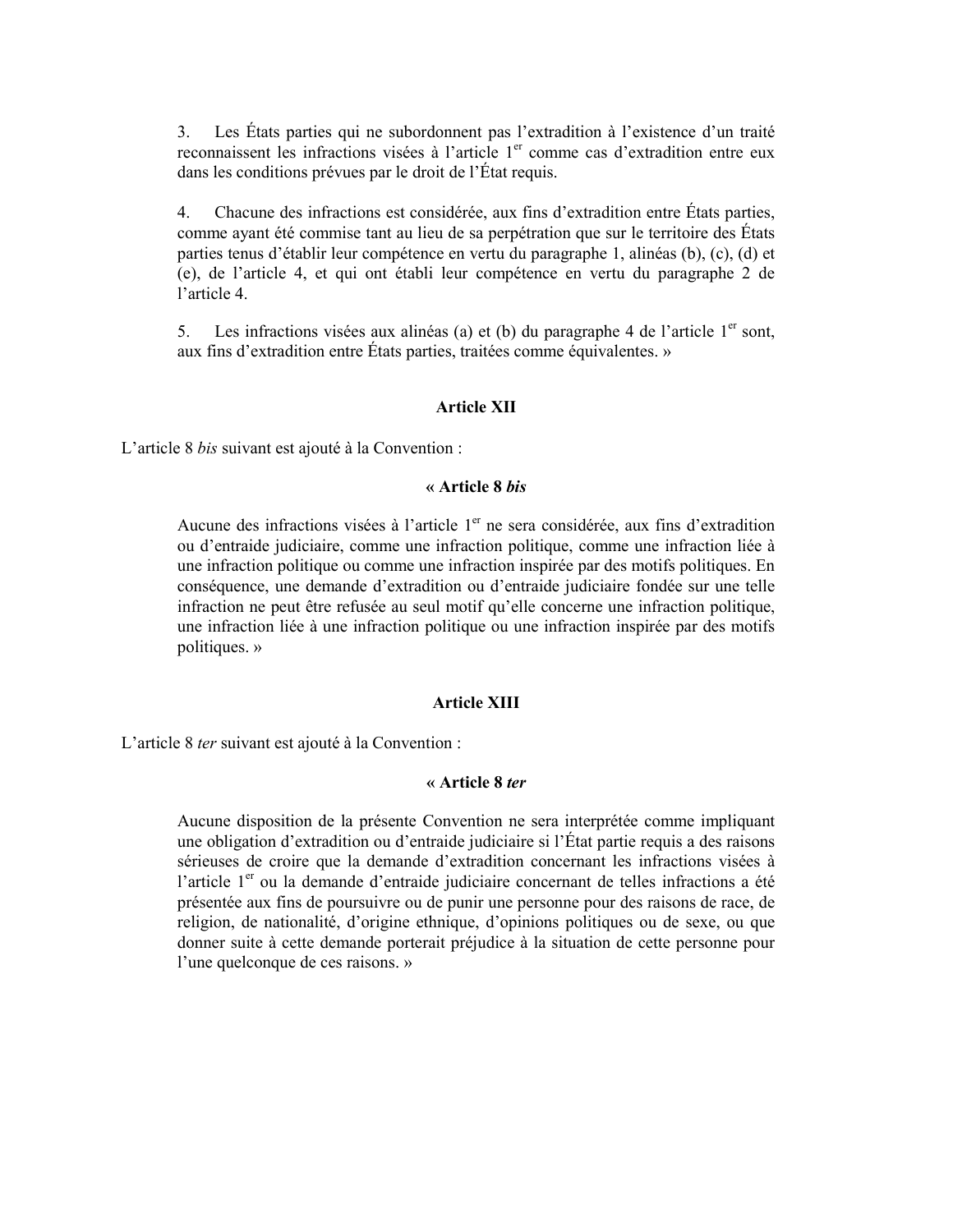## **Article XIV**

À l'article 9 de la Convention, le paragraphe 1 est remplacé par le suivant :

#### « Article 9

Lorsque l'un des actes visés au paragraphe 1 de l'article 1<sup>er</sup> est accompli ou sur le  $1.$ point d'être accompli, les États parties prennent toutes mesures appropriées pour restituer ou conserver le contrôle de l'aéronef à son commandant légitime. »

## **Article XV**

À l'article 10 de la Convention, le paragraphe 1 est remplacé par le suivant :

#### $\alpha$  Article 10

 $1.$ Les États parties s'accordent l'entraide judiciaire la plus large possible dans toute procédure pénale relative aux infractions visées à l'article 1<sup>er</sup> et aux autres actes visés à l'article 4. Dans tous les cas, le droit applicable est celui de l'État requis. »

## **Article XVI**

L'article 10 bis suivant est ajouté à la Convention :

## « Article  $10$  *his*

Tout État partie qui a lieu de croire que l'une des infractions visées à l'article 1<sup>er</sup> sera commise fournit, en conformité avec les dispositions de son droit interne, tous renseignements utiles en sa possession aux États parties qui à son avis seraient les États visés aux paragraphes 1 et 2 de l'article 4. »

## **Article XVII**

Toutes les mentions « État contractant » et « États contractants » figurant dans la Convention  $1.$ sont remplacées par « État partie » et « États parties », respectivement.

 $2.$ Modification du texte anglais sans objet en français.

## **Article XVIII**

Les textes de la Convention rédigés en arabe et en chinois qui sont annexés au présent Protocole, conjointement avec les textes de la Convention rédigés en français, en anglais, en espagnol et en russe, font également foi.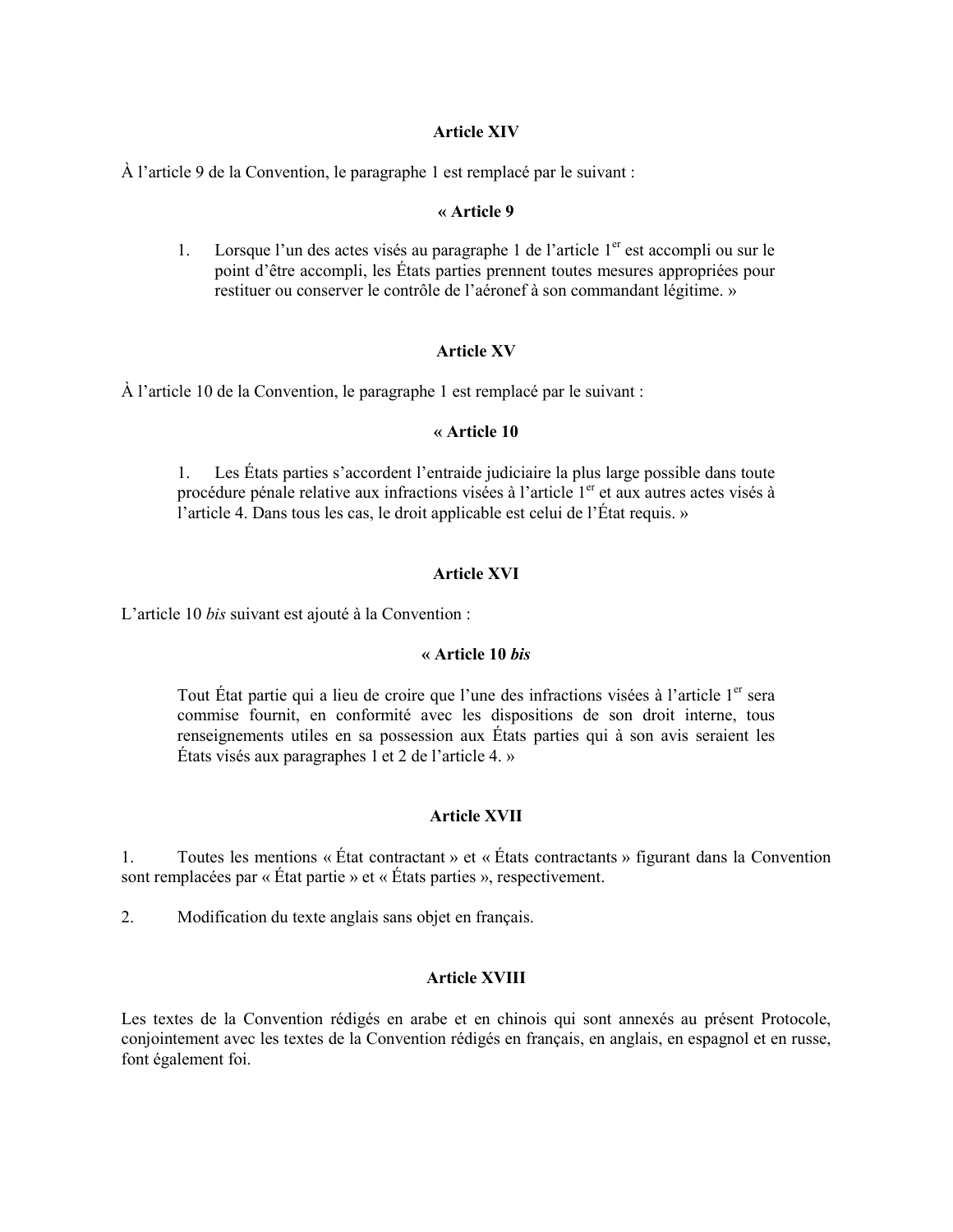## **Article XIX**

Entre les États Parties au présent Protocole, la Convention et le présent Protocole sont considérés et interprétés comme un seul et même instrument, qui porte le titre « Convention de La Haye amendée par le Protocole de Beijing de 2010 ».

## **Article XX**

Le présent Protocole est ouvert à Beijing le 10 septembre 2010 à la signature des États participant à la Conférence diplomatique sur la sûreté de l'aviation tenue à Beijing du 30 août au 10 septembre 2010. Après le 27 septembre 2010, le Protocole sera ouvert à la signature de tous les États au siège de l'Organisation de l'aviation civile internationale à Montréal jusqu'à ce qu'il entre en vigueur conformément à l'article XXIII.

#### **Article XXI**

Le présent Protocole est soumis à ratification, acceptation ou approbation. Les instruments de  $1_{\cdot}$ ratification, d'acceptation ou d'approbation seront déposés auprès du Secrétaire général de l'Organisation de l'aviation civile internationale, qui est désignée par les présentes comme dépositaire.

La ratification, l'acceptation ou l'approbation du présent Protocole par tout État qui n'est pas  $2.$ un État partie à la Convention a l'effet d'une ratification, d'une acceptation ou d'une approbation de la Convention de La Haye amendée par le Protocole de Beijing de 2010.

Tout État qui ne ratifie, n'accepte ou n'approuve pas le présent Protocole conformément au  $3<sub>1</sub>$ paragraphe 1 du présent article peut y adhérer à tout moment. L'instrument d'adhésion sera déposé auprès du dépositaire.

#### **Article XXII**

Au moment de ratifier, d'accepter ou d'approuver le présent Protocole, ou d'y adhérer, tout État partie :

- (a) informera le dépositaire de la compétence qu'il a établie en vertu de son droit interne conformément au paragraphe 2 de l'article 4 de la Convention de La Haye amendée par le Protocole de Beijing de 2010, et informera immédiatement le dépositaire de tout changement;
- (b) pourra déclarer qu'il appliquera les dispositions de l'alinéa (d) du paragraphe 3 de l'article 1<sup>er</sup> de la Convention de La Have amendée par le Protocole de Beijing de 2010, conformément aux principes de son droit pénal concernant les exemptions de responsabilité pour raisons familiales.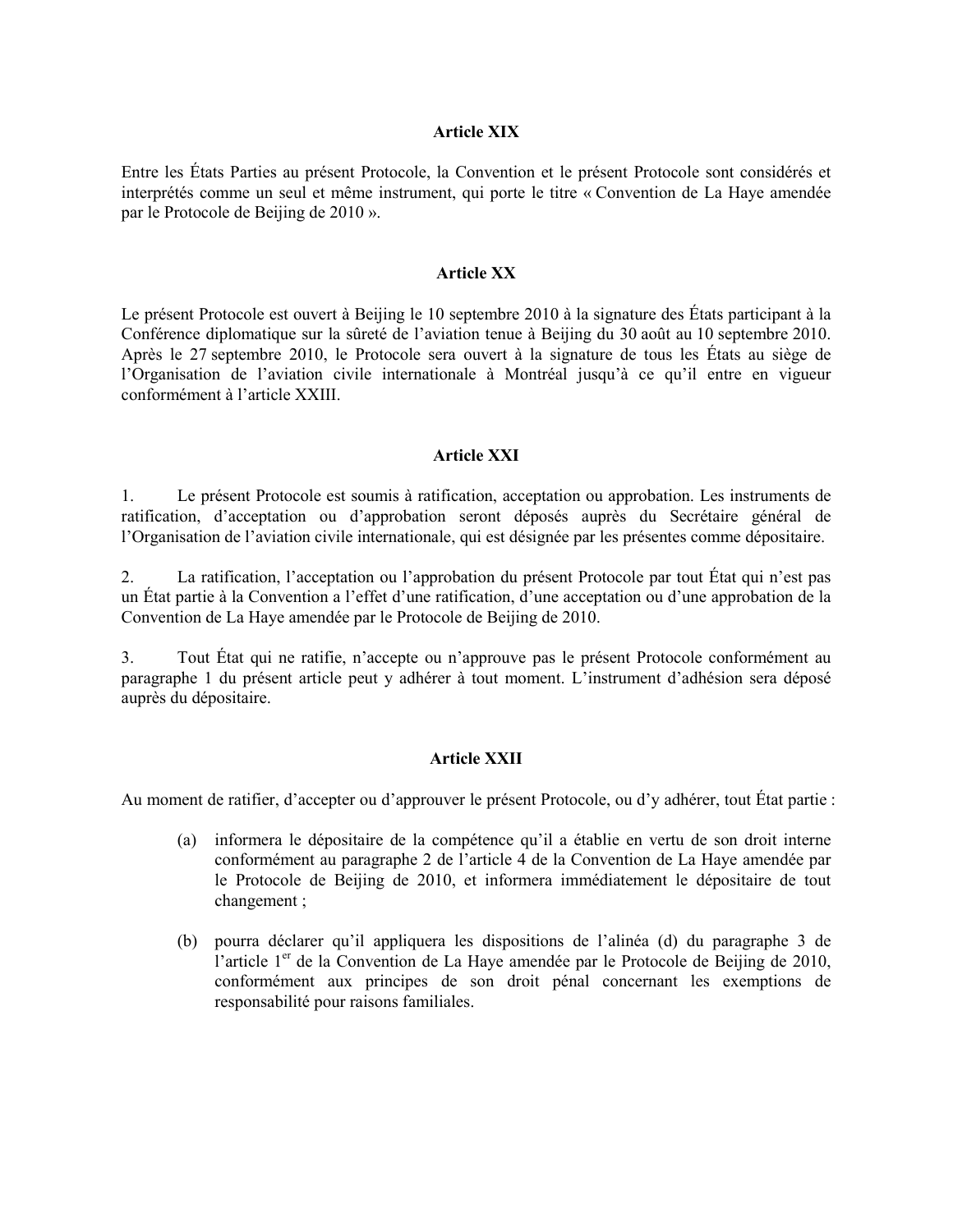## **Article XXIII**

Le présent Protocole entrera en vigueur le premier jour du deuxième mois suivant la date du 1. dépôt du vingt-deuxième instrument de ratification, d'acceptation, d'approbation ou d'adhésion.

 $2.$ Pour tout État qui ratifie, accepte ou approuve le présent Protocole, ou qui y adhère, après le dépôt du vingt-deuxième instrument de ratification, d'acceptation, d'approbation ou d'adhésion, le Protocole entrera en vigueur le premier jour du deuxième mois suivant la date du dépôt par cet État de son instrument de ratification, d'acceptation, d'approbation ou d'adhésion.

Dès que le présent Protocole entrera en vigueur, il sera enregistré auprès des Nations Unies par  $3<sub>1</sub>$ le dépositaire.

## **Article XXIV**

1. Tout État partie peut dénoncer le présent Protocole par notification écrite adressée au dépositaire.

La dénonciation prendra effet un an après la date à laquelle le dépositaire aura reçu la  $2.$ notification.

#### **Article XXV**

Le dépositaire informera rapidement tous les États parties au présent Protocole et tous les États signataires ou qui adhéreront au présent Protocole de la date de chaque signature, de la date du dépôt de chaque instrument de ratification, d'approbation, d'acceptation ou d'adhésion, de la date d'entrée en vigueur du présent Protocole et d'autres renseignements pertinents.

EN FOI DE QUOI les plénipotentiaires soussignés, dûment autorisés, ont signé le présent Protocole.

FAIT à Beijing le 10 septembre 2010 en langues française, anglaise, arabe, chinoise, espagnole et russe, tous les textes faisant également foi après la vérification effectuée par le Secrétariat de la Conférence, sous l'autorité du Président de la Conférence, dans les quatre-vingt-dix jours suivant cette date, pour ce qui est de la concordance des textes entre eux. Le présent Protocole sera déposé aux archives de l'Organisation de l'aviation civile internationale, et le dépositaire en transmettra des copies certifiées conformes à tous les États contractants au présent Protocole.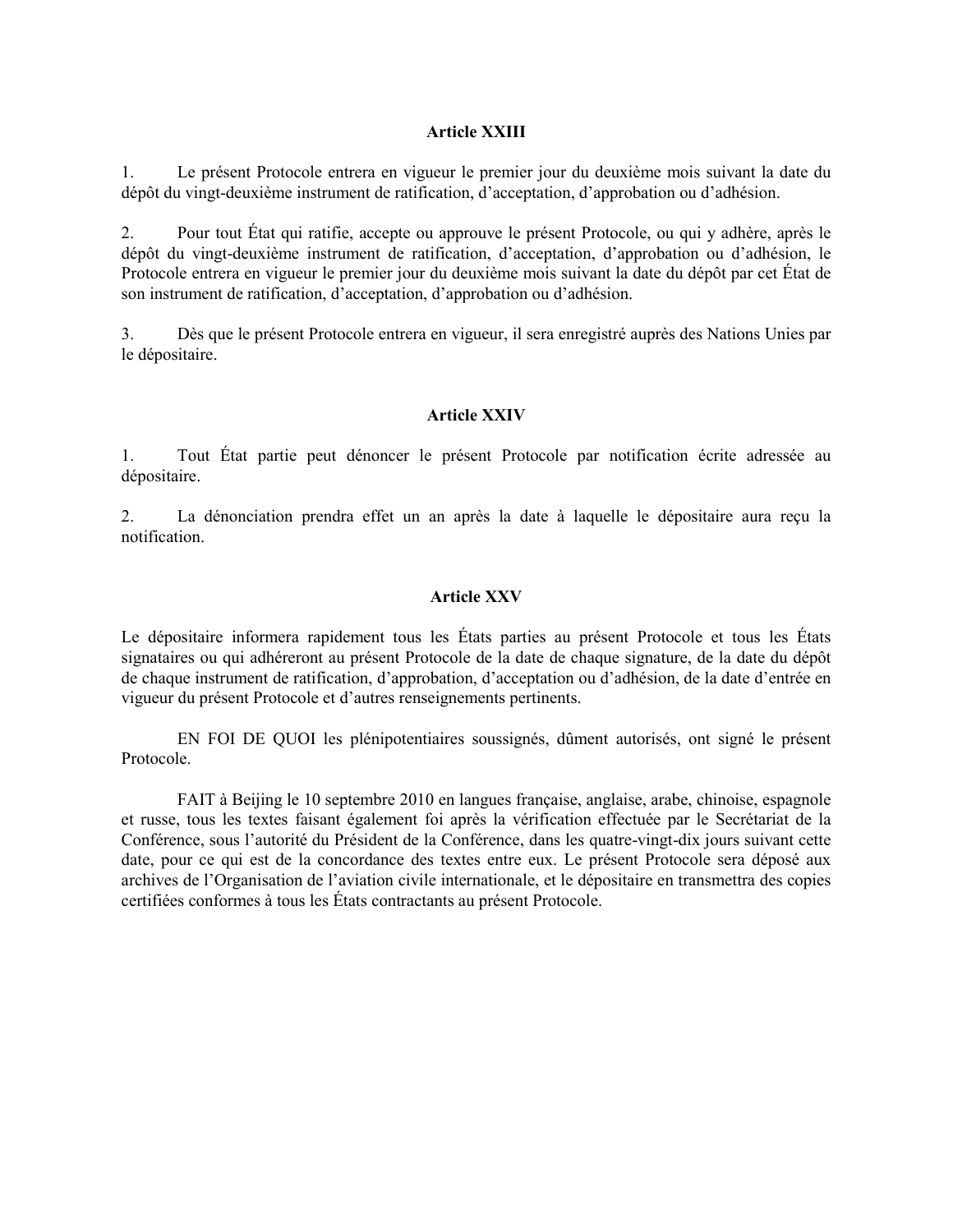# **PROTOCOLO**

## **COMPLEMENTARIO DEL CONVENIO PARA LA REPRESIÓN DEL APODERAMIENTO ILÍCITO DE AERONAVES**

# LOS ESTADOS PARTES EN EL PRESENTE PROTOCOLO,

- PROFUNDAMENTE PREOCUPADOS por la intensificación de los actos ilícitos contra la aviación civil en todo el mundo;
- RECONOCIENDO que los nuevos tipos de amenazas contra la aviación civil requieren de los Estados nuevos esfuerzos concertados y políticas de cooperación; y
- CONVENCIDOS de que a fin de enfrentar mejor estas amenazas es necesario adoptar disposiciones complementarias de las del *Convenio para la represión del apoderamiento ilícito de aeronaves* firmado en La Haya el 16 de diciembre de 1970, para reprimir los actos ilícitos de apoderamiento o ejercicio del control de aeronaves y mejorar su eficacia;

HAN CONVENIDO LO SIGUIENTE:

## **Artículo I**

El presente Protocolo complementa el Convenio para la represión del apoderamiento ilícito de aeronaves, firmado en La Haya el 16 de diciembre de 1970 (en adelante, "el Convenio").

## **Artículo II**

Reemplácese el Artículo 1 del Convenio por el siguiente:

## "**Artículo 1**

1. Comete delito toda persona que ilícita e intencionalmente se apodere o ejerza el control de una aeronave en servicio mediante violencia o amenaza de ejercerla, mediante coacción o cualquier otra forma de intimidación, o mediante cualquier medio tecnológico.

- 2. Igualmente comete delito toda persona que:
	- a) amenace con cometer el delito previsto en el párrafo 1 de este Artículo; o
	- b) ilícita e intencionalmente haga que una persona reciba tal amenaza,

en circunstancias que indiquen que la amenaza es verosímil.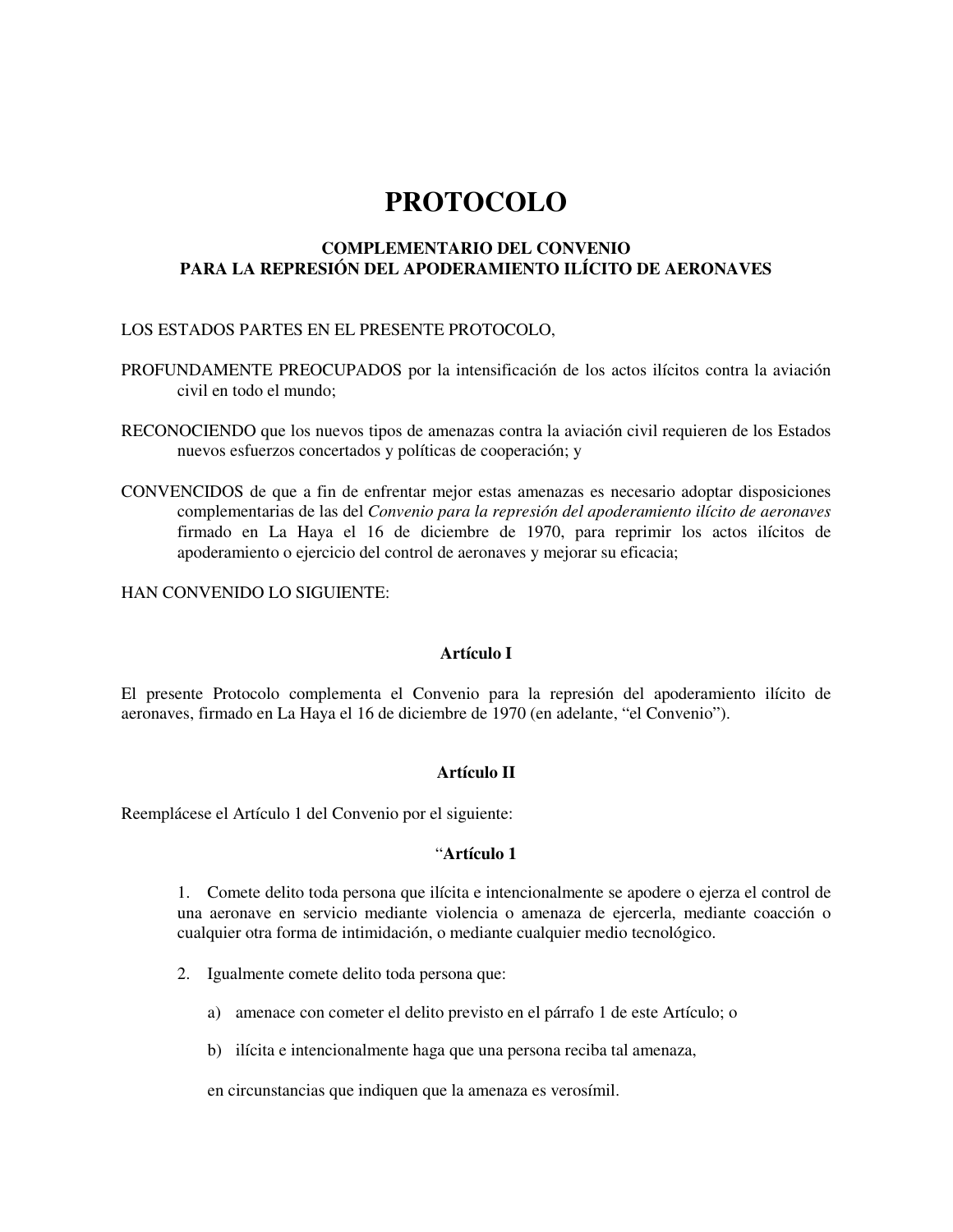- 3. Igualmente comete delito toda persona que:
	- a) intente cometer el delito previsto en el párrafo 1 de este Artículo; o
	- b) organice o instigue a otros para que cometan un delito previsto en el párrafo 1, 2 ó 3, apartado a), de este Artículo; o
	- c) participe como cómplice en un delito previsto en el párrafo 1, 2 ó 3, apartado a), de este Artículo; o
	- d) ilícita e intencionalmente asista a otra persona a evadir la investigación, el enjuiciamiento o la pena, a sabiendas de que la persona ha cometido un acto que constituye un delito previsto en el párrafo 1, 2 ó 3, apartado a), b) o c), de este Artículo, o que sobre dicha persona pesa una orden de detención por las autoridades encargadas de hacer cumplir la ley para ser enjuiciada por tal delito o que ha sido sentenciada por ese delito.

4. Cada Estado Parte definirá como delitos, cuando se cometan intencionalmente, independientemente de que realmente se cometa o intente cometer cualquiera de los delitos previstos en el párrafo 1 ó 2 de este Artículo, cualesquiera de las conductas siguientes o ambas:

- a) ponerse de acuerdo con una o varias personas para cometer un delito previsto en el párrafo 1 ó 2 de este Artículo y, cuando así lo prescriba la legislación nacional, que suponga un acto perpetrado por uno de los participantes para llevar adelante ese acuerdo; o
- b) contribuir de cualquier otro modo a la comisión de uno o varios delitos de los previstos en el párrafo 1 ó 2 de este Artículo por un grupo de personas que actúan con un propósito común y se contribuya:
	- i) con el propósito de facilitar la actividad o la finalidad delictiva general del grupo, cuando dicha actividad o finalidad suponga la comisión de un delito previsto en el párrafo 1 ó 2 de este Artículo; o
	- ii) con conocimiento de la intención del grupo de cometer un delito previsto en el párrafo 1 ó 2 de este Artículo".

#### **Artículo III**

Reemplácese el Artículo 2 del Convenio por el siguiente:

#### "**Artículo 2**

Los Estados Partes se obligan a establecer penas severas para los delitos previstos en el Artículo 1".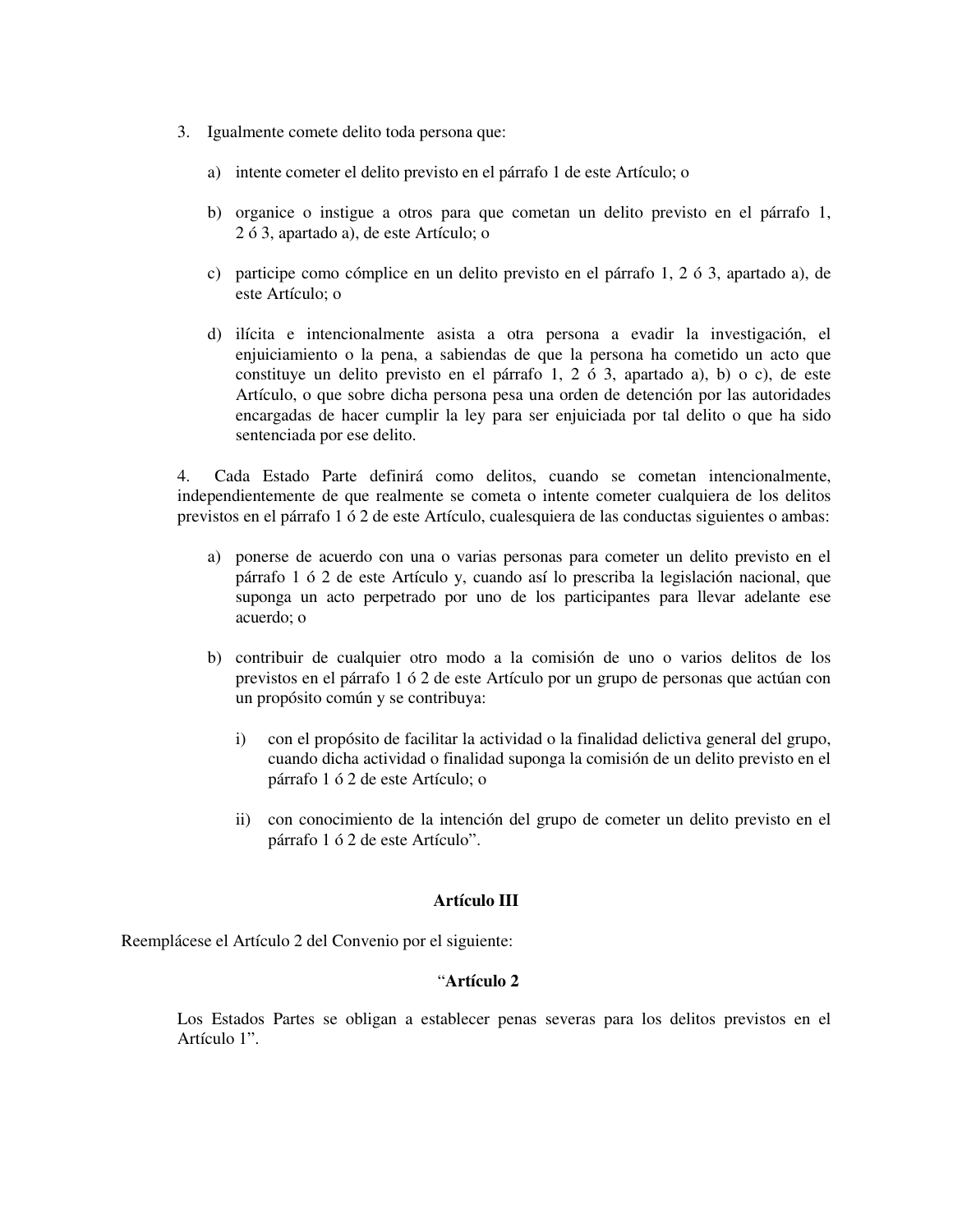# **Artículo IV**

Añádase como Artículo 2 *bis* del Convenio el siguiente:

## *"***Artículo 2** *bis*

1. Cada Estado Parte, de conformidad con sus principios jurídicos nacionales, podrá adoptar las medidas necesarias para que pueda establecerse la responsabilidad de una entidad jurídica ubicada en su territorio o constituida con arreglo a su legislación cuando una persona responsable de su dirección o control cometa, en esa calidad, un delito previsto en el Artículo 1. Esa responsabilidad podrá ser penal, civil o administrativa.

2. Se incurrirá en esa responsabilidad sin perjuicio de la responsabilidad penal de las personas físicas que hayan cometido los delitos.

3. Si un Estado Parte adopta las medidas necesarias para que una entidad jurídica sea responsable de conformidad con lo dispuesto en el párrafo 1 de este Artículo, procurará asegurar que las sanciones penales, civiles o administrativas aplicables sean eficaces, proporcionadas y disuasorias. Tales sanciones podrán incluir sanciones de carácter monetario".

# **Artículo V**

1. Reemplácese el párrafo 1 del Artículo 3 del Convenio por el siguiente:

## "**Artículo 3**

1. Para los fines del presente Convenio, se considerará que una aeronave se encuentra en servicio desde que el personal de tierra o la tripulación comienza las operaciones previas a un determinado vuelo hasta veinticuatro horas después de cualquier aterrizaje. En caso de aterrizaje forzoso, se considerará que el vuelo continúa hasta que las autoridades competentes se hagan cargo de la aeronave y de las personas y bienes a bordo".

2. En el párrafo 3 del Artículo 3 de la versión inglesa del Convenio, reemplácese "registration" por "registry".

3. En el párrafo 4 del Artículo 3 de la versión inglesa del Convenio, reemplácese "mentioned" por "set forth".

4. Remplácese el párrafo 5 del Artículo 3 del Convenio por el siguiente:

"5. No obstante lo dispuesto en los párrafos 3 y 4 de este Artículo, se aplicarán los Artículos 6, 7, 7 *bis*, 8, 8 *bis*, 8 *ter* y 10, cualquiera sea el lugar de despegue o de aterrizaje real de la aeronave, si el responsable o el probable responsable es hallado en el territorio de un Estado distinto del Estado de matrícula de dicha aeronave".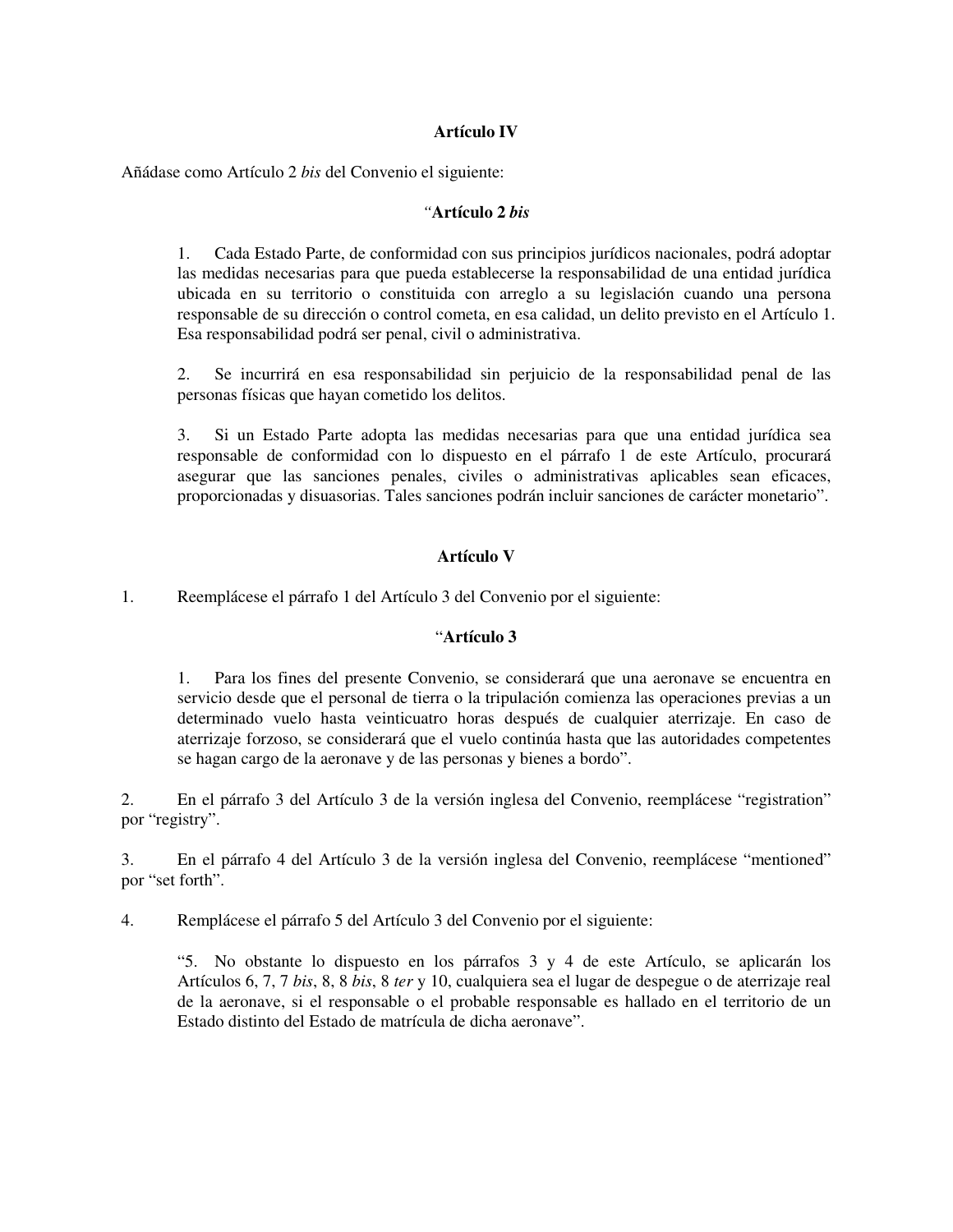# **Artículo VI**

Añádase como Artículo 3 *bis* del Convenio el siguiente:

## "**Artículo 3** *bis*

1. Nada de lo dispuesto en el presente Convenio afectará a los derechos, obligaciones y responsabilidades de los Estados y de las personas con arreglo al derecho internacional, en particular los propósitos y principios de la Carta de las Naciones Unidas, el Convenio sobre Aviación Civil Internacional y el derecho humanitario internacional.

2. Las actividades de fuerzas armadas durante un conflicto armado, según se entienden esos términos en el derecho humanitario internacional y que se rijan por ese derecho, no estarán sujetas al presente Convenio; y las actividades que lleven a cabo las fuerzas militares de un Estado en el ejercicio de sus funciones oficiales, en la medida en que se rijan por otras normas de derecho internacional, no estarán sujetas al presente Convenio.

3. Las disposiciones del párrafo 2 de este Artículo no se interpretarán como que condonan o consideran lícitos actos que de otro modo son ilícitos, o que impiden el enjuiciamiento bajo otras leyes".

## **Artículo VII**

Reemplácese el Artículo 4 del Convenio por el siguiente:

#### "**Artículo 4**

1. Cada Estado Parte tomará las medidas necesarias para establecer su jurisdicción sobre los delitos previstos en el Artículo 1 y sobre cualquier acto de violencia contra los pasajeros o la tripulación cometido por el probable responsable en relación con los delitos, en los casos siguientes:

- a) si el delito se comete en el territorio de ese Estado;
- b) si el delito se comete contra o a bordo de una aeronave matriculada en ese Estado;
- c) si la aeronave, a bordo de la cual se cometió el delito, aterriza en su territorio con el probable responsable todavía a bordo;
- d) si el delito se comete contra o a bordo de una aeronave dada en arrendamiento sin tripulación a una persona que tenga en ese Estado su oficina principal o, de no tener tal oficina, su residencia permanente;
- e) si el delito lo comete un nacional de ese Estado.

2. Cada Estado Parte podrá establecer su jurisdicción sobre cualquiera de dichos delitos en los siguientes casos: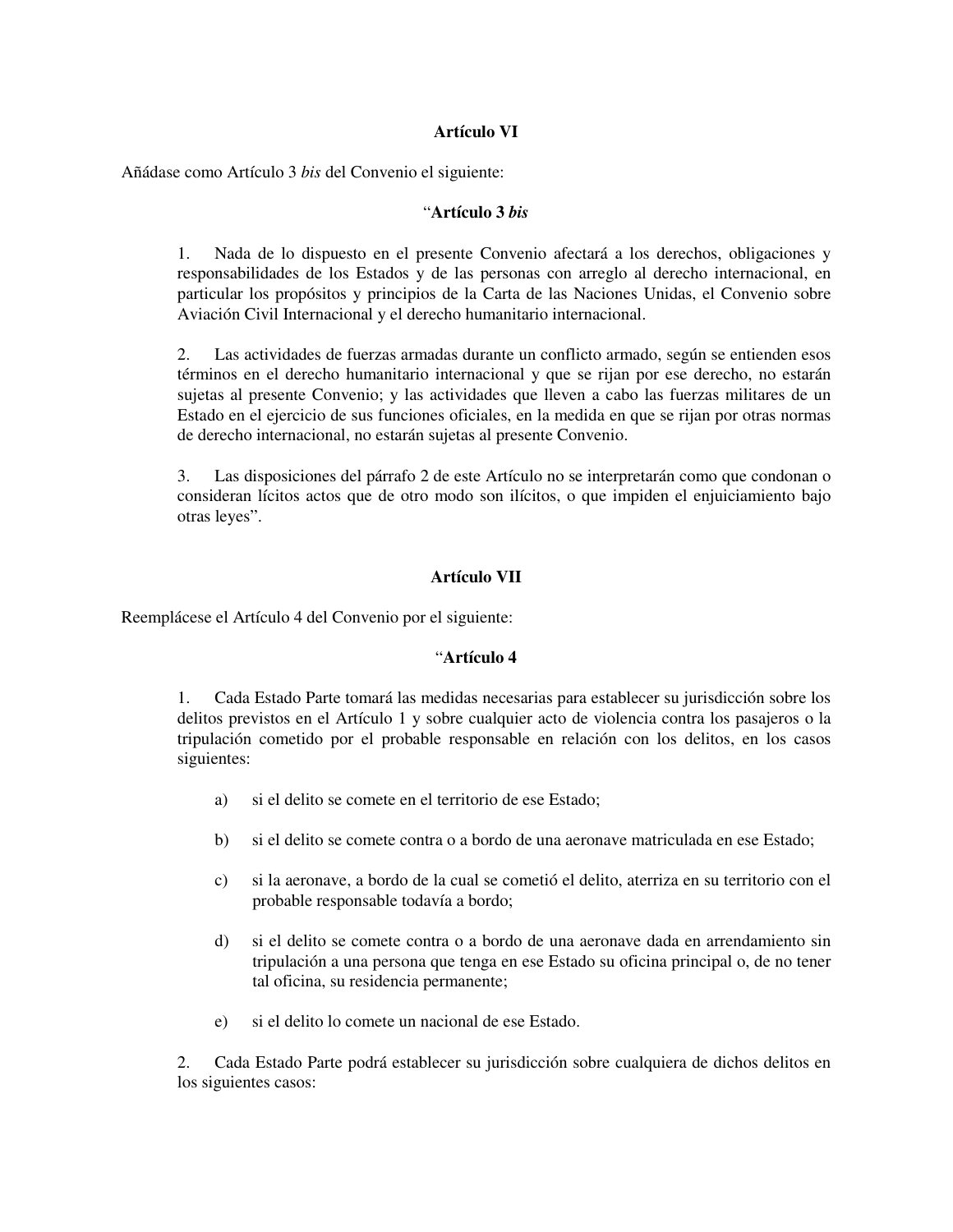- a) si el delito se comete contra un nacional de ese Estado;
- b) si el delito lo comete una persona apátrida que tiene su residencia habitual en el territorio de ese Estado.

3. Asimismo, cada Estado Parte tomará las medidas necesarias para establecer su jurisdicción sobre los delitos previstos en el Artículo 1 cuando el probable responsable se halle en su territorio y dicho Estado no conceda la extradición de esa persona, conforme al Artículo 8, a ninguno de los Estados Partes que hayan establecido su jurisdicción de conformidad con los párrafos aplicables de este Artículo con respecto a esos delitos.

4. El presente Convenio no excluye ninguna jurisdicción penal ejercida de acuerdo con las leyes nacionales".

## **Artículo VIII**

Reemplácese el Artículo 5 del Convenio por el siguiente:

## "**Artículo 5**

Los Estados Partes que constituyan organizaciones de explotación en común del transporte aéreo u organismos internacionales de explotación que utilicen aeronaves que sean objeto de una matrícula común o internacional designarán con respecto a cada aeronave, según las circunstancias del caso, el Estado de entre ellos que ejercerá la jurisdicción y tendrá las atribuciones del Estado de matrícula para los fines del presente Convenio, y lo comunicarán al Secretario General de la Organización de Aviación Civil Internacional, quien lo notificará a todos los Estados Partes en el presente Convenio".

#### **Artículo IX**

Reemplácese el párrafo 4 del Artículo 6 del Convenio por el siguiente:

#### "**Artículo 6**

4. Cuando un Estado Parte detenga a una persona en virtud de este Artículo, notificará inmediatamente tal detención a los Estados Partes que hayan establecido su jurisdicción con arreglo al párrafo 1 del Artículo 4 y establecido en su jurisdicción y notificado al Depositario con arreglo al párrafo 2 del Artículo 4 y, si lo considera conveniente, el hecho de que esa persona está detenida y las circunstancias que justifican su detención a otros Estados interesados. El Estado Parte que proceda a la investigación preliminar prevista en el párrafo 2 de este Artículo comunicará sin dilación sus resultados a los Estados Partes antes mencionados e indicará si se propone ejercer su jurisdicción".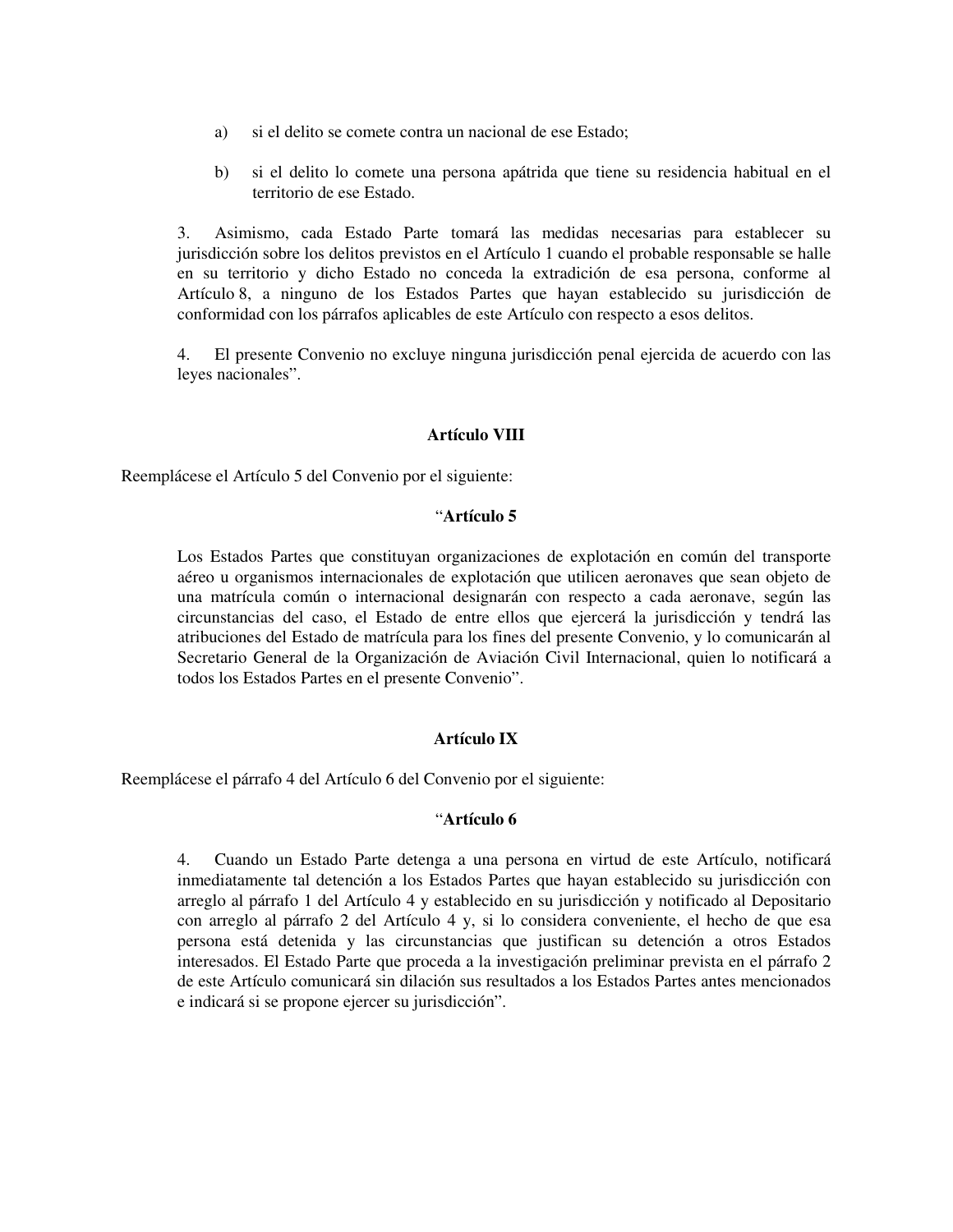## **Artículo X**

Añádase como Artículo 7 *bis* del Convenio el siguiente:

## "**Artículo 7** *bis*

Toda persona que se encuentre detenida, o respecto de la cual se adopten otras medidas o sea encausada con arreglo al presente Convenio, recibirá un trato equitativo, incluido el goce de todos los derechos y garantías de conformidad con las leyes del Estado en cuyo territorio se encuentre y con las disposiciones pertinentes del derecho internacional, incluido el derecho internacional en materia de derechos humanos".

## **Artículo XI**

Reemplácese el Artículo 8 del Convenio por el siguiente:

## "**Artículo 8**

1. Los delitos previstos en el Artículo 1 se considerarán incluidos entre los delitos que den lugar a extradición en todo tratado de extradición celebrado entre Estados Partes. Los Estados Partes se comprometen a incluirlos como delitos sujetos a extradición en todo tratado de extradición que celebren entre sí en el futuro.

2. Si un Estado Parte, que subordina la extradición a la existencia de un tratado, recibe una solicitud de extradición de otro Estado Parte con el que no tiene tratado de extradición, podrá discrecionalmente considerar el presente Convenio como la base jurídica necesaria para la extradición respecto a los delitos previstos en el Artículo 1. La extradición estará sujeta a las demás condiciones exigidas por el derecho del Estado requerido.

3. Los Estados Partes que no subordinen la extradición a la existencia de un tratado reconocerán los delitos previstos en el Artículo 1 como delitos sujetos a extradición entre ellos, con sujeción a las condiciones exigidas por el derecho del Estado requerido.

4. Para los fines de extradición entre Estados Partes, se considerará que cada uno de los delitos se ha cometido no solamente en el lugar donde ocurrió, sino también en el territorio de los Estados Partes obligados a establecer su jurisdicción de acuerdo con los apartados b), c), d) y e) del párrafo 1 del Artículo 4 y que han establecido jurisdicción de conformidad con el párrafo 2 del Artículo 4.

5. Los delitos previstos en los apartados a) y b) del párrafo 4 del Artículo 1 se tratarán como equivalentes para los fines de extradición entre Estados Partes".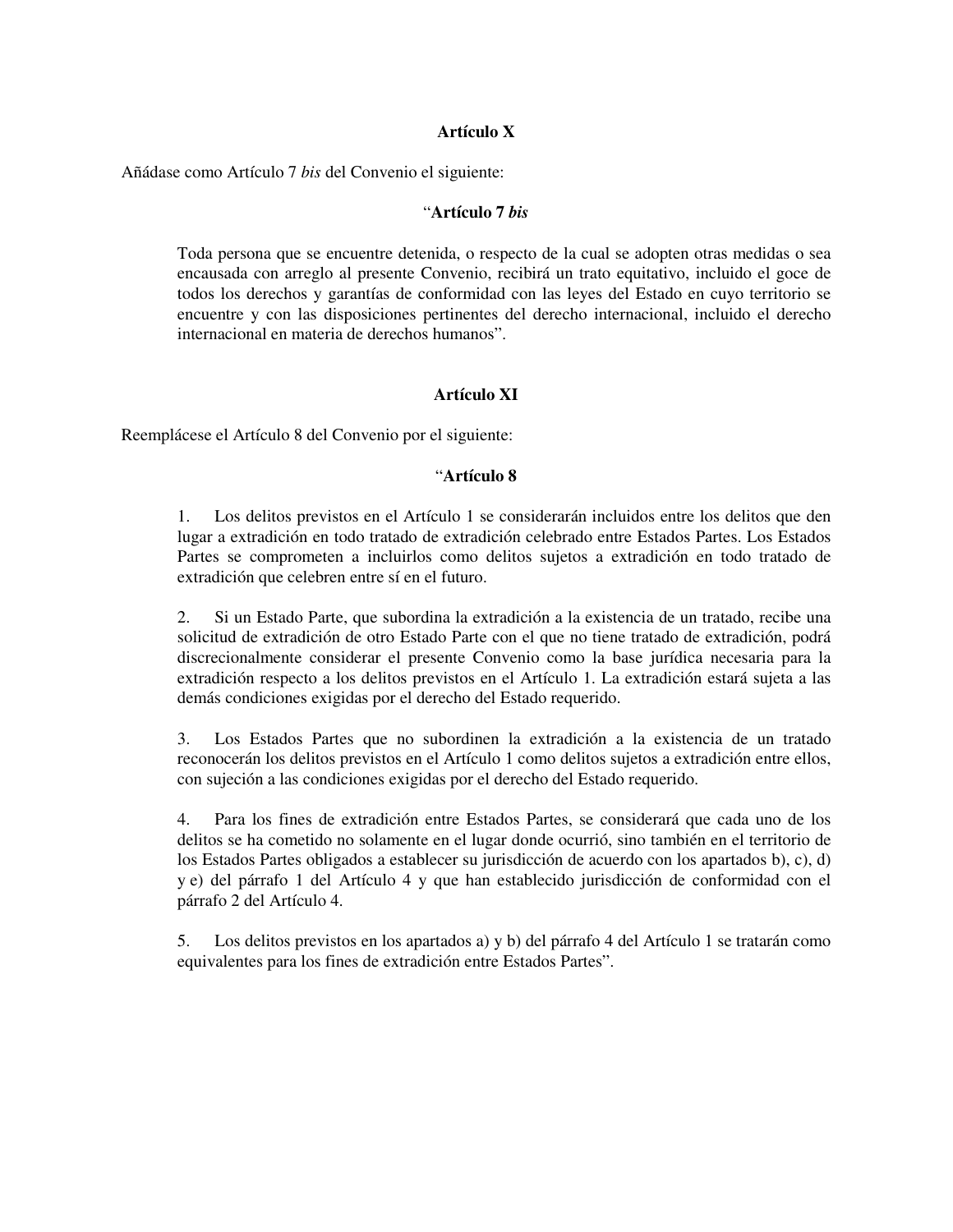## **Artículo XII**

Añádase como Artículo 8 *bis* del Convenio el siguiente:

#### "**Artículo 8** *bis*

Ninguno de los delitos previstos en el Artículo 1 se considerará, para los fines de extradición o de asistencia judicial recíproca, como delito político, como delito conexo a un delito político ni como delito inspirado por motivos políticos. Por consiguiente, no podrá rechazarse una solicitud de extradición o de asistencia judicial recíproca formulada en relación con un delito de ese carácter por la única razón de que se refiere a un delito político, a un delito conexo a un delito político o a un delito inspirado por motivos políticos".

## **Artículo XIII**

Añádase como Artículo 8 *ter* del Convenio el siguiente:

## "**Artículo 8** *ter*

Nada de lo dispuesto en el presente Convenio se interpretará con el efecto de imponer una obligación de extraditar o de prestar asistencia judicial recíproca si el Estado Parte requerido tiene motivos fundados para creer que la solicitud de extradición por los delitos previstos en el Artículo 1 o de asistencia judicial recíproca en relación con esos delitos se ha formulado con el fin de enjuiciar o castigar a una persona por motivos de raza, religión, nacionalidad, origen étnico, opinión política o género, o que el cumplimiento de lo solicitado podría perjudicar la situación de esa persona por cualquiera de esos motivos".

#### **Artículo XIV**

Reemplácese el párrafo 1 del Artículo 9 del Convenio por el siguiente:

## "**Artículo 9**

1. Cuando se realice cualquier acto de los previstos en el párrafo 1 del Artículo 1 o sea inminente su realización, los Estados Partes tomarán todas las medidas apropiadas a fin de que el legítimo comandante de la aeronave recobre o mantenga el control de la misma".

#### **Artículo XV**

Reemplácese el párrafo 1 del Artículo 10 del Convenio por el siguiente: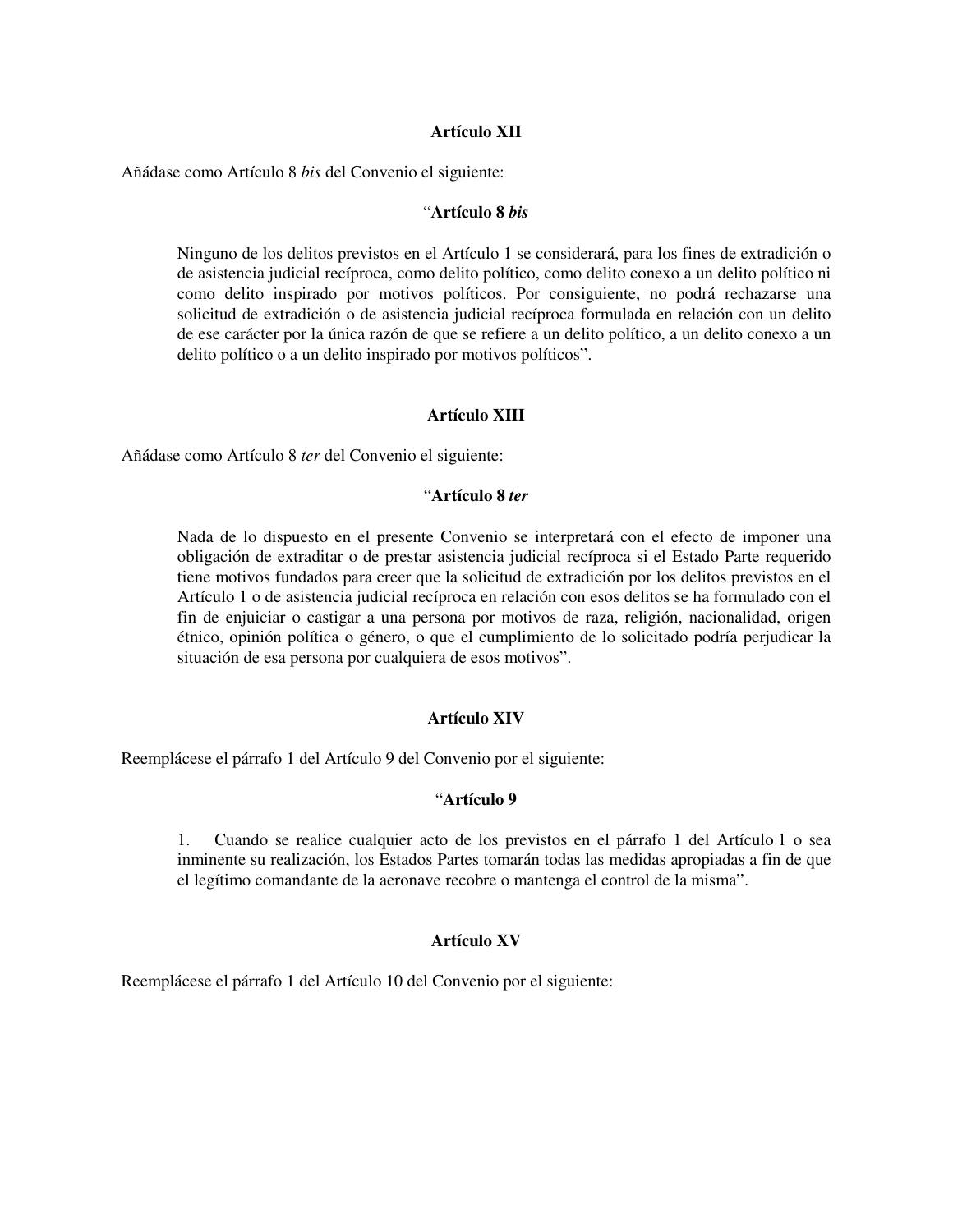#### "**Artículo 10**

1. Los Estados Partes se prestarán la mayor asistencia posible por lo que respecta a todo proceso penal relativo a los delitos previstos en el Artículo 1 y a los demás actos previstos en el Artículo 4. En todos los casos, la ley aplicable para la ejecución de una petición de asistencia será la del Estado requerido".

## **Artículo XVI**

Añádase como Artículo 10 *bis* del Convenio el siguiente:

#### "**Artículo 10** *bis*

Todo Estado Parte que tenga razones para creer que se vaya a cometer un delito previsto en el Artículo 1 suministrará, de acuerdo con su legislación nacional, toda información pertinente de que disponga a los demás Estados Partes que, en su opinión, sean los Estados previstos en los párrafos 1 y 2 del Artículo 4".

#### **Artículo XVII**

1. En el Convenio, todas las referencias a "Estado contratante" y "Estados contratantes" se reemplazarán por "Estado Parte" y "Estados Partes" respectivamente.

2. En el texto en inglés del Convenio, todas las referencias a "him" y "his" se remplazarán por "that person" y "that person's" respectivamente.

## **Artículo XVIII**

Los textos del Convenio en los idiomas árabe y chino anexados al presente Protocolo constituirán, junto con los textos del Convenio en español, francés, inglés y ruso, textos igualmente auténticos en los seis idiomas.

## **Artículo XIX**

Entre los Estados Partes en el presente Protocolo, el Convenio y el presente Protocolo se leerán e interpretarán juntamente como un instrumento único y se denominarán Convenio de La Haya modificado por el Protocolo de Beijing de 2010.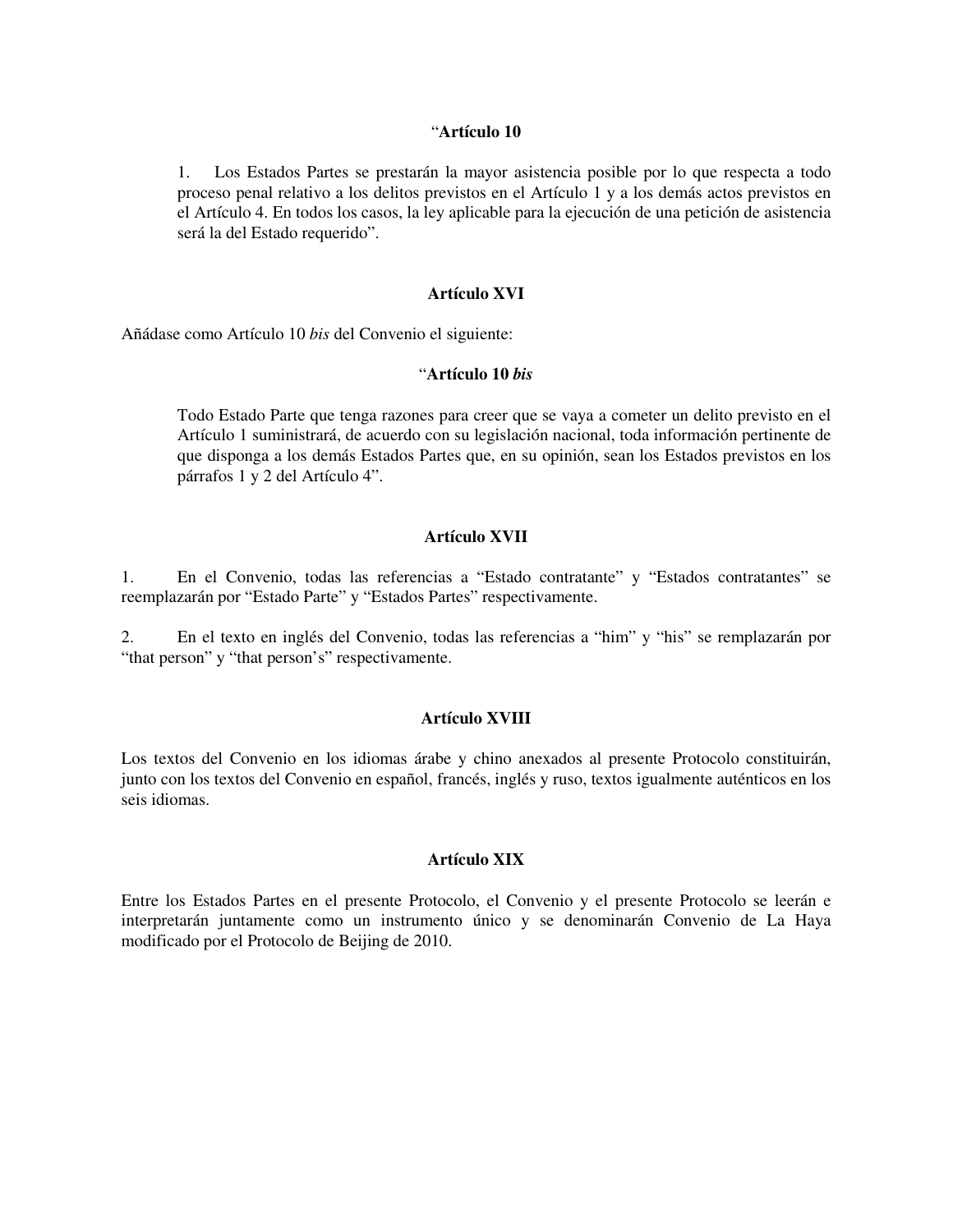# **Artículo XX**

El presente Protocolo estará abierto el 10 de septiembre de 2010 en Beijing para la firma de los Estados que participaron en la Conferencia diplomática sobre seguridad de la aviación celebrada en Beijing del 30 de agosto al 10 de septiembre de 2010. Con posterioridad al 27 de septiembre de 2010, el presente Protocolo quedará abierto para la firma de todos los Estados en la Sede de la Organización de Aviación Civil Internacional, en Montreal, hasta su entrada en vigor de acuerdo con el Artículo XXIII.

## **Artículo XXI**

1. El presente Protocolo se someterá a ratificación, aceptación o aprobación. Los instrumentos de ratificación, aceptación o aprobación se depositarán ante el Secretario General de la Organización de Aviación Civil Internacional, la que por el presente se designa Depositario.

2. La ratificación, aceptación o aprobación del presente Protocolo por un Estado que no sea Parte en el Convenio tendrá el efecto de ratificar, aceptar o aprobar el Convenio de La Haya modificado por el Protocolo de Beijing de 2010.

3. Todo Estado que no ratifique, acepte o apruebe el presente Protocolo de acuerdo con lo previsto en el párrafo 1 de este Artículo podrá adherirse al mismo en cualquier oportunidad. El instrumento de adhesión se depositará ante el Depositario.

## **Artículo XXII**

En el momento de ratificar, aceptar o aprobar el presente Protocolo o adherirse al mismo, cada Estado Parte:

- a) notificará al Depositario la jurisdicción que haya establecido de conformidad con su legislación nacional como se prevé en el párrafo 2 del Artículo 4 del Convenio de La Haya modificado por el Protocolo de Beijing de 2010 e inmediatamente dará aviso al Depositario de todo cambio; y
- b) podrá declarar que aplicará las disposiciones del apartado d) del párrafo 3 del Artículo 1 del Convenio de La Haya modificado por el Protocolo de Beijing de 2010 con arreglo a los principios de su derecho penal en lo que se refiere a la exención de la responsabilidad por causa de parentesco.

## **Artículo XXIII**

1. El presente Protocolo entrará en vigor el primer día del segundo mes a partir de la fecha del depósito del vigésimo segundo instrumento de ratificación, aceptación, aprobación o adhesión ante el Depositario.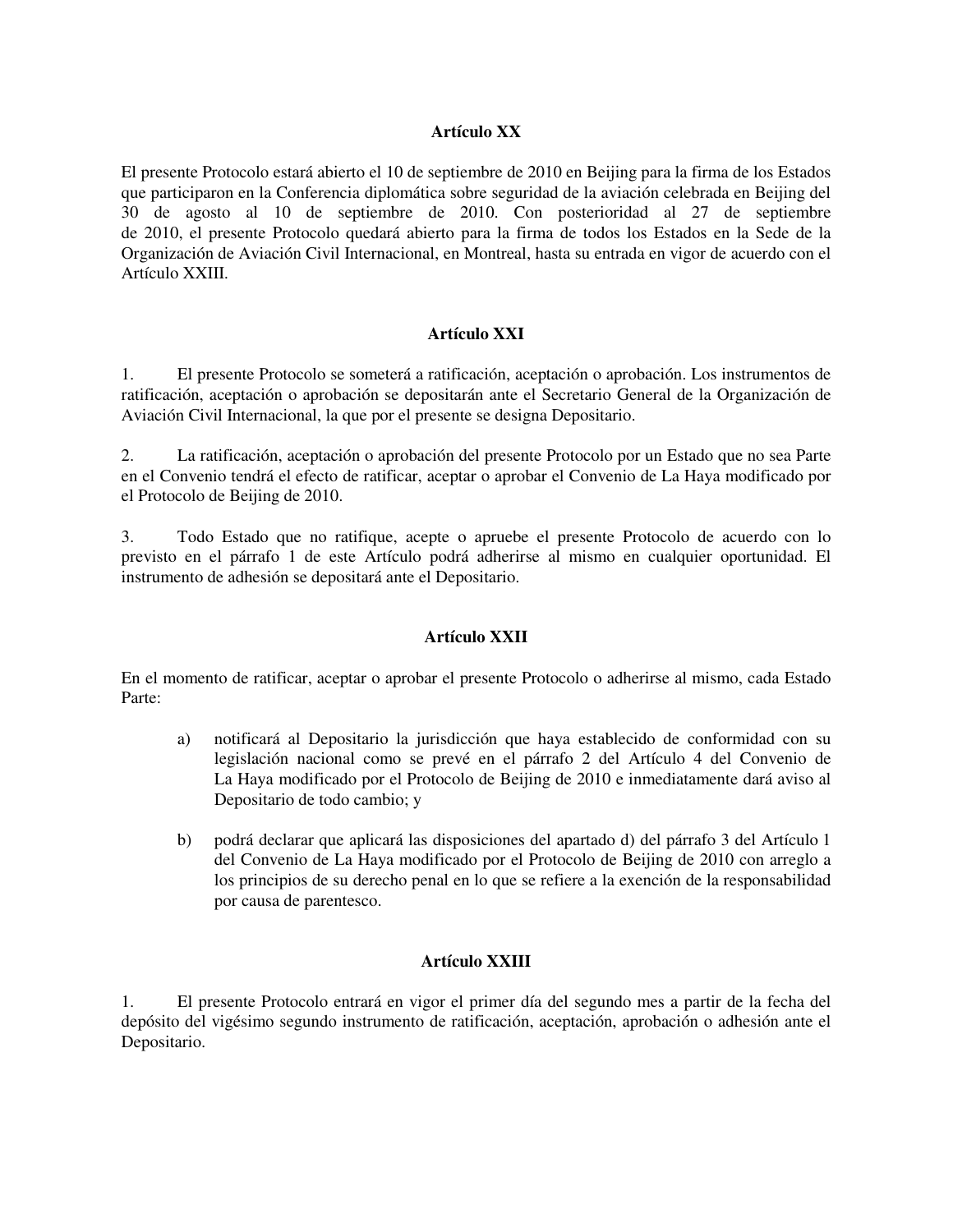2. Para cada uno de los Estados que ratifiquen, acepten, aprueben o se adhieran al presente Protocolo con posterioridad al depósito del vigésimo segundo instrumento de ratificación, aceptación, aprobación o adhesión, el mismo entrará en vigor el primer día del segundo mes a partir de la fecha en que dicho Estado haya depositado su instrumento de ratificación, aceptación, aprobación o adhesión.

3. Tan pronto como entre en vigor el presente Protocolo, el Depositario lo registrará ante las Naciones Unidas.

#### **Artículo XXIV**

1. Los Estados Partes podrán denunciar el presente Protocolo notificándolo por escrito al Depositario.

2. La denuncia surtirá efecto un año después de la fecha en que el Depositario reciba la notificación.

## **Artículo XXV**

El Depositario notificará sin demora a todos los Estados Partes en el presente Protocolo y a todos los Estados signatarios o que se adhieran al mismo la fecha de cada firma, la fecha del depósito de cada instrumento de ratificación, aceptación, aprobación o adhesión, la fecha de entrada en vigor del presente Protocolo y toda otra información pertinente.

EN TESTIMONIO DE LO CUAL, los Plenipotenciarios infrascritos, debidamente autorizados, firman el presente Protocolo.

HECHO en Beijing el día diez de septiembre del año dos mil diez en textos auténticos redactados en español, árabe, chino, francés, inglés y ruso y cuya autenticidad quedará confirmada con la verificación que hará la Secretaría de la Conferencia bajo la autoridad del Presidente de la Conferencia, dentro de los noventa días de la fecha, de la conformidad de los textos entre sí. El presente Protocolo quedará depositado en los archivos de la Organización de Aviación Civil Internacional y el Depositario enviará copias certificadas del mismo a todos los Estados contratantes en el presente Protocolo.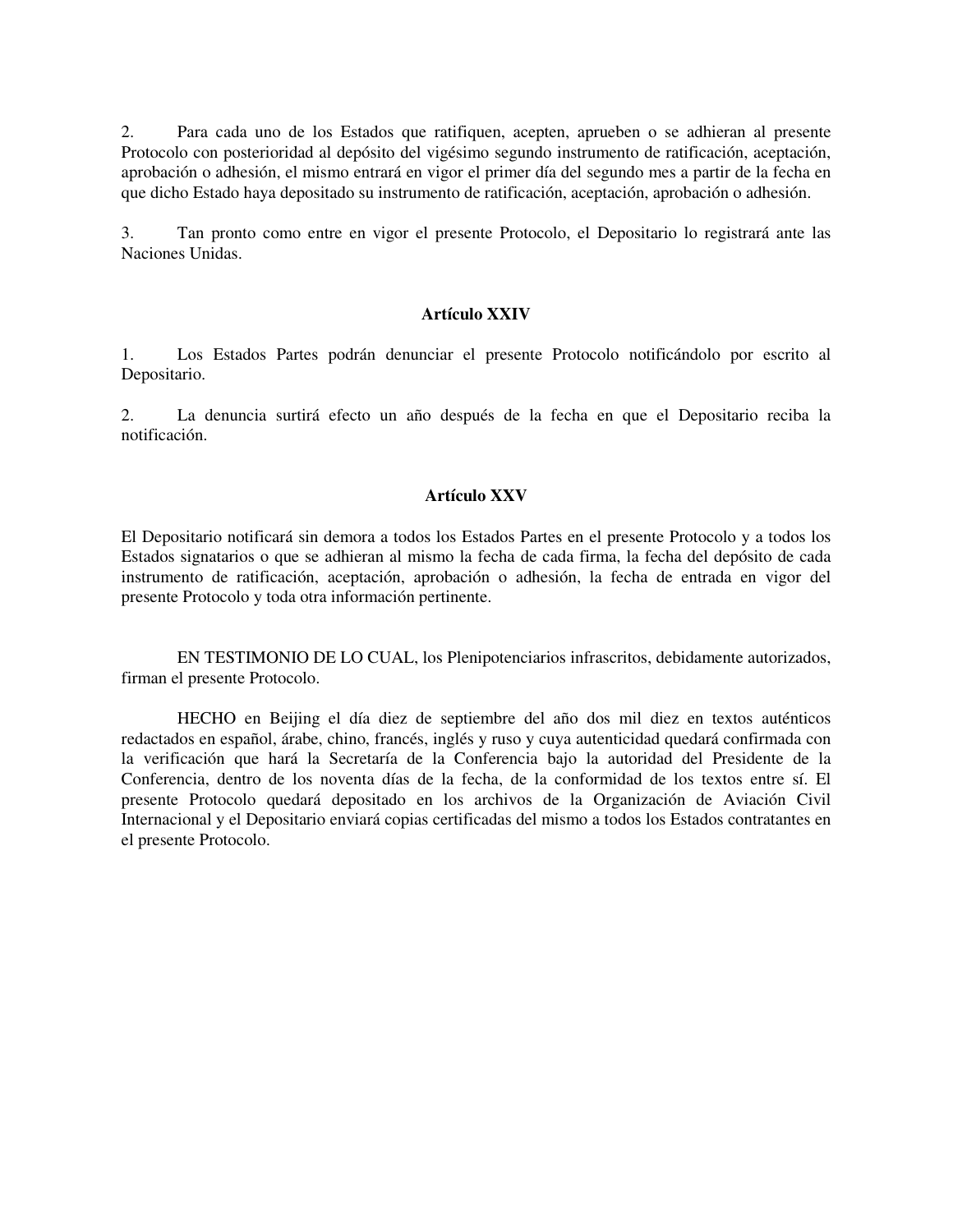# **ПРОТОКОЛ,**

## **ДОПОЛНЯЮЩИЙ КОНВЕНЦИЮ О БОРЬБЕ С НЕЗАКОННЫМ ЗАХВАТОМ ВОЗДУШНЫХ СУДОВ**

## ГОСУДАРСТВА – УЧАСТНИКИ НАСТОЯЩЕГО ПРОТОКОЛА,

- БУДУЧИ ГЛУБОКО ОБЕСПОКОЕННЫМИ эскалацией во всем мире актов незаконного вмешательства в деятельность гражданской авиации,
- ПРИЗНАВАЯ, что новые виды угроз против гражданской авиации требуют от государств осуществления новых согласованных усилий и политики сотрудничества,
- СЧИТАЯ, что для более эффективного противодействия этим угрозам необходимо принять положения, дополняющие положения *Конвенции о борьбе с незаконным захватом воздушных судов*, подписанной в Гааге 16 декабря 1970 года, в целях борьбы с незаконными актами захвата воздушных судов или осуществлением контроля над ними и повышения эффективности Конвенции,

СОГЛАСИЛИСЬ О НИЖЕСЛЕДУЮЩЕМ:

## **Статья I**

Настоящий Протокол дополняет *Конвенцию о борьбе с незаконными актами захвата воздушных судов*, подписанную в Гааге 16 декабря 1970 года (в дальнейшем именуемую "Конвенция").

## **Статья II**

Статья 1 Конвенции заменяется следующим:

## **"Статья 1**

1. Любое лицо совершает преступление, если это лицо незаконно и преднамеренно захватывает воздушное судно, находящееся в эксплуатации, или осуществляет над ним контроль путем насилия, или угрозы применения насилия, или любой другой формы запугивания, или с помощью любых технических средств*.*

2. Любое лицо также совершает преступление, если это лицо: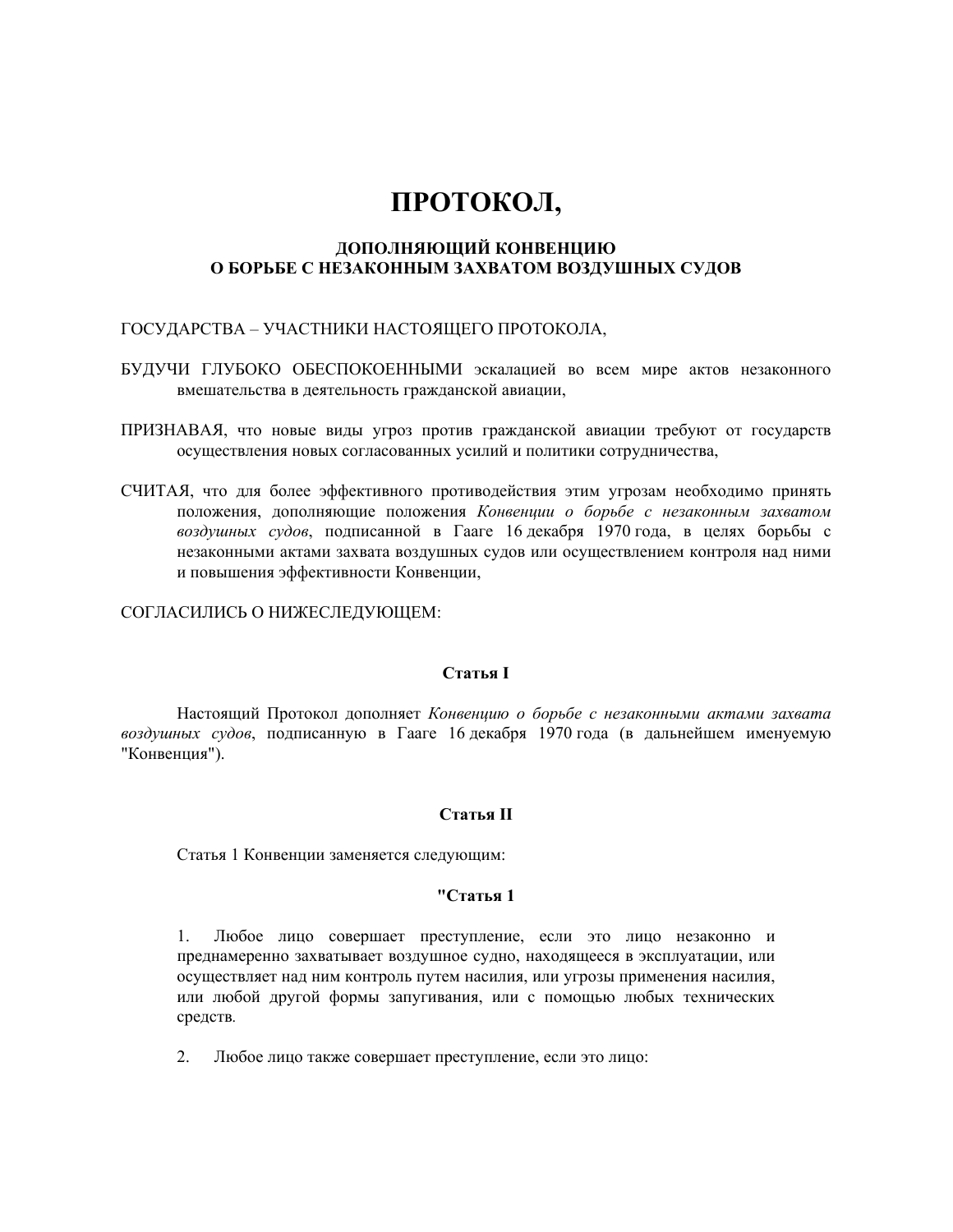- а) угрожает совершить преступление, указанное в пункте 1 настоящей Статьи; или
- b) незаконно и преднамеренно вызывает получение любым лицом угрозы совершения такого преступления,

при обстоятельствах, свидетельствующих о том, что угроза является реальной.

- 3. Любое лицо также совершает преступление, если это лицо:
	- a) пытается совершить преступление, указанное в пункте 1 настоящей Статьи; или
	- b) организует других лиц или руководит ими с целью совершения какоголибо из преступлений, указанных в пунктах 1, 2 или 3 а) настоящей Статьи; или
	- с) участвует в качестве сообщника в преступлении, указанном в пунктах 1, 2 или 3 а) настоящей Статьи; или
	- d) незаконно и преднамеренно помогает другому лицу избежать расследования, преследования и наказания, зная, что это лицо совершило деяние, являющееся преступлением, указанным в пунктах 1, 2, 3 a), 3 b) или 3 с) настоящей Статьи, или что это лицо разыскивается правоохранительными органами для уголовного преследования за такое преступление или осуждено за такое преступление.

4. Каждое Государство-участник также признает в качестве преступных, независимо от фактического совершения или попытки совершения любого из преступлений, указанных в пунктах 1 или 2 настоящей Статьи, оба или одно из следующих деяний, когда они совершаются умышленно:

- a) сговор с одним или несколькими другими лицами относительно совершения преступления, указанного в пунктах 1 или 2 настоящей Статьи, причем, если это предусмотрено национальным законодательством, также предполагается фактическое совершение одним из участников сговора какого-либо действия для реализации этого сговора; или
- b) содействие любым иным образом совершению одного или более преступлений, указанных в пунктах 1 или 2 настоящей Статьи, группой лиц, действующих с общей целью, и такое содействие оказывается либо:
	- i) в целях поддержки общего характера преступной деятельности или цели группы, если такая деятельность или цель связаны с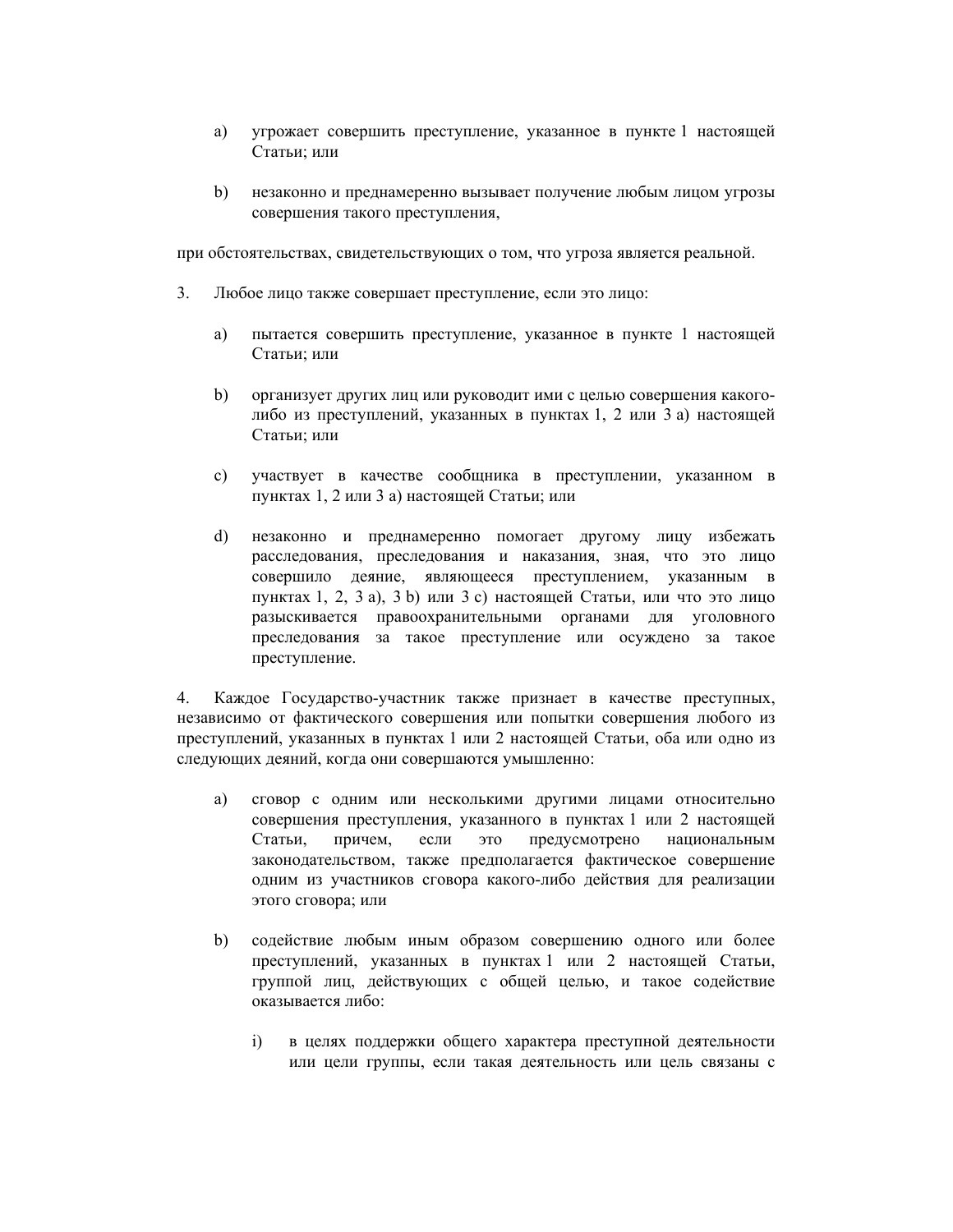совершением преступления, указанного в пунктах 1 или 2 настоящей Статьи; либо

 ii) с осознанием умысла группы совершить преступление, указанное в пунктах 1 или 2 настоящей Статьи."

# **Статья III**

Статья 2 Конвенции заменяется следующей Статьей:

#### **"Статья 2**

Каждое Государство-участник обязуется применять в отношении преступлений, указанных в Статье 1, суровые меры наказания."

## **Статья IV**

Следующий текст добавляется в качестве Статьи 2 *bis* Конвенции:

#### **"Статья 2** *bis*

1. Каждое Государство-участник в соответствии с принципами своего внутреннего права может принимать необходимые меры для того, чтобы можно было привлечь юридическое лицо, находящееся на его территории или учрежденное по его законам, к ответственности в случае совершения физическим лицом, ответственным за управление этим юридическим лицом или контроль над ним, которое выступает в этом своем качестве, преступления, указанного в Статье 1. Такая ответственность может носить уголовный, гражданский или административный характер.

2. Такая ответственность наступает без ущерба для уголовной ответственности физических лиц, совершивших эти преступления.

3. Если Государство-участник принимает необходимые меры по привлечению юридического лица к ответственности в соответствии с пунктом 1 настоящей Статьи, оно обеспечивает, чтобы применяемые уголовные, гражданско-правовые или административные санкции были эффективными, соразмерными и оказывающими сдерживающее воздействие. Такие санкции могут включать финансовые санкции."

## **Статья V**

1. Пункт 1 Статьи 3 Конвенции заменяется следующим: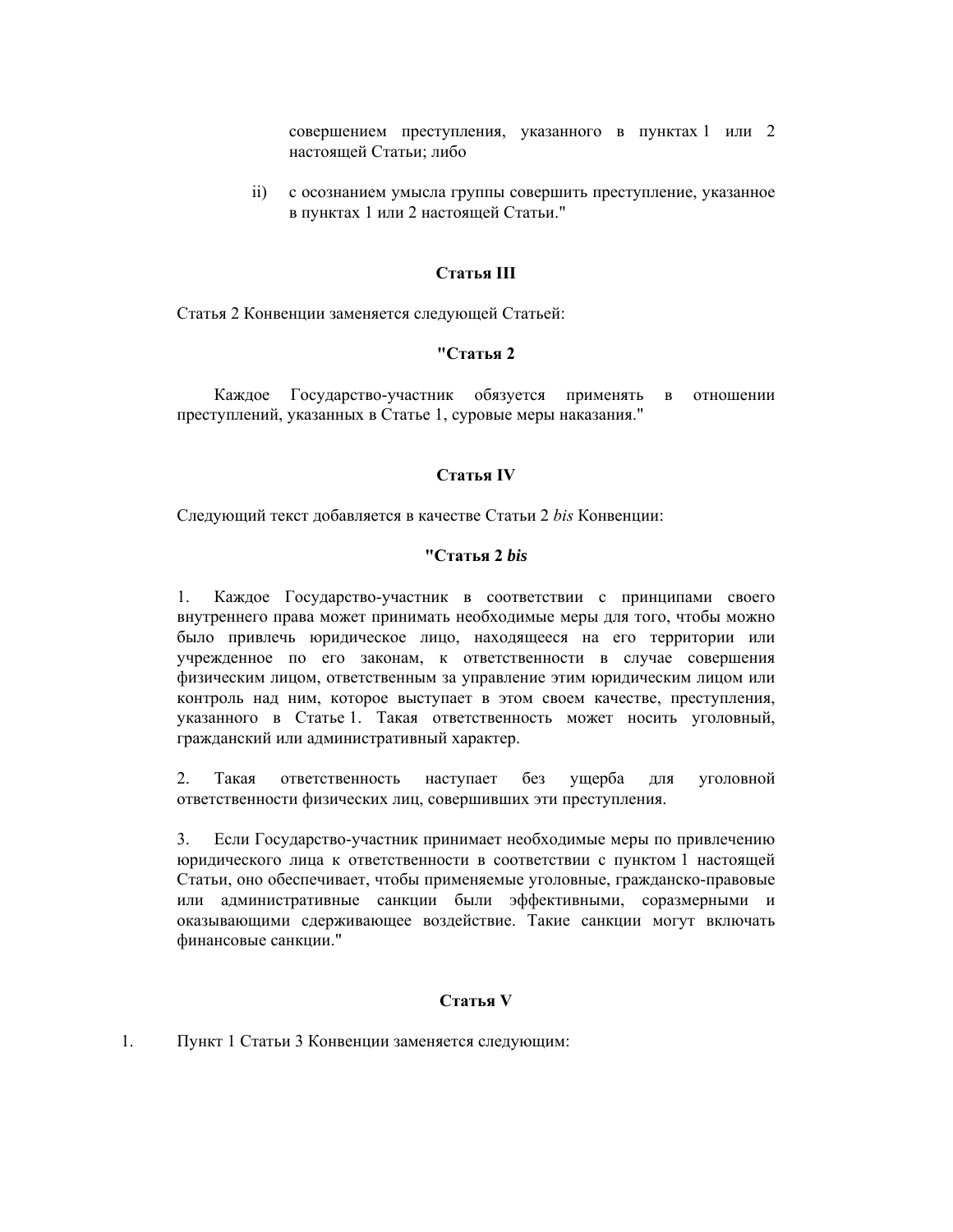## **"Статья 3**

1. Для целей настоящей Конвенции воздушное судно считается находящимся в эксплуатации с начала предполетной подготовки воздушного судна наземным персоналом или экипажем для конкретного полета до истечения двадцати четырех часов после любой посадки. В случае вынужденной посадки считается, что полет происходит до тех пор, пока компетентные власти не примут на себя ответственность за воздушное судно и за лиц и имущество, находящихся на борту."

2. В пункте 3 Статьи 3 в тексте Конвенции на английском языке слово "registration" заменяется словом "registry".

- 3. В пункте 4 Статьи 3 Конвенции слово "упомянутых" заменяется словом "указанных".
- 4. Пункт 5 Статьи 3 Конвенции заменяется следующим:

"5. Несмотря на пункты 3 и 4 настоящей Статьи, Статьи 6, 7, 7 *bis*, 8, 8 *bis*, 8 *ter* и 10 применяются независимо от места взлета или места фактической посадки воздушного судна, если преступник или предполагаемый преступник находится на территории иного государства, чем государство регистрации воздушного судна."

## **Статья VI**

В качестве Статьи 3 *bis* Конвенции добавляется следующее:

## **"Статья 3** *bis*

1. Ничто в настоящей Конвенции не затрагивает другие права, обязательства и обязанности государств и лиц в соответствии с международным правом, в частности в соответствии с целями и принципами Устава Организации Объединенных Наций, Конвенции о международной гражданской авиации и международным гуманитарным правом.

2. Действия вооруженных сил во время вооруженного конфликта, как эти термины понимаются в международном гуманитарном праве, которые регулируются этим правом, не регулируются настоящей Конвенцией, как и не регулируются ею действия, предпринимаемые военными силами государства в целях осуществления их официальных функций, поскольку они регулируются другими нормами международного права.

3. Положения пункта 2 настоящей Статьи не истолковываются как оправдывающие или делающие законными незаконные в иных отношениях акты или как препятствующие судебному преследованию на основании других законов."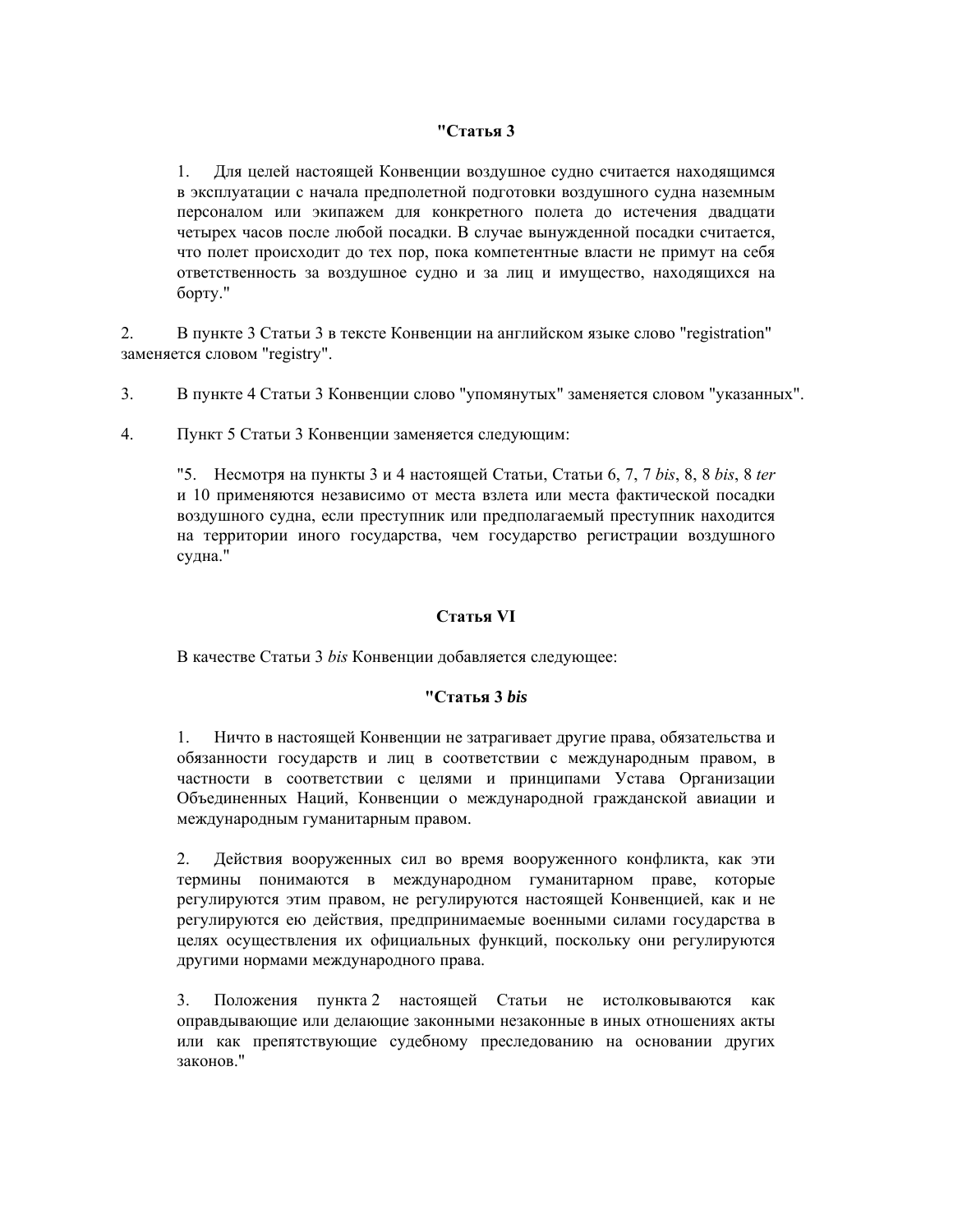## **Статья VII**

Статья 4 Конвенции заменяется следующим:

## **"Статья 4**

1. Каждое Государство-участник принимает такие меры, какие могут оказаться необходимыми, чтобы установить свою юрисдикцию над преступлениями, указанными в Статье 1, и любыми другими актами насилия в отношении пассажиров или экипажа, совершенными предполагаемым преступником в связи с таким преступлением, в следующих случаях:

- a) когда преступление совершено на территории данного государства;
- b) когда преступление совершено против или на борту воздушного судна, зарегистрированного в данном государстве;
- с) когда воздушное судно, на борту которого совершено преступление, совершает посадку на его территории и предполагаемый преступник еще находится на борту;
- d) когда преступление совершено против или на борту воздушного судна, сданного в аренду без экипажа арендатору, основное место деятельности которого или, если он не имеет места деятельности, постоянное местопребывание которого находится в этом государстве;
- е) когда преступление совершено гражданином данного государства.

2. Каждое Государство-участник может также установить свою юрисдикцию в отношении любого такого преступления в следующих случаях:

- a) когда преступление совершено против гражданина данного государства;
- b) когда преступление совершено лицом без гражданства, которое обычно проживает на территории данного государства.

3. Каждое Государство-участник принимает также такие меры, какие могут оказаться необходимыми, чтобы установить свою юрисдикцию над преступлениями, указанными в Статье 1, когда предполагаемый преступник находится на его территории и оно не выдает это лицо в соответствии со Статьей 8 одному из Государств-участников, которые установили свою юрисдикцию в соответствии с применимыми пунктами настоящей Статьи в отношении этих преступлений.

4. Настоящая Конвенция не исключает осуществления любой уголовной юрисдикции в соответствии с национальным законодательством."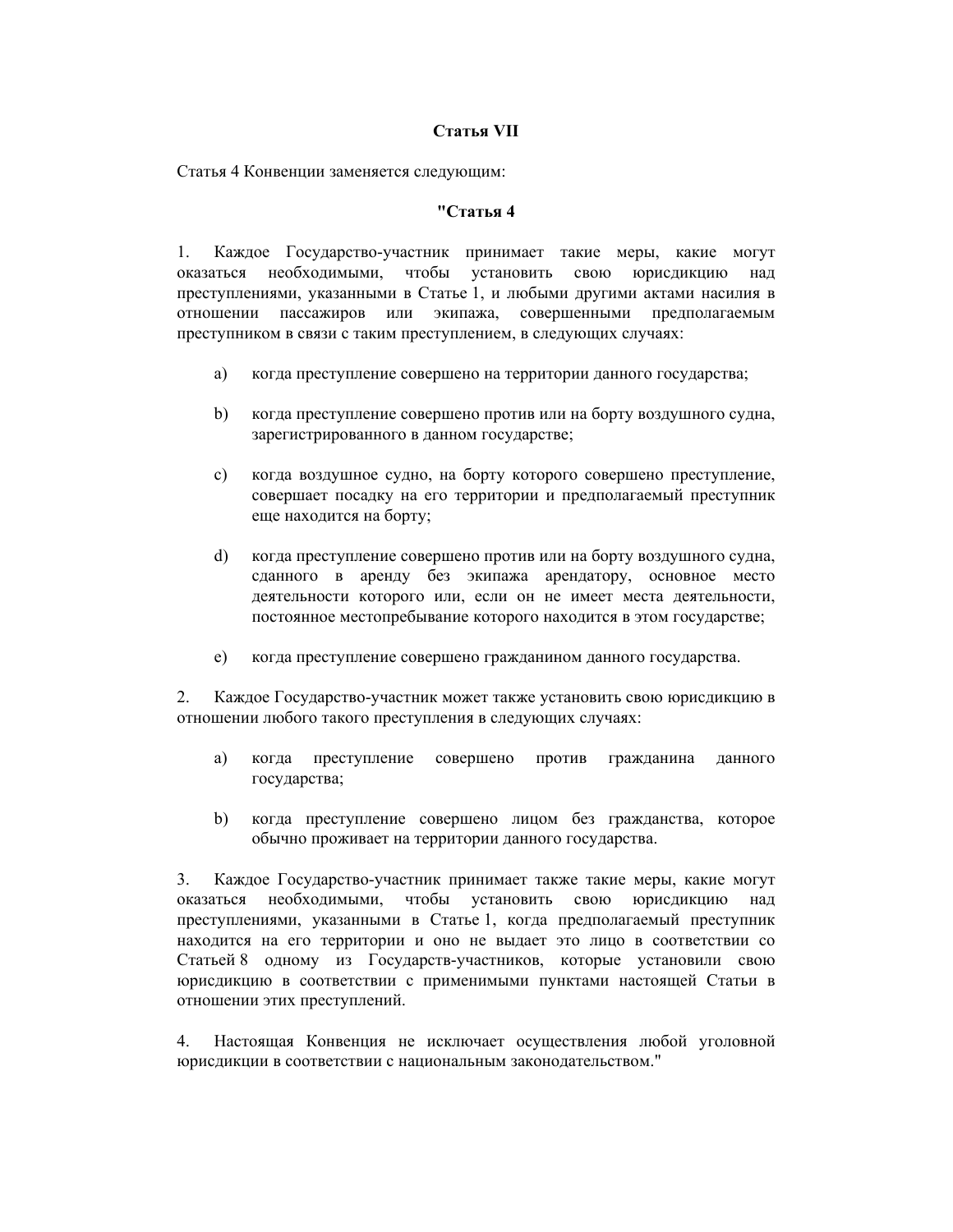## **Статья VIII**

Статья 5 Конвенции заменяется следующим:

#### **"Статья 5**

Государства-участники, которые создают совместные воздушнотранспортные эксплуатационные организации или международные эксплуатационные агентства, эксплуатирующие воздушные суда, которые подлежат совместной или международной регистрации, надлежащим образом указывают в отношении каждого воздушного судна государство из своего числа, которое осуществляет юрисдикцию и выступает в качестве государства регистрации в целях настоящей Конвенции, и уведомляют об этом Генерального секретаря Международной организации гражданской авиации, который рассылает такое уведомление всем Государствам –участникам настоящей Конвенции."

## **Статья IХ**

Пункт 4 Статьи 6 Конвенции заменяется следующим:

### **"Статья 6**

4. Когда Государство-участник согласно настоящей Статье заключает лицо под стражу, оно немедленно уведомляет Государства-участников, которые установили юрисдикцию в соответствии с пунктом 1 Статьи 4 и установили юрисдикцию и уведомили депозитария в соответствии с пунктом 2 Статьи 4, и, если оно сочтет это целесообразным, любые другие заинтересованные Государства-участников о факте нахождения этого лица под стражей и об обстоятельствах, послуживших основанием для задержания этого лица. Государство-участник, которое производит предварительное расследование, предусмотренное пунктом 2 настоящей Статьи, незамедлительно сообщает о полученных им данных вышеупомянутым Государствам-участникам и указывает, намерено ли оно осуществить юрисдикцию."

#### **Статья Х**

В качестве Статьи 7 *bis* Конвенции добавляется следующее:

## **"Статья 7** *bis*

Любому лицу, которое взято под стражу или в отношении которого приняты любые другие меры или осуществляется разбирательство в соответствии с настоящей Конвенцией, гарантируется справедливое обращение, в том числе пользование всеми правами и гарантиями в соответствии с законодательством государства, на территории которого это лицо находится, и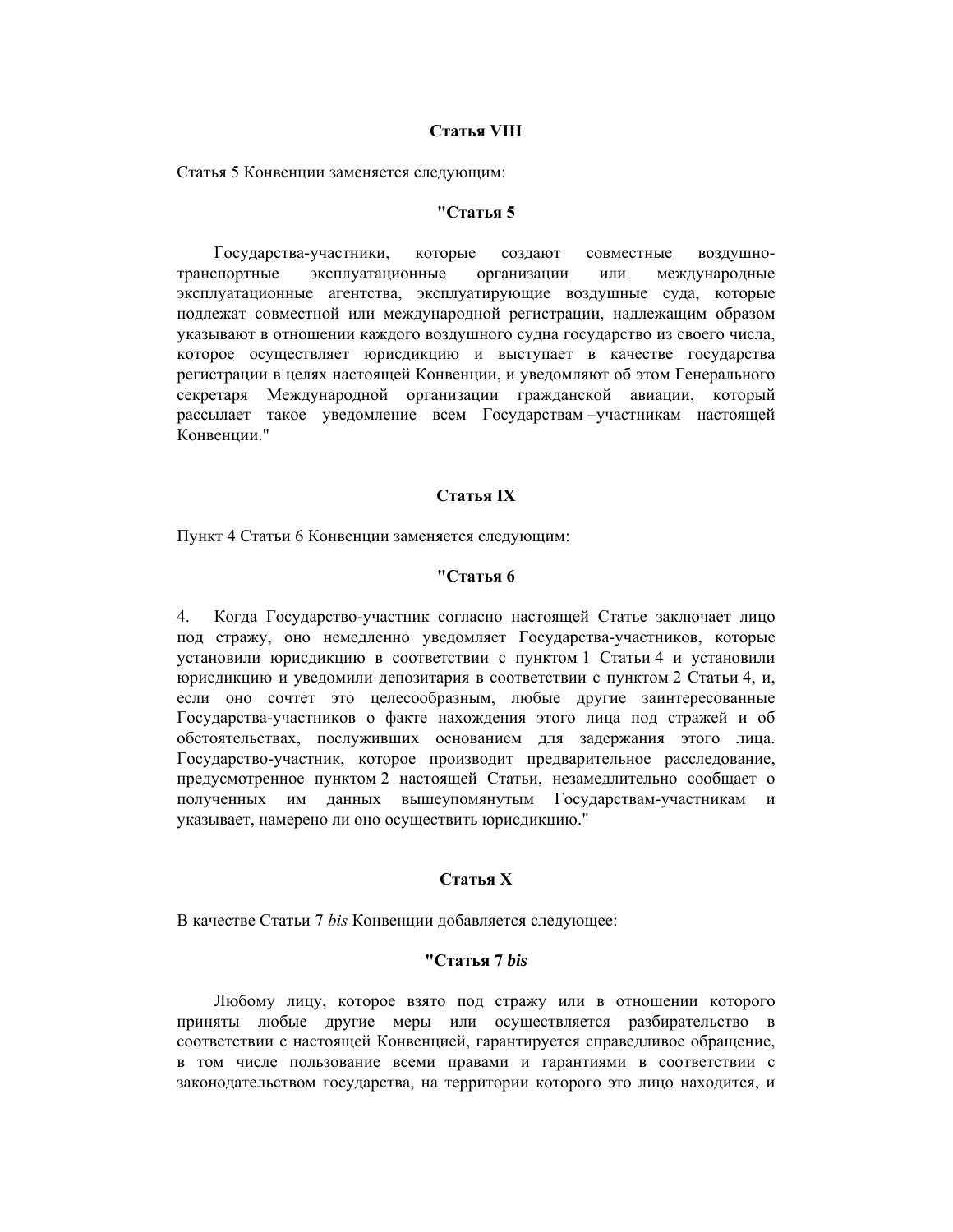применимыми положениями международного права, включая положения о правах человека."

## **Статья ХI**

Статья 8 Конвенции заменяется следующим:

### **"Статья 8**

1. Преступления, указанные в Статье 1, считаются подлежащими включению в качестве преступлений, влекущих выдачу, в любой договор о выдаче, заключенный между Государствами-участниками. Государства-участники обязуются включать такие преступления в качестве преступлений, влекущих выдачу, в любой договор о выдаче, заключаемый между ними.

2. Если Государство-участник, которое обусловливает выдачу наличием договора, получает просьбу о выдаче от другого Государства-участника, с которым оно не имеет договора о выдаче, оно может по своему усмотрению рассматривать настоящую Конвенцию в отношении преступлений, указанных в Статье 1, в качестве юридического основания для выдачи. Выдача производится в соответствии с другими условиями, предусматриваемыми законодательством государства, к которому обращена просьба о выдаче.

3. Государства-участники, не обусловливающие выдачу наличием договора, рассматривают в отношениях между собой преступления, указанные в Статье 1, в качестве преступлений, влекущих выдачу, в соответствии с условиями, предусмотренными законодательством государства, к которому обращена просьба о выдаче.

4. Каждое из преступлений рассматривается Государствами-участниками для целей выдачи, как если бы оно было совершено не только в месте его совершения, но также и на территории Государств-участников, которые обязаны установить свою юрисдикцию в соответствии с подпунктами b), с), d) и е) пункта 1 Статьи 4 и которые установили юрисдикцию в соответствии с пунктом 2 Статьи 4.

5. Каждое из преступлений, указанных в подпунктах а) и b) пункта 4 Статьи 1, для целей выдачи Государствами-участниками рассматривается как эквивалентное."

## **Статья ХII**

В качестве Статьи 8 *bis* Конвенции добавляется следующее: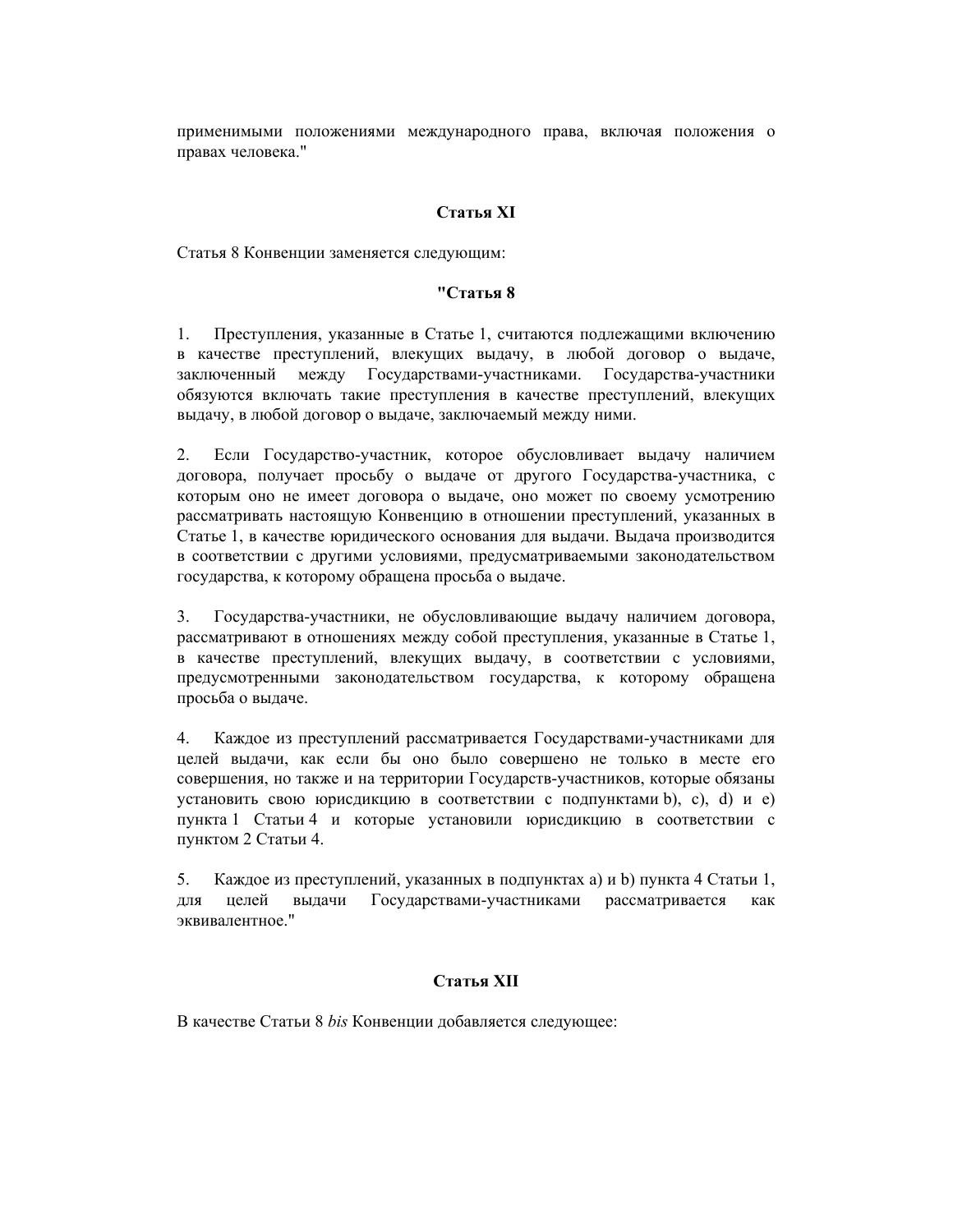### **"Статья 8** *bis*

Ни одно из преступлений, указанных в Статье 1, не рассматривается для целей выдачи или взаимной правовой помощи как политическое преступление, или преступление, связанное с политическим преступлением, или преступление, вызванное политическими мотивами. Поэтому связанная с таким преступлением просьба о выдаче или взаимной правовой помощи не может быть отклонена лишь на том основании, что она касается политического преступления или преступления, связанного с политическим преступлением, или преступления, вызванного политическими мотивами."

### **Статья ХIII**

В качестве Статьи 8 *ter* Конвенции добавляется следующее:

### **"Статья 8** *ter*

Ничто в настоящей Конвенции не истолковывается как налагающее обязательство выдавать какое-либо лицо или оказывать взаимную правовую помощь, если запрашиваемое Государство-участник имеет веские основания полагать, что просьба о выдаче в связи с преступлениями, указанными в Статье 1, или о взаимной правовой помощи в отношении таких преступлений имеет целью судебное преследование или наказание этого лица по причине его расы, вероисповедания, национальности, этнического происхождения, политических убеждений или пола или что удовлетворение этой просьбы нанесло бы ущерб положению этого лица по любой из этих причин."

### **Статья XIV**

Пункт 1 Статьи 9 Конвенции заменяется следующим:

### **"Статья 9**

1. Когда любое из действий, указанных в пункте 1 Статьи 1, совершено или близко к совершению, Государства-участники принимают все надлежащие меры для восстановления контроля законного командира над воздушным судном или для сохранения за командиром контроля над воздушным судном."

## **Статья XV**

Пункт 1 Статьи 10 Конвенции заменяется следующим: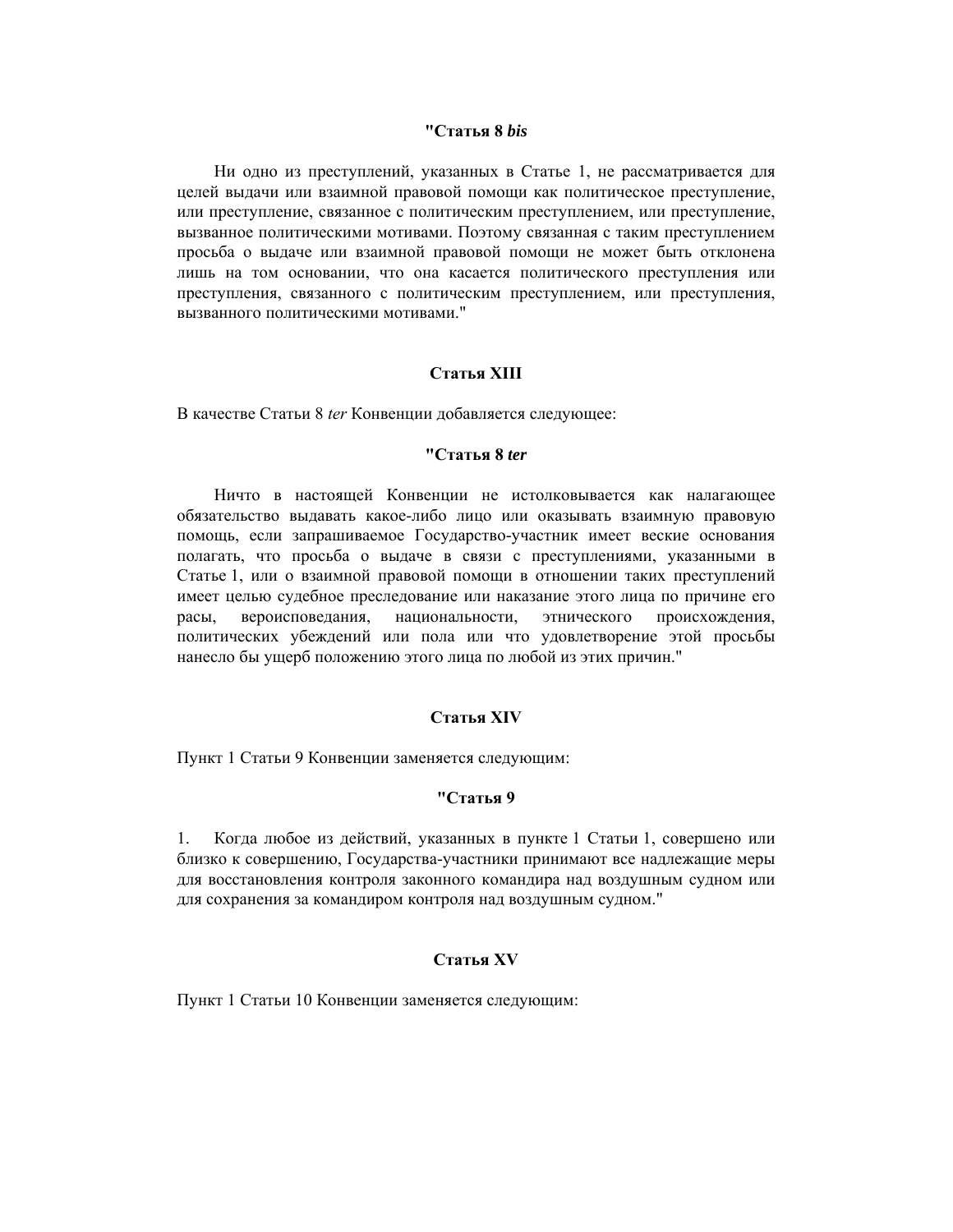### **"Статья 10**

1. Государства-участники оказывают друг другу максимальную помощь в связи с уголовно-процессуальными действиями, предпринятыми в отношении преступлений, указанных в Статье 1, и других актов, указанных в Статье 4. Во всех случаях применяется законодательство государства, к которому обращена просьба."

### **Статья XVI**

В качестве Статьи 10 *bis* Конвенции добавляется следующее:

### **"Статья 10** *bis*

Любое Государство-участник, имеющее основание полагать, что одно из преступлений, указанных в Статье 1, будет совершено, в соответствии со своим национальным законодательством предоставляет имеющуюся у него любую соответствующую информацию тем Государствам-участникам, которые, по его мнению, являются государствами, указанными в пунктах 1 и 2 Статьи 4."

## **Статья XVII**

1. Все ссылки в настоящей Конвенции на "Договаривающееся государство" и "Договаривающиеся государства" заменяются ссылками на "Государство-участник" и "Государства-участники" соответственно.

2. Все ссылки в этой Конвенции на "он" и "его" заменяются ссылками на "это лицо" и "этого лица" соответственно.

### **Статья XVIII**

Тексты настоящей Конвенции на арабском и китайском языках, прилагаемые к настоящему Протоколу, вместе с текстами Конвенции на русском, английском, испанском и французском языках, составляют тексты, равно аутентичные на этих шести языках.

### **Статья XIХ**

Между Государствами – участниками настоящего Протокола Конвенция и настоящий Протокол будут рассматриваться и толковаться как единый документ, который будет называться Гаагской конвенцией, измененной Пекинским протоколом 2010 года.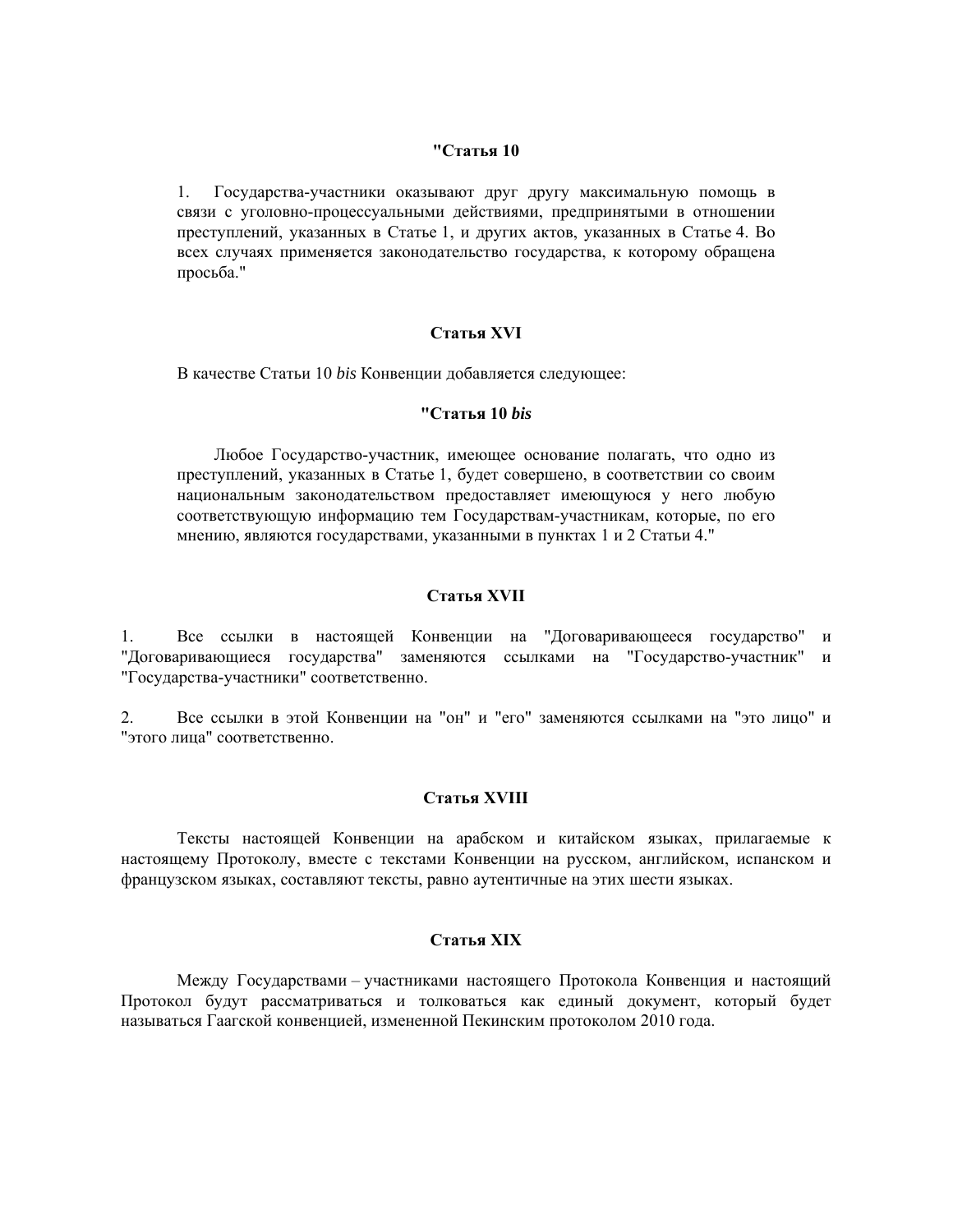## **Статья XХ**

Настоящий Протокол открыт для подписания в Пекине 10 сентября 2010 года государствами, участвовавшими в Дипломатической конференции по авиационной безопасности, состоявшейся в Пекине с 30 августа по 10 сентября 2010 года. После 27 сентября 2010 года Протокол будет открыт для подписания всеми государствами в Штаб-квартире Международной организации гражданской авиации в Монреале до вступления его в силу в соответствии со Статьей XXIII.

## **Статья XХI**

1. Настоящий Протокол подлежит ратификации, принятию или утверждению. Документы о ратификации, принятии или утверждении сдаются на хранение Генеральному секретарю Международной организации гражданской авиации, который настоящим назначается депозитарием.

2. Ратификация, принятие или утверждение настоящего Протокола любым государством, которое не является участником Конвенции, считается ратификацией, принятием или утверждением Гаагской конвенции, измененной Пекинским протоколом 2010 года.

3. Любое государство, которое не ратифицировало, не приняло или не утвердило настоящий Протокол в соответствии с пунктом 1 настоящей Статьи, может присоединиться к нему в любое время. Документы о присоединении сдаются на хранение депозитарию.

## **Статья XХII**

После ратификации, принятия, утверждения настоящего Протокола или присоединения к нему каждое Государство-участник:

- а) уведомляет депозитария о юрисдикции, установленной им в рамках своего национального законодательства в соответствии с пунктом 2 Статьи 4 Гаагской конвенции, измененной Пекинским протоколом 2010 года, и незамедлительно уведомляет депозитария о любом изменении;
- b) может заявить, что оно применяет положения подпункта d) пункта 3 Статьи 1 Гаагской конвенции, измененной Пекинским протоколом 2010 года, в соответствии с принципами своего уголовного права, касающимися освобождения членов семьи от ответственности.

## **Статья XХIII**

1. Настоящий Протокол вступает в силу в первый день второго месяца после даты сдачи на хранение депозитарию двадцать второго документа о ратификации, принятии, утверждении или присоединении.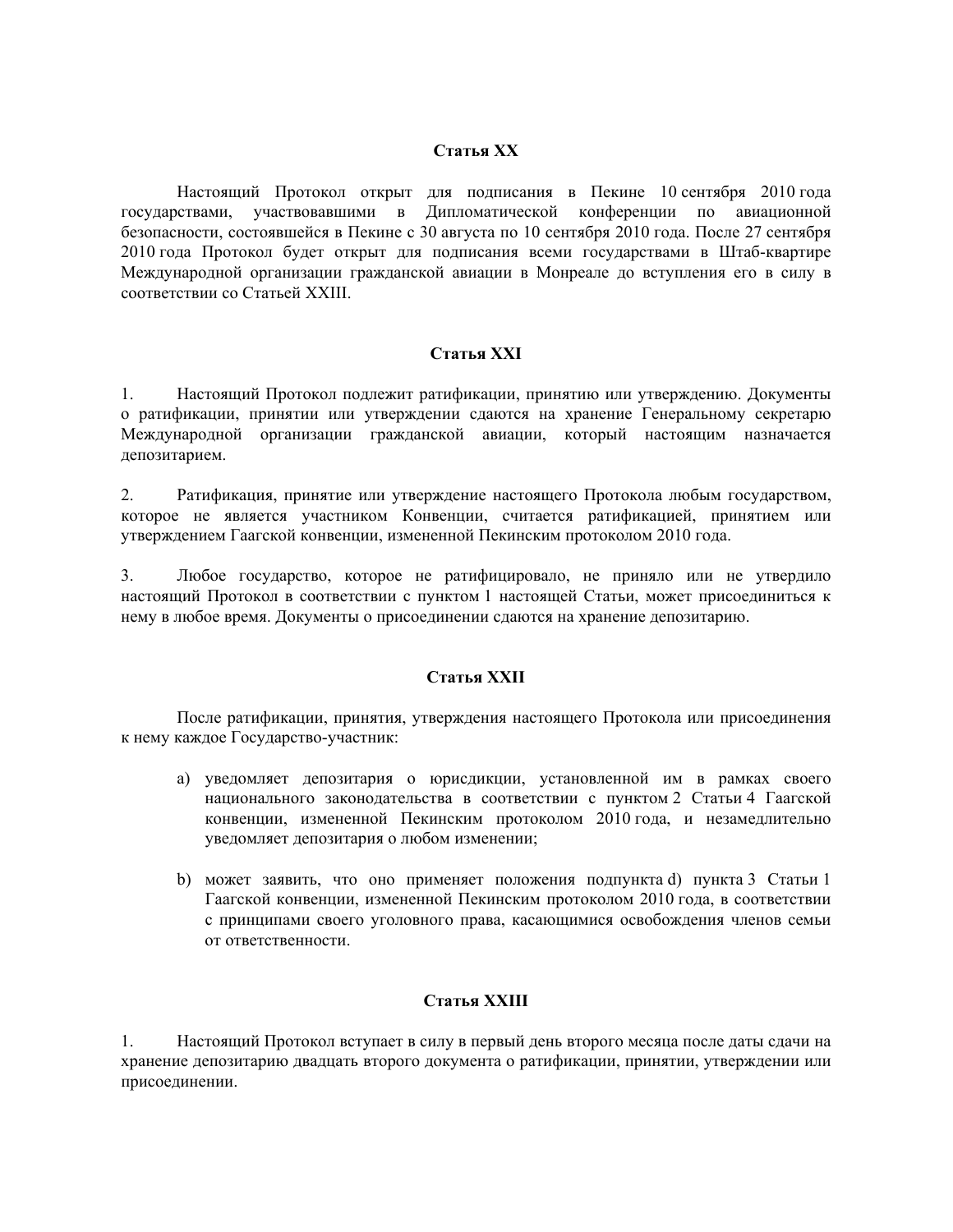2. Для каждого государства, ратифицировавшего, принявшего, утвердившего настоящий Протокол или присоединившегося к нему после сдачи на хранение двадцать второго документа о ратификации, принятии, утверждении или присоединении, настоящий Протокол вступает в силу в первый день второго месяца после даты сдачи на хранение таким государством документа о ратификации, принятии, утверждении или присоединении.

3. Как только настоящий Протокол вступает в силу, он регистрируется в Организации Объединенных Наций депозитарием.

### **Статья XХIV**

1. Любое Государство-участник может денонсировать настоящий Протокол путем уведомления депозитария в письменном виде.

2. Денонсация вступает в силу через один год после даты получения уведомления депозитарием.

### **Статья XХV**

Депозитарий незамедлительно информирует все Государства-участники настоящего Протокола и все государства, подписавшие настоящий Протокол или присоединившиеся к нему, о дате каждого подписания, дате сдачи на хранение каждого документа о ратификации, принятии, утверждении или присоединении и дате вступления в силу настоящего Протокола и сообщает им другую соответствующую информацию.

В УДОСТОВЕРЕНИЕ ЧЕГО нижеподписавшиеся полномочные представители, должным образом уполномоченные, подписали настоящий Протокол.

СОВЕРШЕНО в Пекине десятого дня сентября месяца две тысячи десятого года на русском, английском, арабском, испанском, китайском и французском языках, причем все тексты являются равно аутентичными, приобретая такую аутентичность после проверки секретариатом Конференции в рамках полномочий Председателя Конференции в течение девяноста дней с указанной здесь даты на предмет приведения их в соответствие друг с другом. Настоящий Протокол остается на хранении в архивах Международной организации гражданской авиации, а его заверенные копии направляются депозитарием всем Договаривающимся государствам настоящего Протокола.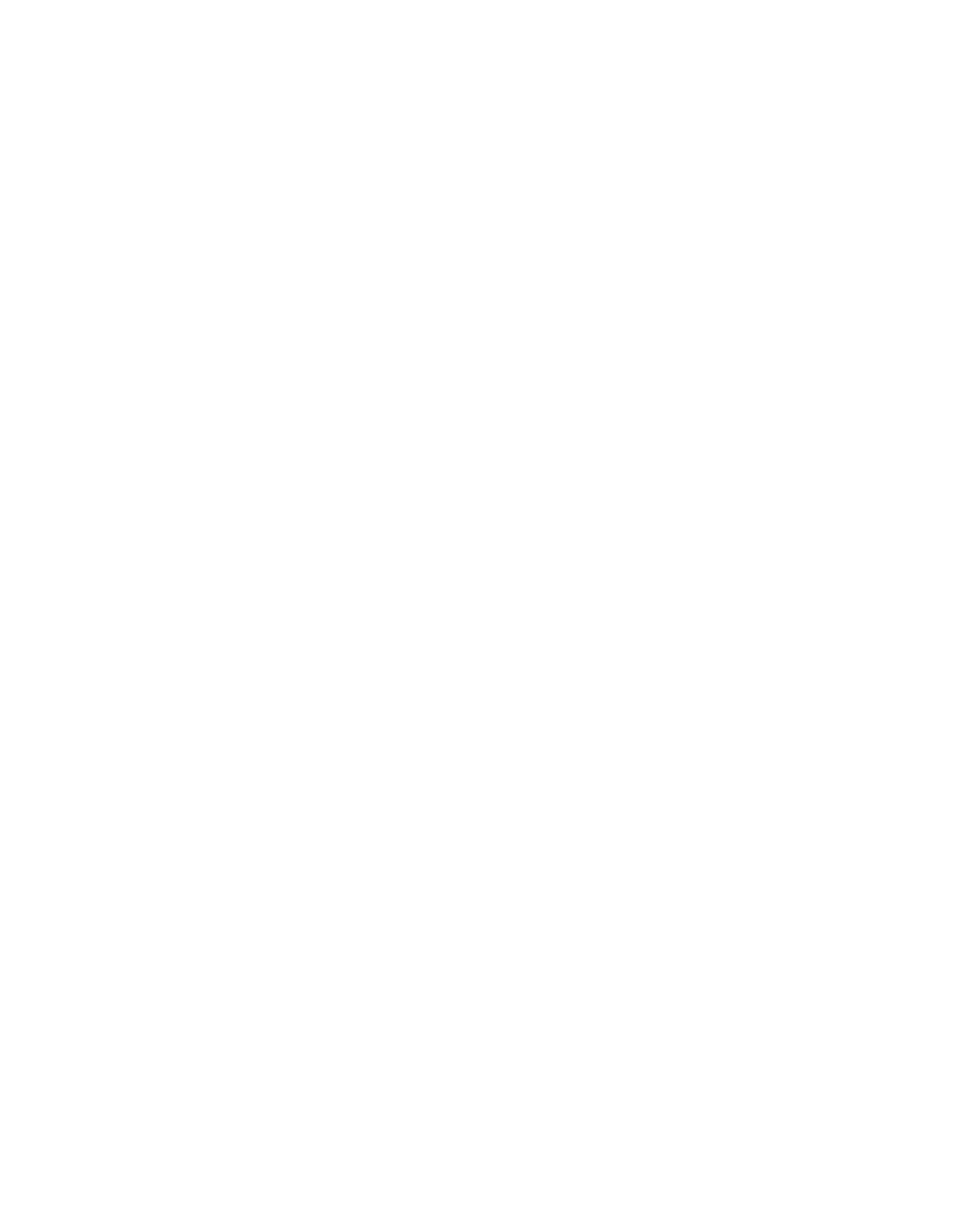## 制止非法劫持航空器公约的补充议定书

### 本议定书各当事国,

深为关切全世界针对民用航空的非法行为的升级;

认识到针对民用航空的新型威胁需要各国采取新的协调一致的努力和合作政策;和

相信为了更好地应对这些威胁,需要通过各项条款补充1970年12月16日在海牙签订的《制止非 法劫持航空器公约》,以便制止劫持或控制航空器的非法行为和加强公约的效用;

协议如下:

## 第一条

本议定书补充1970 年12 月16 日在海牙签订的《制止非法劫持航空器公约》(以下称为"公约");

## 第二条

公约第一条应以下文取代:

### "第一条

一、任何人如果以武力或以武力威胁、或以胁迫、或以任何其他恐吓方式,或以 任何技术手段,非法地和故意地劫持或控制使用中的航空器,即构成犯罪。

二、当情况显示做出的威胁可信时,任何人如果做出以下行为,则亦构成犯罪:

(一)威胁实施本条第一款中所列的罪行;或

(二)非法和故意地使任何人收到这种威胁。

三、任何人如果做出以下行为,则亦构成犯罪:

(一)企图实施本条第一款中所列的罪行;或

(二)组织或指挥他人实施本条第一款、第二款或第三款(一)项中所列的一项 罪行:或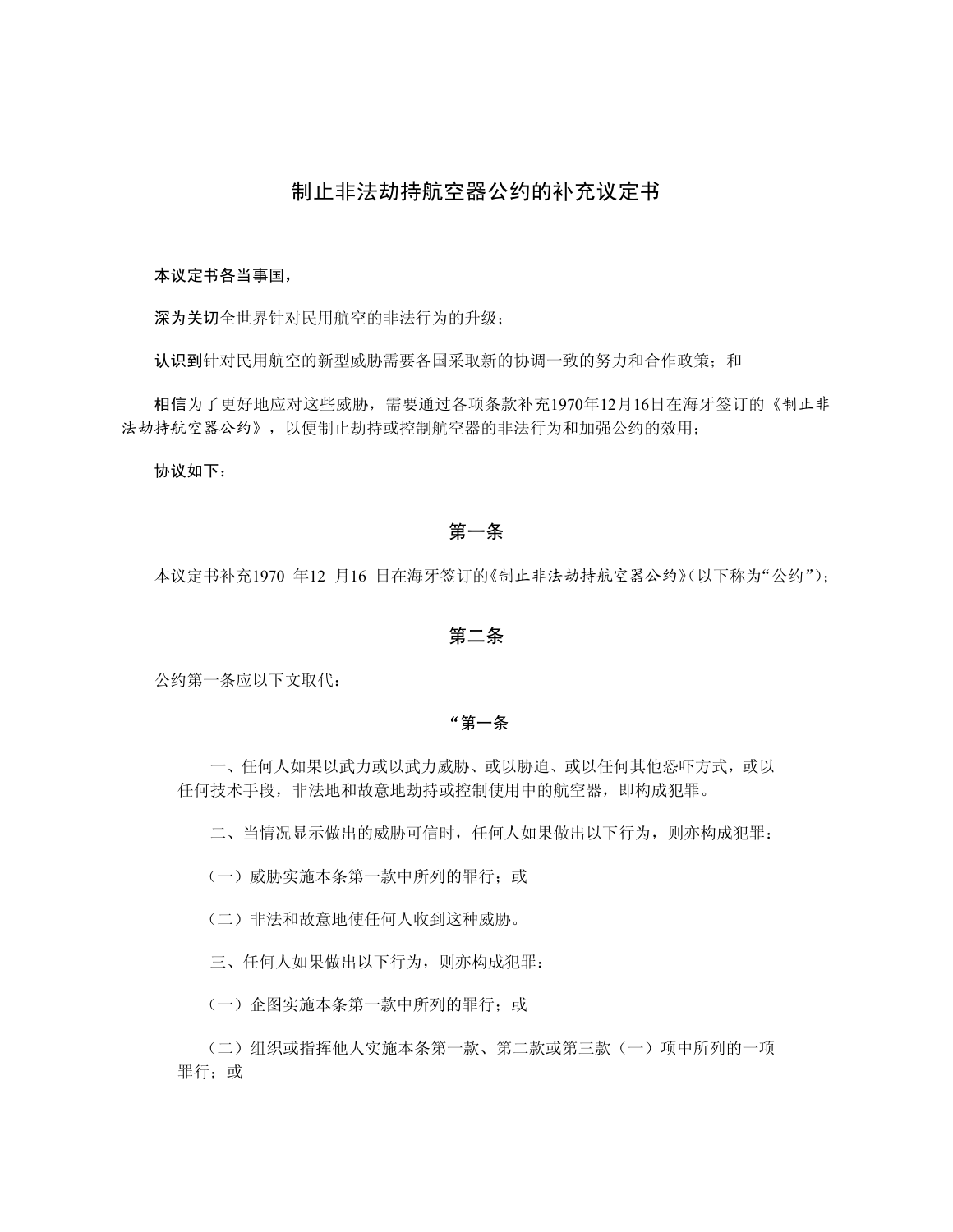(三)作为共犯参与本条第一款、第二款或第三款(一)项中所列的一项罪行; 或

(四)非法和故意地协助他人逃避调查、起诉或惩罚,且明知此人犯有构成本条 第一款、第二款、(一)项、第三款(二)项或第三款(三)项中所列的一项 罪行的行为,或此人因此项罪行被执法当局通缉以提起刑事起诉或因此项罪行已经被 判刑。

四、各当事国也应当将故意实施下述两者之一或两者确定为罪行,而不论是否已 实际实施或企图实施本条第一款或第二款中所列的任何罪行:

(一)与一个或多个人商定实施本条第一款或第二款中所列的一项罪行;如本国 法律有此规定,则须涉及参与者之一为促进该项协定而采取的行为;或

(二)以任何其他方式协助以共同目的行事的一伙人实施本条第一款或第二款中 所列的一项或多项罪行,而且此种协助应当:

1. 用于旨在促进该团伙的一般犯罪活动或目的,而此种活动或目的涉及 实施本条第一款或第二款中所列的一项罪行;或

2. 用于明知该团伙实施本条第一款或第二款中所列的一项罪行的意图。"

### 第三条

公约第二条应以下文取代:

### "第二条

"各当事国承诺对第一条所列的罪行给予严厉惩罚。"

### 第四条

增添下文作为公约第二条之二:

## "第二条之二

一、各当事国可根据其本国法律原则采取必要措施,对于设在其领土内或根据其 法律设立的法律实体,如果负责管理或控制该法律实体的人以该身份实施第一条所列 的罪行,得以追究该法律实体的责任。这种责任可以是刑事、民事或行政责任。

二、承担这些责任不影响实施罪行的个人的刑事责任。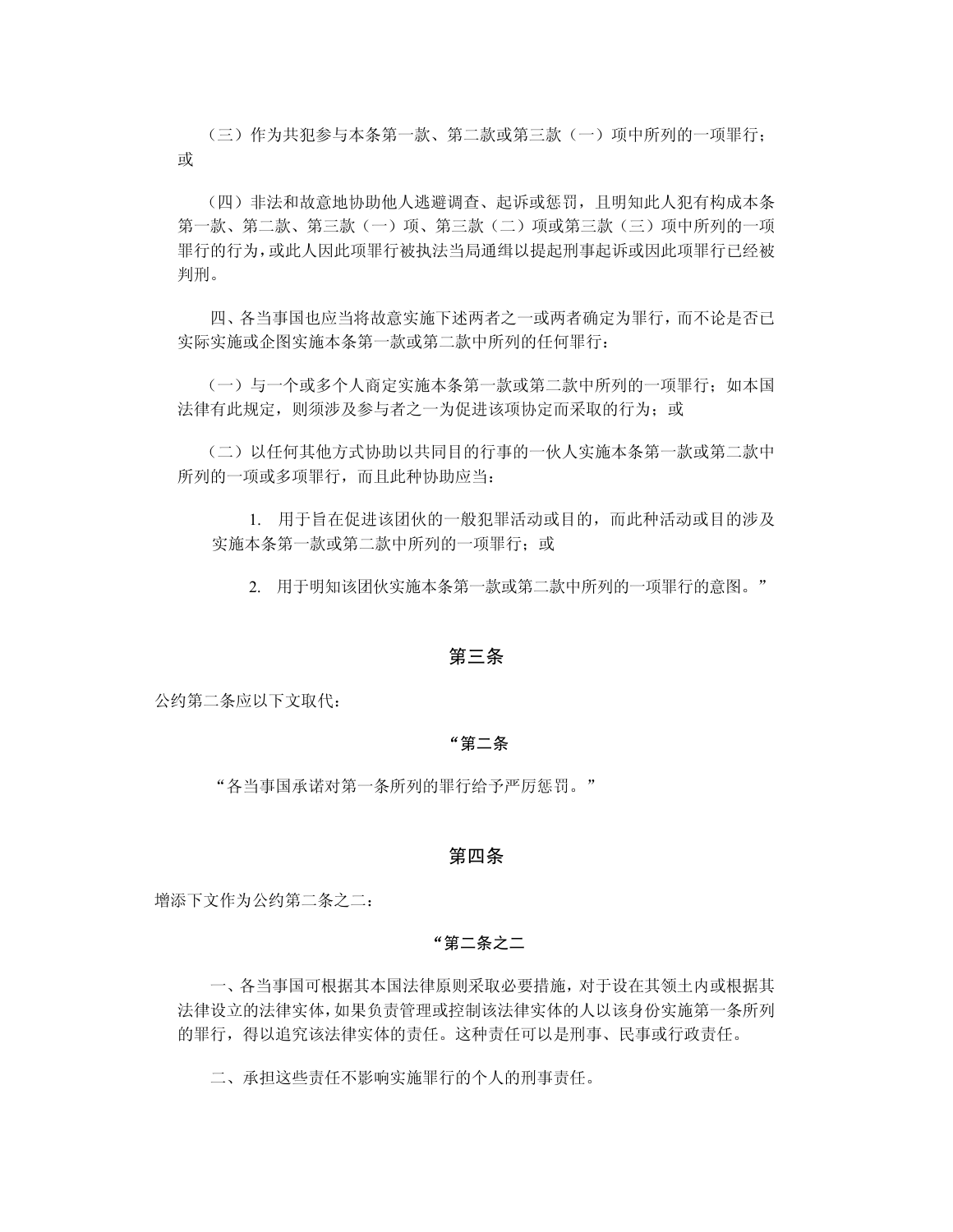三、如果一个当事国采取必要措施按照本条第一款追究一个法律实体的责任,该 当事国应当努力确保适用的刑事、民事或行政制裁具有有效性、相称性和劝阻性。这 种制裁可包括罚款。"

### 第五条

一、公约第三条第一款应以下文取代:

#### "第三条

一、为本公约的目的,从地面人员或机组人员为某一特定飞行而对航空器进行飞 行前的准备时起,直至降落后二十四小时止,该航空器被视为是在使用中。在航空器 遭迫降时,直至主管当局接管对该航空器及其所载人员和财产的责任时止,航空器应 当被视为仍在飞行中。"

二、在公约第三条第三款中, "注册"应改为"登记"。

三、在公约第三条第四款中, "所述的"应改为"所列的"。

四、公约第三条第五款应以下文取代:

"五、尽管有本条第三款和第四款的规定,如罪犯或被指控的罪犯在航空器登记 国以外的一国领土内被发现,则不论该航空器的起飞地点或实际降落地点在何处,第 六条、第七条、第七条之二、第八条、第八条之二、第八条之三和第十条均应当适用。"

## 第六条

增添下文作为公约第三条之二:

### "第三条之二

一、本公约中的任何规定均不应当影响国际法规定的国家和个人的其他权利、义 务和责任,特别是《联合国宪章》、《国际民用航空公约》以及国际人道法的宗旨和 原则。

二、武装冲突中武装部队的活动,按照国际人道法所理解的意义,由国际人道法 予以规范的,不受本公约规范;一国军事部队为执行公务而进行的活动,由国际法其 他规则予以规范的,亦不受本公约规范。

三、本条第二款的规定不得被解释为容许非法行为或使其合法化,或使其逃避根 据其他法律提出的起诉。"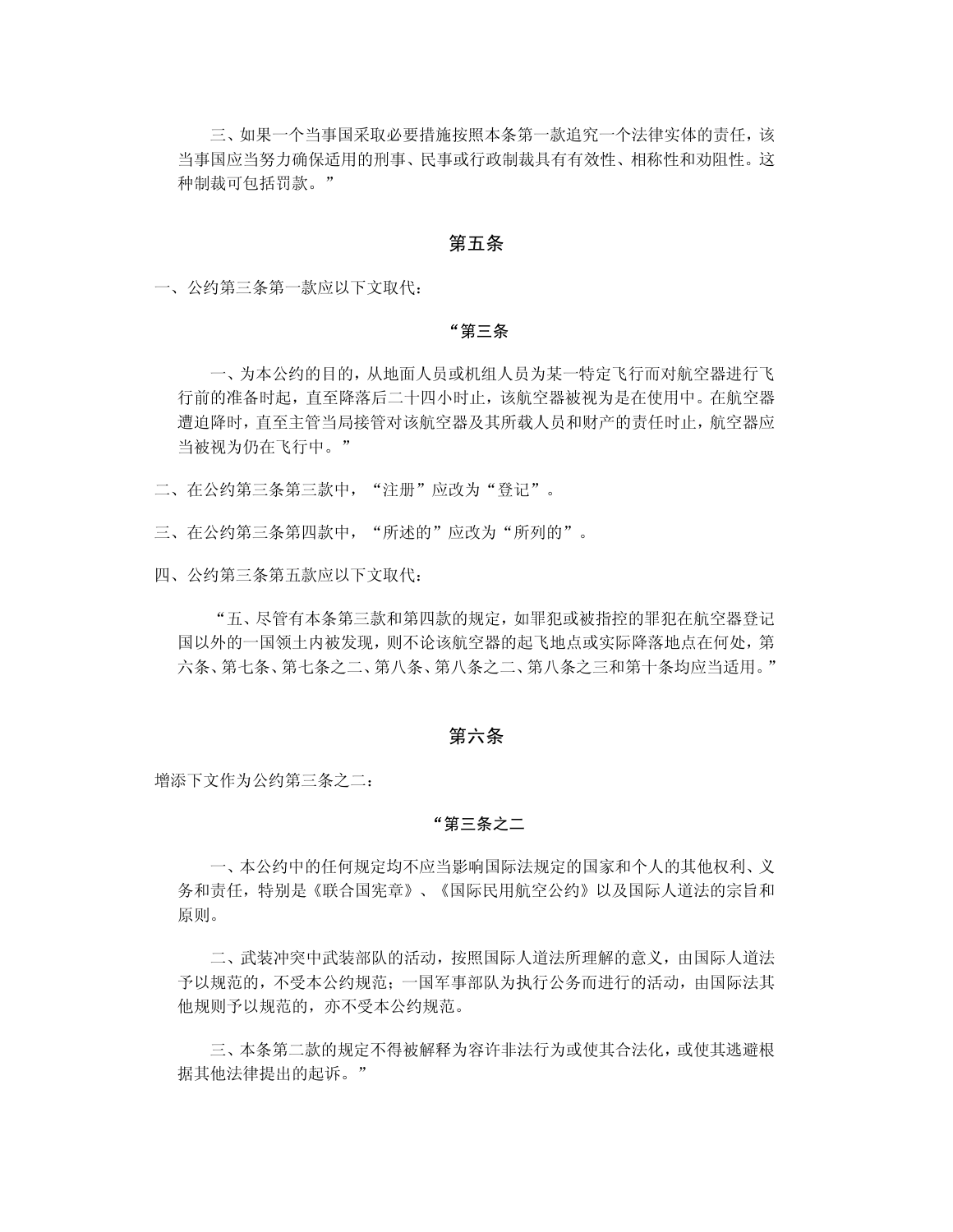## 第七条

公约第四条应以下文取代:

### "第四条

一、各当事国应当采取必要措施,以就下列情况而对第一条所列的罪行及被指控 的罪犯对旅客或机组人员所实施与该罪行有关的其他暴力行为,确立其管辖权:

(一)罪行是在该国领土内实施的;

(二)罪行是针对在该国登记的航空器或在该航空器内实施的;

(三)在其内实施罪行的航空器在该国领土内降落时被指控的罪犯仍在该航空器 内的;

(四)罪行是针对租来时不带机组人员的航空器或是在该航空器内实施的,而承 租人的主要营业地在该国,或如承租人没有此种营业地但其永久居所是在该国的;

(五)罪行是由该国国民实施的。

二、各当事国也可就下列情况而对任何此种罪行确立其管辖权:

(一) 罪行是针对该国国民实施的;

(二)罪行是由其惯常居所在该国领土内的无国籍人实施的。

三、如果被指控的罪犯在某一当事国领土内,而该当事国不依据第八条将其引渡 给依照本条适用的条款对第一条所列的罪行已确立管辖权的任何当事国,该当事国也 应当采取必要措施,确立其对第一条所列罪行的管辖权。

四、本公约不排除根据本国法律行使的任何刑事管辖权。"

### 第八条

公约第五条应以下文取代:

### "第五条

如各当事国成立联合的航空运输运营组织或国际运营机构,而其使用的航空器需 要进行联合登记或国际登记时,则这些当事国应当通过适当方法为每一航空器在它们 之中指定一个国家,而该国为本公约的目的,应当行使管辖权并具有登记国的性质, 并应当将此项指定通知国际民用航空组织秘书长,他应当将上述通知转告本公约所有 当事国。"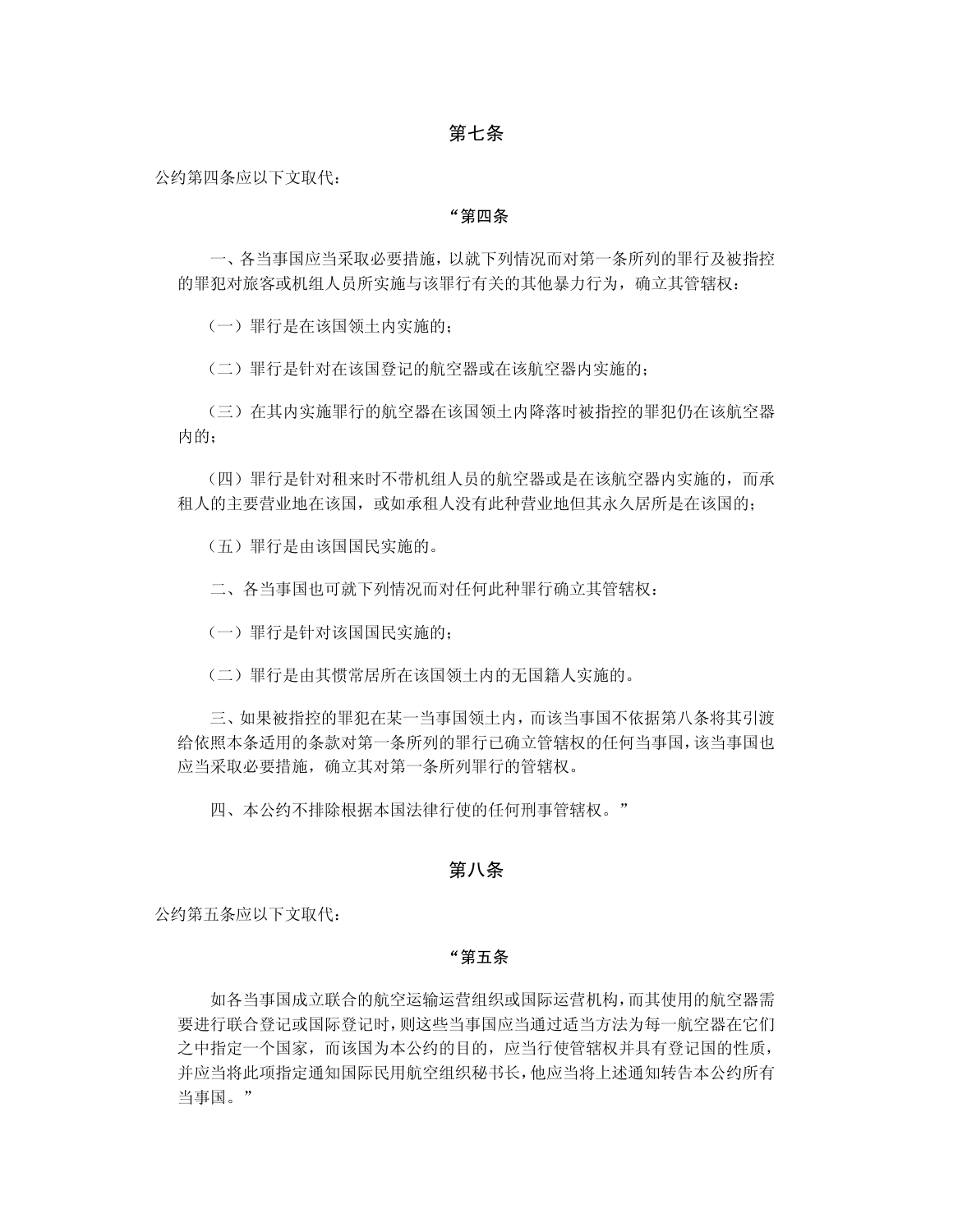## 第九条

公约第六条第四款应以下文取代:

### "第六条

四、当一当事国根据本条将某人拘留时,应当立即将该人被拘留的事实和应予拘 留的情况通知根据第四条第一款已确立管辖权和根据第四条第二款已确立管辖权并 已通知保存人的当事国,并在认为适当时,立即通知任何其他有关国家。进行本条第 二款所述的初步调查的当事国应当迅速将调查结果通知上述当事国,并应当表明是否 有意行使管辖权。"

### 第十条

增添下文作为公约第七条之二:

### "第七条之二

应当保证依据本公约被拘留、被采取任何其他措施或正被起诉的任何人获得公平 待遇,包括享有符合该人在其领土内的国家的法律和包括国际人权法在内的适用的国 际法规定的所有权利和保障。"

## 第十一条

公约第八条应以下文取代:

### "第八条

一、第一条所列的罪行应当被当作为是包括在各当事国间现有引渡条约中的可引 渡的罪行。各当事国承诺将此种罪行作为可引渡的罪行列入它们之间将要缔结的每一 项引渡条约中。

二、如一当事国规定只有在订有引渡条约的条件下才可以引渡,而当该当事国接 到未与其订有引渡条约的另一当事国的引渡要求时,可以自行决定认为本公约是对第 一条所列的罪行进行引渡的法律根据。引渡应当遵照被请求国法律规定的其他条件。

三、各当事国如没有规定只有在订有引渡条约下才可引渡,则在遵照被请求国法 律规定的条件下,应当承认第一条所列的罪行是它们之间可引渡的罪行。

四、为在各当事国之间引渡的目的,每一项罪行均应当被视为不仅是在所发生的 地点实施的,而且也发生在根据第四条第一款(二)、(三)、(四)和(五)项要 求确立其管辖权和根据第四条第二款已确立其管辖权的当事国领土内。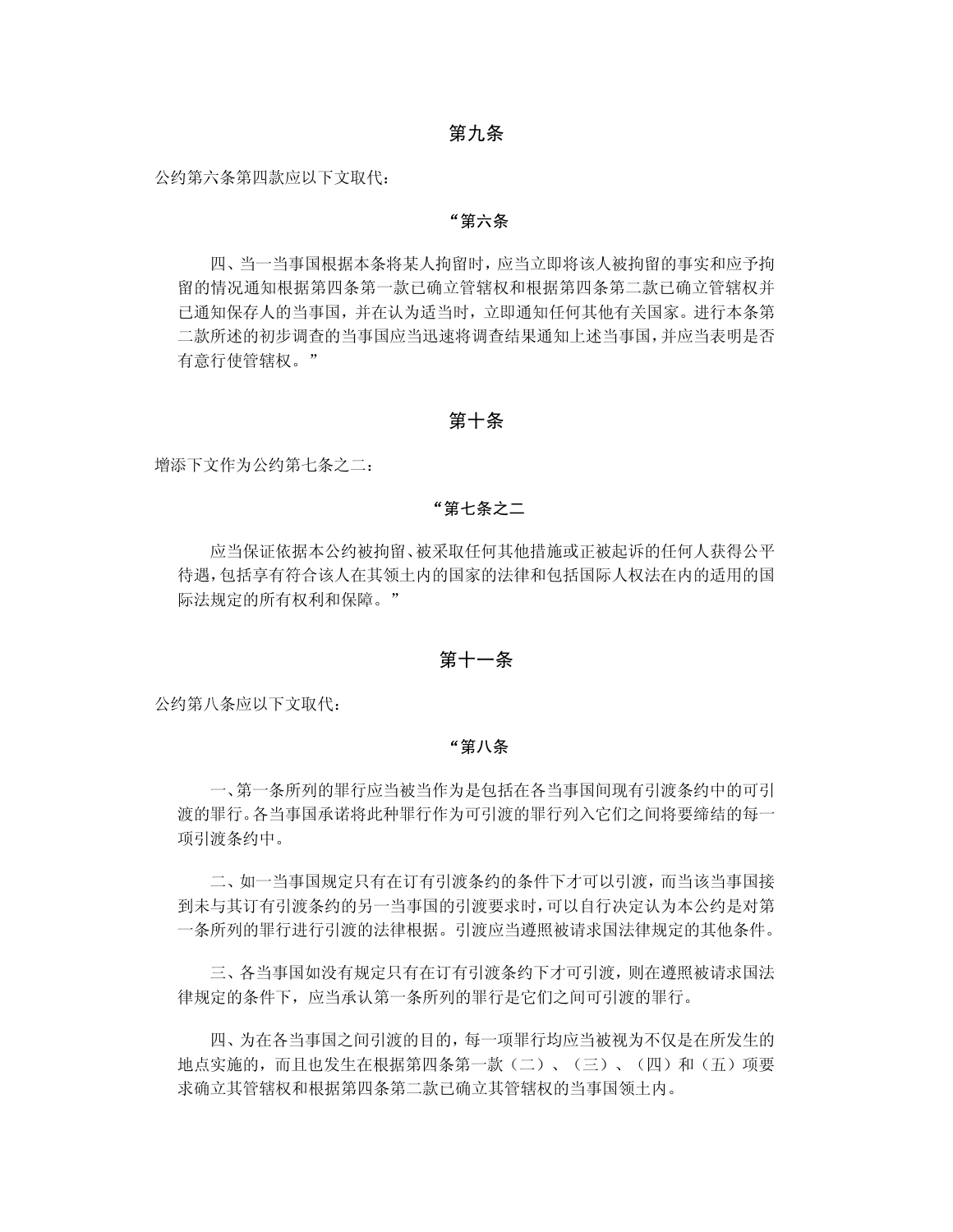五、为在各当事国之间引渡的目的, 第一条第四款(一)和(二)项所列的每项 罪行应当等同对待。"

## 第十二条

增添下文作为公约第八条之二:

### "第八条之二

为引渡或司法互助的目的,第一条中所列的任何罪行均不应当被视为政治罪或与 政治罪有关的罪行或政治动机引起的罪行。因此,对于此种罪行提出的引渡或司法互 助请求,不得只以其涉及政治罪或与政治罪行有关的罪行或政治动机引起的罪行为由 而加以拒绝。"

## 第十三条

增添下文作为公约第八条之三:

### "第八条之三

如果被请求的当事国有实质理由认为,请求为第一条所列的罪行进行引渡或请求 为此种罪行进行司法互助的目的,是为了因某人的种族、宗教、国籍、族裔、政见或 性别而对该人进行起诉或惩罚,或认为接受这一请求将使该人的情况因任何上述原因 受到损害,则本公约的任何规定均不应当被解释为规定该国有引渡或提供司法互助的 义务。"

## 第十四条

公约第九条第一款应以下文取代:

### "第九条

一、当第一条第一款中所列的任何行为已经发生或行将发生时,各当事国应当采 取一切适当措施以恢复合法机长对航空器的控制或维护机长对航空器的控制。"

## 第十五条

公约第十条第一款应以下文取代: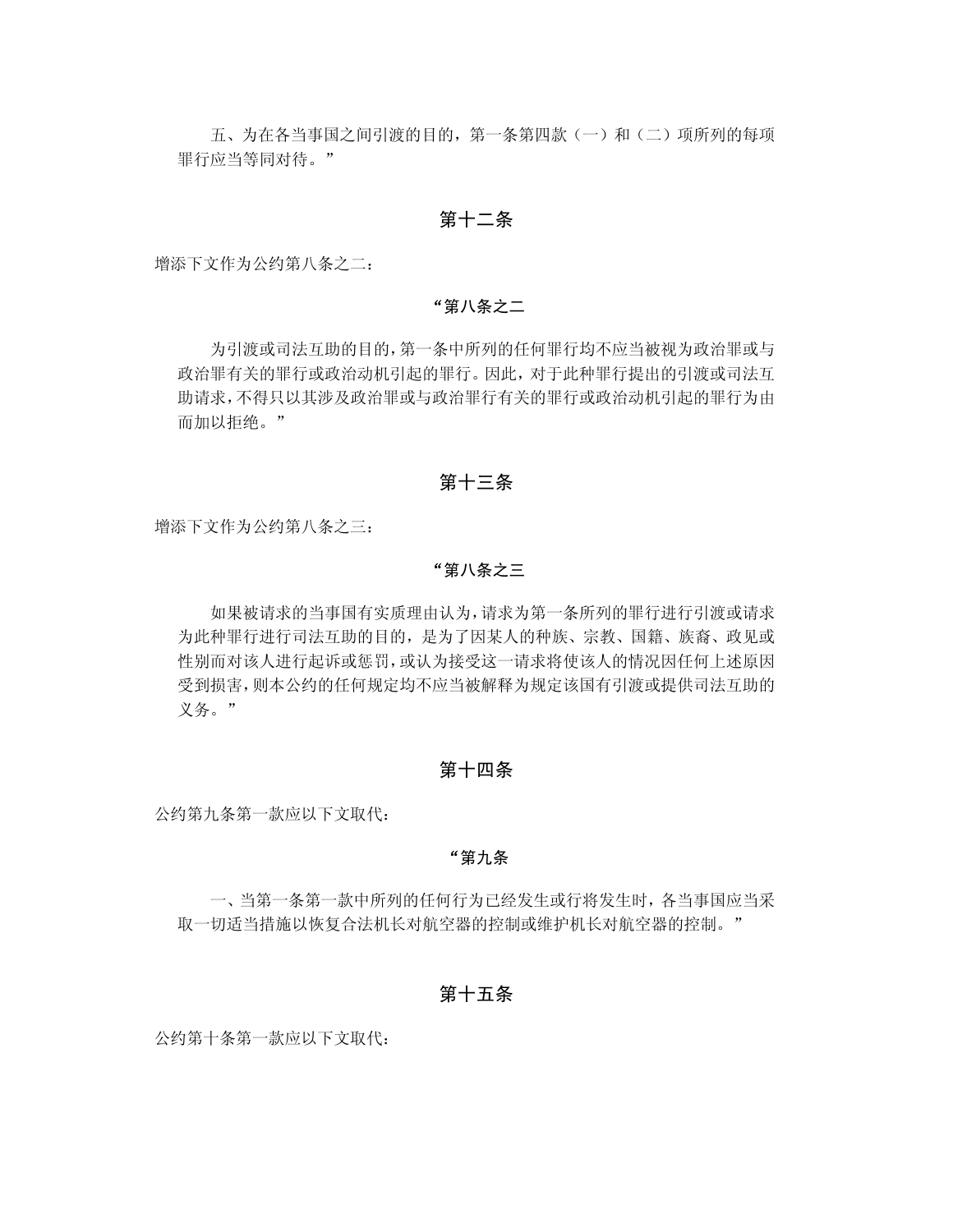#### "第十条

一、各当事国对第一条所列的罪行和第四条所列的其他行为所提出的刑事诉讼应 当相互给予最大程度的协助。在所有情况下,都应当适用被请求国的法律。"

## 第十六条

增添下文作为公约第十条之二:

### "第十条之二

任何当事国如有理由相信第一条中所列的一项罪行将要发生时,应当遵照其本国 法律向其认为是第四条第一款和第二款中所列的国家的当事国提供其所掌握的任何 有关情况。"

### 第十七条

一、公约内所有提及"缔约国"之处均应改为"当事国"。

二、公约内所有提及"他"和"他的"之处均应分别改为"该人"和"该人的"。

## 第十八条

作为本议定书附件以阿拉伯文和中文写成的公约文本连同英文、法文、俄文和西班牙文的公约 文本共六种文本,同等作准。

## 第十九条

在本议定书当事国之间,公约和本议定书应作为一个单一文书一并理解和解释,并称为经2010 年北京议定书修正的《海牙公约》。

## 第二十条

本议定书于2010年9月10日在北京向参加2010年8月30日至9月10日在北京举行的关于航空保安 的外交会议的国家开放签字。2010年9月27日之后,本议定书应当在国际民用航空组织总部所在地蒙 特利尔向所有国家开放签字,直至议定书依照第二十三条生效。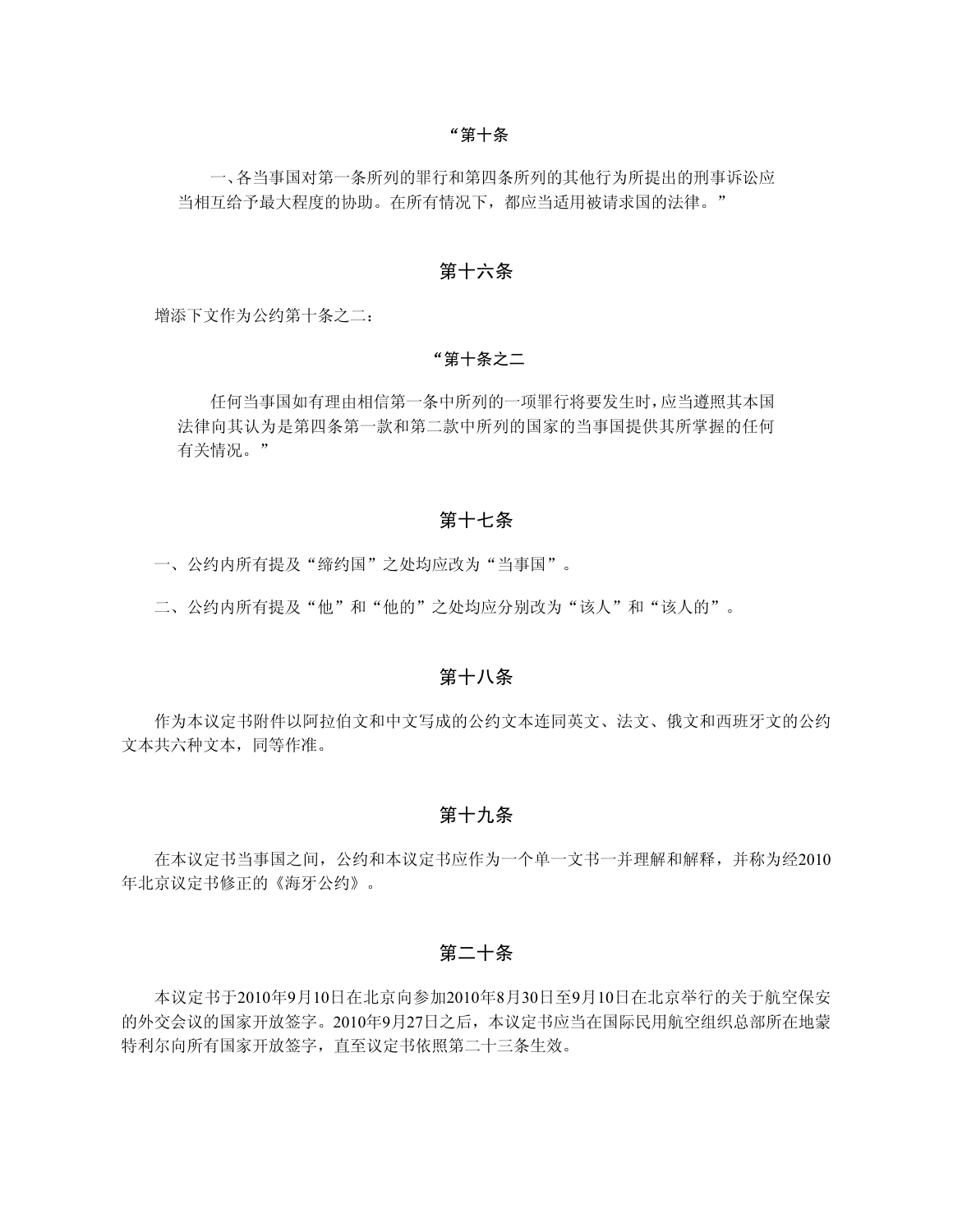一、本议定书须经批准、接受或核准。批准书、接受书或核准书应当交存于国际民用航空组织 秘书长,该秘书长被指定为保存人。

二、任何不是公约当事国的国家对本议定书的批准、接受或核准,都等于是对经2010年北京议 定书修正的《海牙公约》的批准、接受或核准。

三、任何未按照本条第一款批准、接受或核准本议定书的国家,可随时加入本议定书。加入书 应当交存于保存人。

## 第二十二条

一经批准、接受、核准或加入本议定书,每一当事国:

(一)应当将按照经2010年北京议定书修正的《海牙公约》第四条第二款的规定根据其本国法律 确立的管辖权通知保存人,并将任何改变立即通知保存人;和

(二)可宣布该国将按照其刑法关于家庭免责的原则适用经2010年北京议定书修正的《海牙公约》 第一条第三款(四)项的规定。

## 第二十三条

一、本议定书自第二十二份批准书、接受书、核准书或加入书交存于保存人之日后第二个月的 第一天生效。

二、对于在第二十二份批准书、接受书、核准书或加入书交存之后批准、接受、核准或加入本 议定书的每一个国家,本议定书应当自其批准书、接受书、核准书或加入书交存之日后第二个月的 第一天生效。

三、本议定书一经生效,应当由保存人向联合国登记。

## 第二十四条

一、任何当事国可书面通知保存人退出本议定书。

二、退出应当于保存人收到通知之日一年后生效。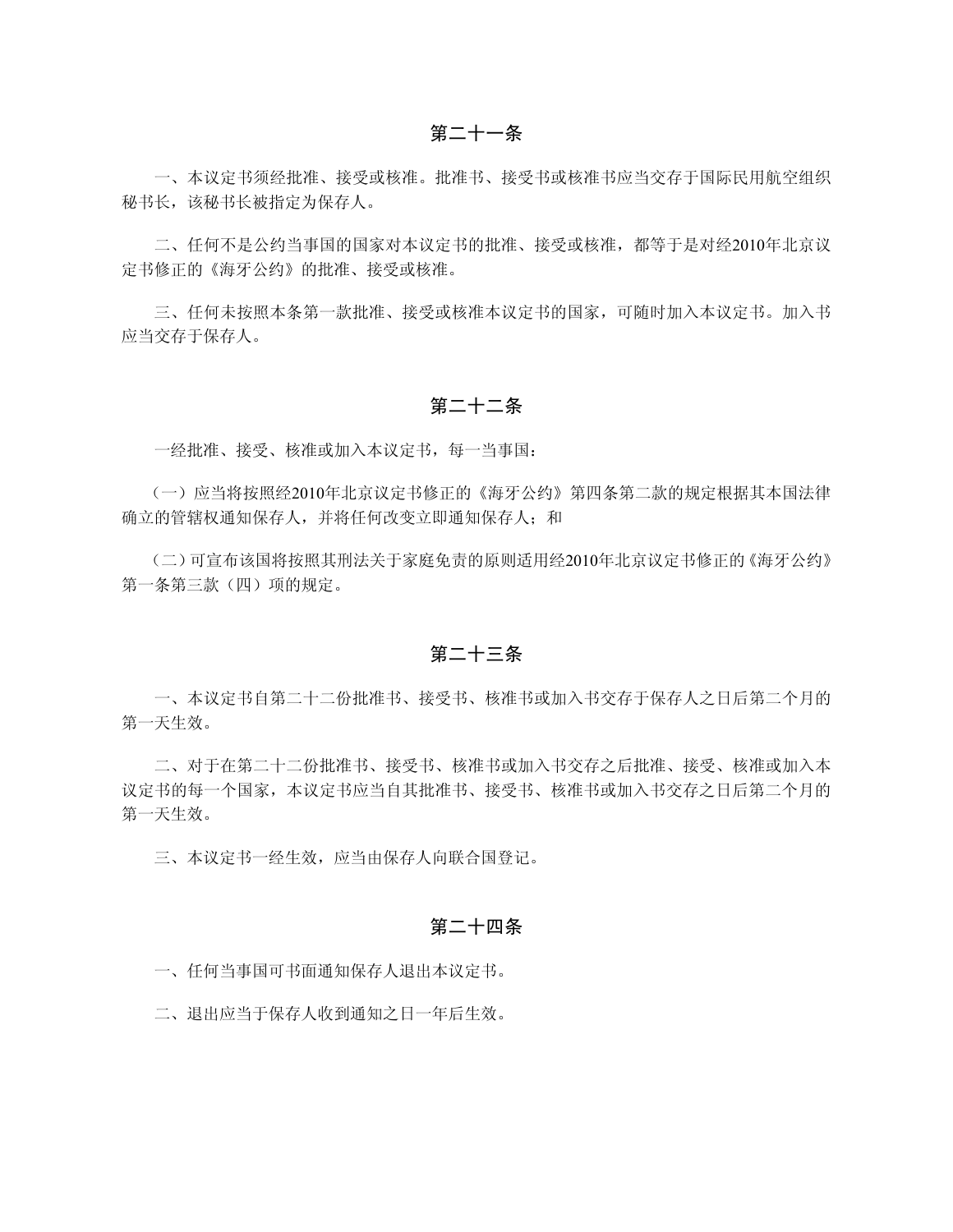## 第二十五条

保存人应当向本议定书的所有当事国和本议定书的所有签署国或加入国迅速通报每项签署的日 期,每一批准书、接受书、核准书或加入书交存的日期,本议定书生效的日期,以及其它有关信息。

下列全权代表经正式授权,在本议定书上签字,以昭信守。

本议定书于二○一○年九月十日在北京签订,用中文、阿拉伯文、英文、法文、俄文和西班牙 文写成,六种文本同等作准。经会议主席授权,由会议秘书处在此后九十天内对各种文本相互间的 一致性予以验证后,此种作准即行生效。本议定书应当继续保存在国际民用航空组织的档案内,核 正无误的议定书副本应当由保存人分送本议定书的全体缔约国。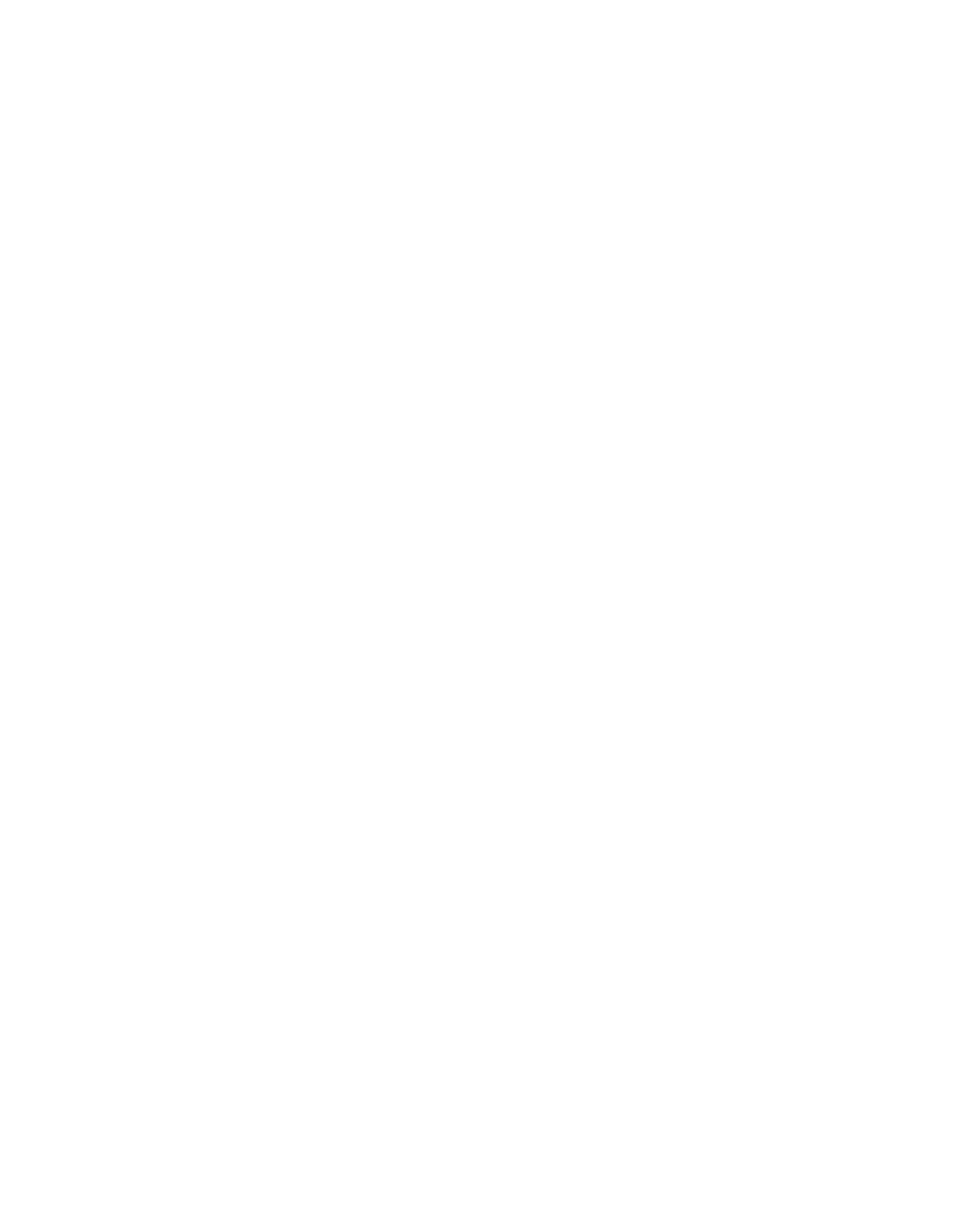-٢ يبدأ سريان الانسحاب بعد سنة كاملة من التاريخ الذي يتسلم فيه الوديع الإخطار.

## **المادة الخامسة والعشرون**

يخطر الوديع فورا جميع الدول الأطراف في هذا البروتوكول وكل الدول الموقعة عليه أو المنضمة إليه بتاريخ كل توقيع، وتاريخ إيداع كل صك من صكوك التصديق أو القبول أو الموافقة أو الانضمام، وبتاريخ بدء نفاذ البروتوكول وبسائر المعلومات ذات الصلة.

**وإثباتا لما تقدم**، قام الموقعون أدناه، المفوضون حسب الأصول، بالتوقيع على هذا البروتوكول.

**حرر** في بيجين في هذا اليوم العاشر من شهر سبتمبر/أيلول من عام ألفين وعشرة باللغات العربية والانكليزية والصينية والفرنسية والروسية والاسبانية، في نصوص متساوية الحجية، تسري عندما تتحقق أمانة المؤتمر، تحت سلطة رئيس المؤتمر، في غضون تسعين يوما من تاريخه، من تطابق النصوص فيما بينها. ويظل هذا البروتوكول مودعا في محفوظات منظمة الطيران المدني الدولي، وتحال نسخ مصدقة من جانب الوديع إلى كل الدول المتعاقدة في هذا البروتوكول.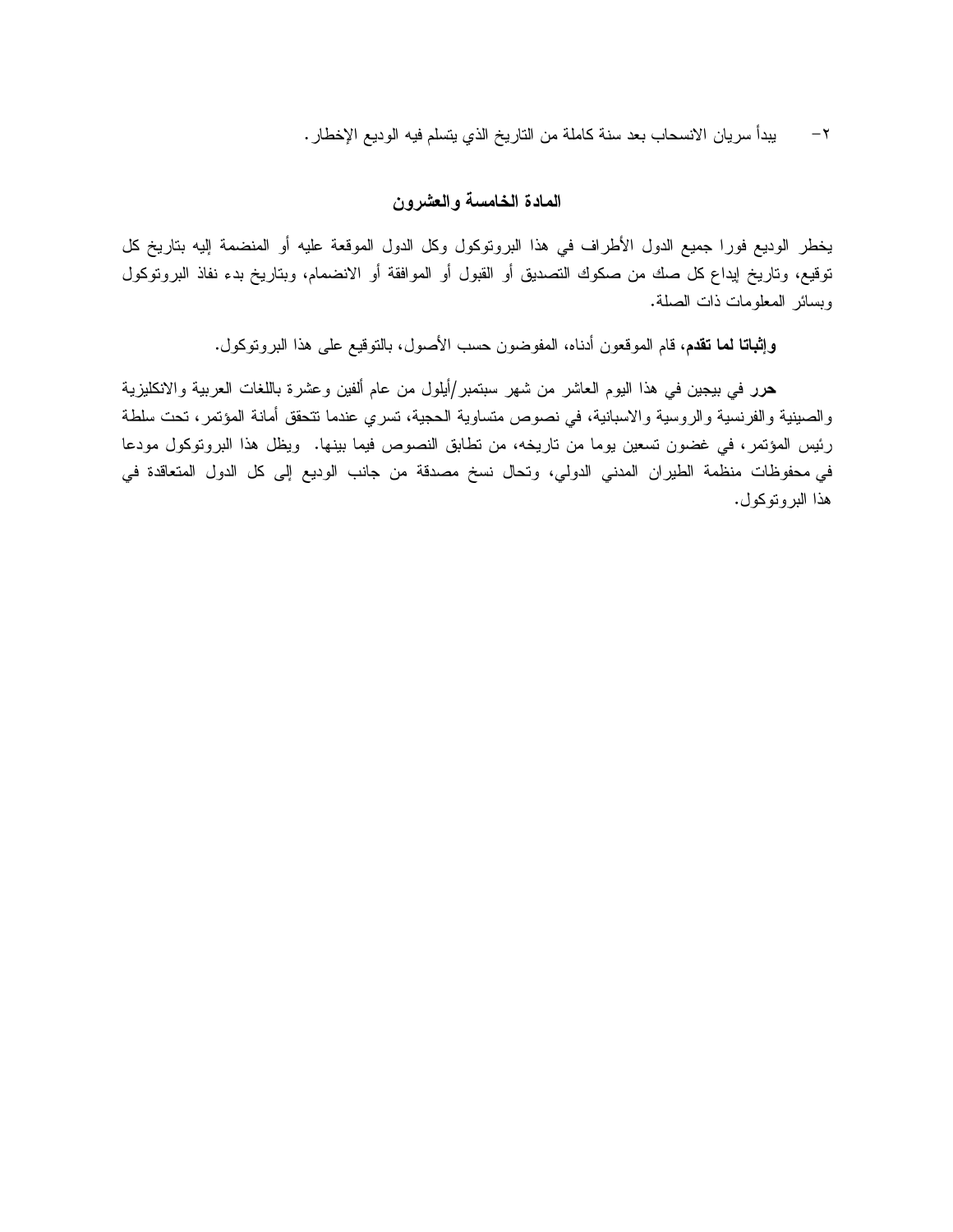## **المادة الحادية والعشرون**

-١ يخضع هذا البروتوكول للتصديق أو القبول أو الموافقة. وتودع صكوك التصديق أو القبول أو الموافقة لدى الأمين العام لمنظمة الطيران المدني الدولي، الذي يعين وديعا بمقتضى هذا.

-٢ يكون للتصديق على هذا البروتوكول أو قبوله أو الموافقة عليه من جانب أي دولة غير طرف في الاتفاقية أثر التصديق على اتفاقية لاهاي المعدلة ببروتوكول بيجين لعام ٢٠١٠ أو قبولها أو الموافقة عليها.

-٣ يجوز لأي دولة لم تصدق على هذا البروتوكول أو تقبله أو توافق عليه وفقا للفقرة ١ من هذه المادة أن تنضم إليه في أي وقت. وتودع صكوك الانضمام لدى الوديع.

## **المادة الثانية والعشرون**

تقوم كل دولة طرف، لدى التصديق على هذا البروتوكول أو قبوله أو الموافقة عليه أو الانضمام إليه:

- (أ) بإشعار الوديع بالولاية القضائية التي أقامتها بموجب قانونها الوطني وفقا للفقرة ٢ من المادة الرابعة من اتفاقية لاهاي المعدلة ببروتوكول بيجين لعام ٢٠١٠ وبإخطار الوديع فورا بأي تغيير؛
- (ب) ولها أن تعلن أنها ستطبق أحكام الفقرة الفرعية (د) من الفقرة ٣ من المادة الأولى من اتفاقية لاهاي المعدلة ببروتوكول بيجين لعام ٢٠١٠ وفقا لمبادئ قانونها الجنائي المتعلقة بإعفاء الأسر من المسؤولية.

## **المادة الثالثة والعشرون**

-١ يبدأ نفاذ هذا البروتوكول في اليوم الأول من الشهر الثاني من تاريخ إيداع الصك الثاني والعشرين من صكوك التصديق أو القبول أو الموافقة أو الانضمام.

-٢ ويبدأ نفاذ هذا البروتوكول بالنسبة إلى كل دولة تصدق عليه أو تقبله أو توافق عليه أو تنضم إليه بعد إيداع الصك الثاني والعشرين من صكوك التصديق أو القبول أو الموافقة أو الانضمام، في اليوم الأول من الشهر الثاني من تاريخ إيداع تلك الدولة صك التصديق أو القبول أو الموافقة أو الانضمام.

-٣ بمجرد بدء نفاذ هذا البروتوكول، يسجله الوديع لدى الأمم المتحدة.

## **المادة الرابعة والعشرون**

-١ لأي دولة أن تنسحب من هذا البروتوكول بتوجيه إخطار كتابي الى الوديع.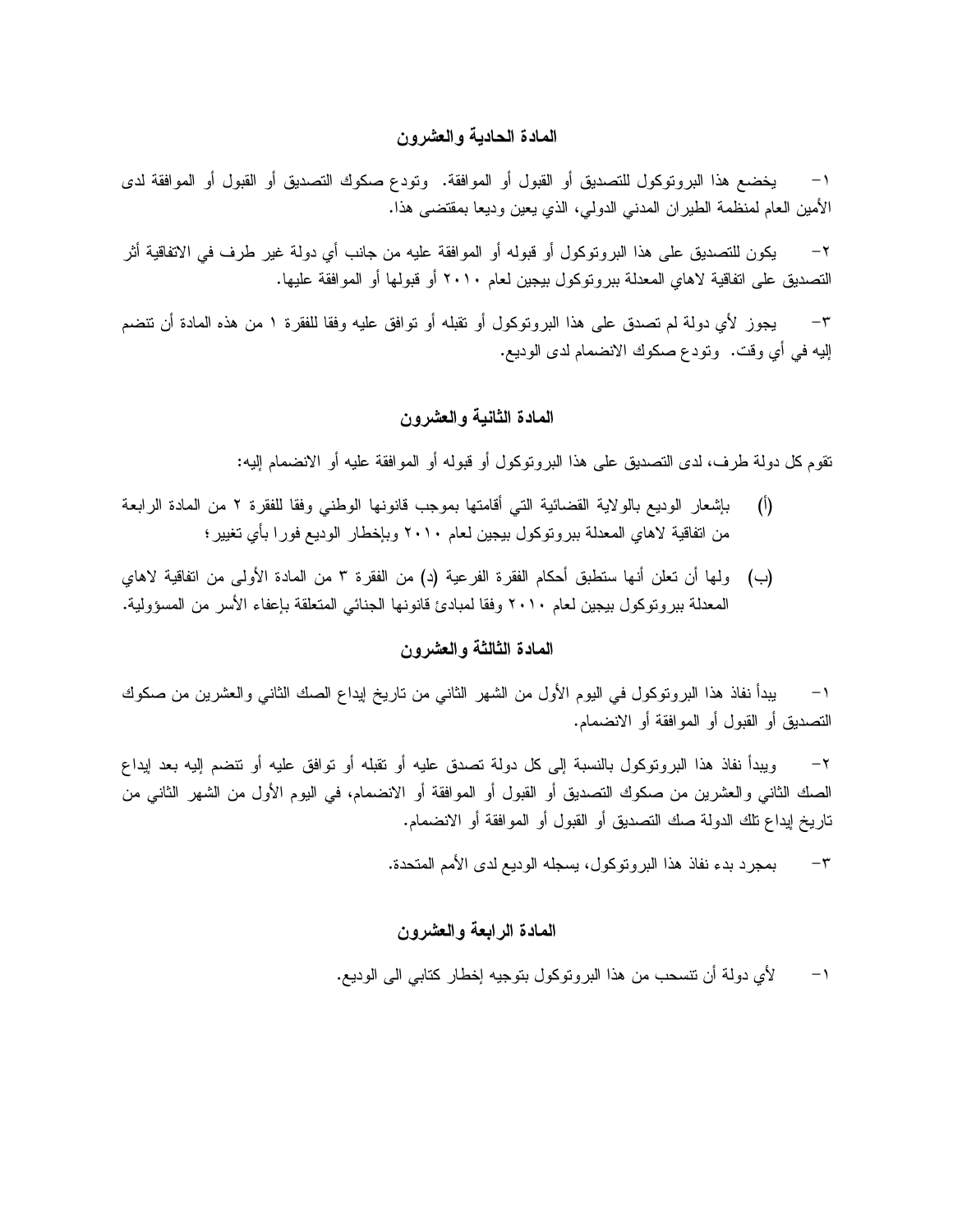## **المادة السادسة عشرة**

يضاف ما يلي بوصفه المادة ١٠ *مكررا* من الاتفاقية:

## **"المادة ١٠** *مكررا*

تقوم أي دولة طرف لديها سبب يدعوها الى الإعتقاد بأن إحدى الجرائم المنصوص عليها في المادة الأولى سترتكب بإبلاغ أي معلومات ذات صلة بذلك تكون بحوزتها، وفقا لقانونها الوطني، إلى الدول الأطراف التي تعتقد أنها قد تكون من الدول المبيّنة في الفقرتين ١ و ٢ من المادة الرابعة."

## **المادة السابعة عشرة**

-١ يستعاض عن جميع الاشارات في هذه الاتفاقية إلى "دولة متعاقدة" و"دول متعاقدة" بعبارتي "دولة طرف" و"دول أطراف" على التوالي.

-٢ يستعاض عن جميع الاشارات في هذه الاتفاقية إلى "هو أو هي" و"له أو لها" بعبارتي "ذلك الشخص" و"لذلك الشخص" على التوالي.

### **المادة الثامنة عشرة**

يُعتبر نصا الاتفاقية باللغتين العربية والصينية المرفقان بهذا البروتوكول، إلى جانب نصوص الاتفاقية باللغات الانجليزية والفرنسية والروسية والاسبانية، نصوصا متساوية الحجية.

## **المادة التاسعة عشرة**

كما هو الشأن فيما بين الدول الأطراف في هذا البروتوكول، تقرأ وتفسر الاتفاقية وهذا البروتوكول معا كصك واحد ويعرف باسم اتفاقية لاهاي المعدلة ببروتوكول بيجين لعام .٢٠١٠

## **المادة العشرون**

يفتح باب التوقيع على هذا البروتوكول في بيجين في ١٠ سبتمبر/أيلول ٢٠١٠ من جانب الدول المشاركة في المؤتمر الدبلوماسي بشأن أمن الطيران المنعقد في بيجين في الفترة من ٣٠ أغسطس/آب إلى ١٠ سبتمبر/أيلول .٢٠١٠ وبعد ٢٧ سبتمبر/أيلول ،٢٠١٠ يكون باب التوقيع على هذا البروتوكول مفتوحا لجميع الدول بمقر منظمة الطيران المدني الدولي في مونتريال حتى دخوله حيز النفاذ وفقا للمادة الثالثة والعشرين.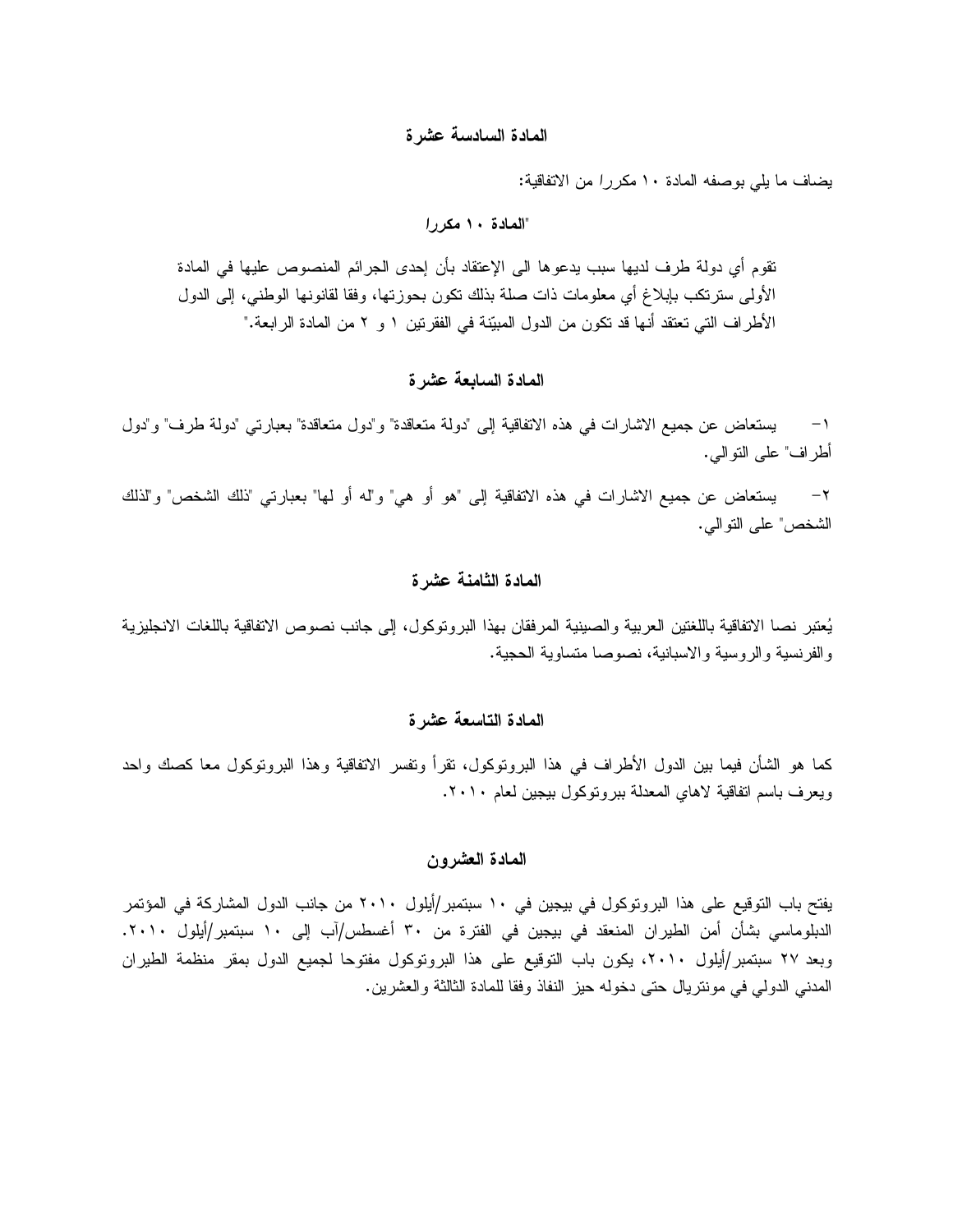## **"المادة ٨** *مكررا*

لا يجوز، لأغراض تسليم المجرمين أو المساعدة القانونية المتبادلة، اعتبار أي جريمة من الجرائم المنصوص عليها في المادة ١ جريمة سياسية أو جريمة متصلة بجريمة سياسية أو جريمة ارتكبت بدوافع سياسية. وبالتالي، لا يجوز رفض طلب بشأن التسليم أو المساعدة القانونية المتبادلة مؤسس على مثل هذه الجريمة لمجرد أنه يتعلق بجريمة سياسية أو جريمة متصلة بجريمة سياسية أو جريمة ارتكبت بدوافع سياسية."

**المادة الثالثة عشرة** 

يضاف ما يلي بوصفه المادة ٨ *مكررا ثانيا* من الاتفاقية:

**"المادة ٨** *مكررا ثانيا*

ليس في هذه الاتفاقية ما يفسر على أنه يفرض التزاما بتسليم المجرمين أو بتقديم المساعدة القانونية المتبادلة، إذا توفرت لدى الدولة الطرف المطلوب منها التسليم أسباب وجيهة تدعوها إلى الاعتقاد بأن طلب تسليم المجرمين لارتكابهم الجرائم المذكورة في المادة ،١ أو طلب المساعدة القانونية المتبادلة فيما يتعلق بهذه الجرائم، قد قُدم بغية محاكمة أو معاقبة شخص ما بسبب العرق الذي ينتمي اليه أو بسبب دينه أو جنستيه أو أصله الاثني أو رأيه السياسي أو جنسه، أو بأن استجابتها للطلب من شأنها أن تمس بوضع الشخص المذكور لأي من هذه الأسباب."

**المادة الرابعة عشرة** 

يستعاض عن الفقرة ١ من المادة ٩ من الاتفاقية بما يلي:

**"المادة ٩** 

-١ كلما وقع أي فعل من الأفعال المنصوص عليها في الفقرة ١ من المادة الأولى، أو كان على وشك الوقوع، تتخذ الدول الأطراف جميع التدابير الملائمة لاعادة السيطرة على الطائرة إلى قائدها الشرعي أو للمحافظة على سيطرته عليها."

**المادة الخامسة عشرة** 

يستعاض عن الفقرة ١ من المادة ١٠ من الاتفاقية بما يلي:

**"المادة ١٠** 

-١ تقدم الدول الأطراف كل منها إلى الأخرى أقصى قدر من المساعدة بشأن الإجراءات الجنائية المتخذة إزاء الجرائم المبيّنة في المادة ١ وغيرها من الأفعال المنصوص عليها في المادة الرابعة. وينطبق، في جميع الحالات، قانون الدولة التي طلبت منها المساعدة."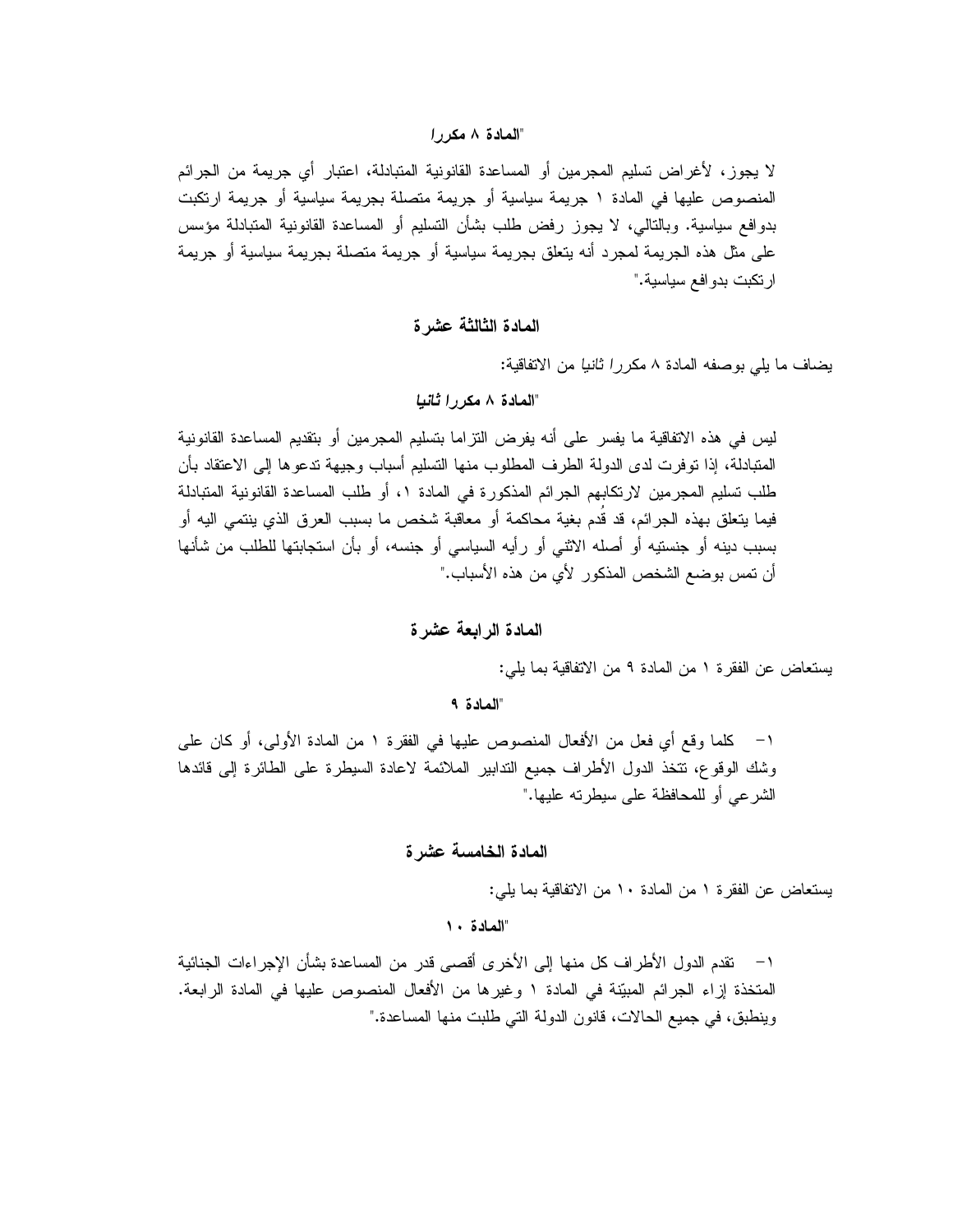### **المادة العاشرة**

يضاف ما يلي بوصفه المادة ٧ *مكررا* من الاتفاقية:

### "**المادة ٧** *مكررا*

ُت َكف ُل لأي شخص محتجز أو تتخذ ضده أي تدابير أخرى أو تقام عليه دعوى عملا بهذه الاتفاقية، معاملة منصفة، بما في ذلك التمتع بكل الحقوق والضمانات طبقا لقانون الدولة التي يوجد هذا الشخص في إقليمها، وللأحكام المنطبقة من القانون الدولي، بما في ذلك القانون الدولي لحقوق الإنسان."

## **المادة الحادية عشرة**

يستعاض عن المادة ٨ من الاتفاقية بما يلي:

## **"المادة ٨**

١– تعتبر الجرائم المبيّنة في المادة الأولى جرائم تقتضى التسليم بموجب أي معاهدة لتسليم المجرمين مبرمة بين الدول الأطراف. وتتعهد الدول الأطراف بأن تدرج هذه الجرائم بوصفها جرائم تقتضي التسليم في أي معاهدة لتسليم المجرمين تبرم فيما بينها.

-٢ عندما تتلقى دولة طرف تجعل التسليم مشروطا بوجود معاهدة لتسليم المجرمين، طلب التسليم من دولة طرف أخرى لا ترتبط معها بمعاهدة لتسليم المجرمين، يجوز لها، حسب تقديرها، أن تعتبر هذه الاتفاقية سندا قانونيا للتسليم فيما يخص الجرائم المبيّنة في المادة الأولى. ويكون التسليم رهنا بالشروط الأخرى المنصوص عليها في قانون الدولة المطلوب منها التسليم.

-٣ تعترف الدول الأطراف التي لا تجعل التسليم مشروطا بوجود معاهدة لتسليم المجرمين بالجرائم المبينة في المادة الأولى بوصفها جرائم تقتضي التسليم فيما بينها رهنا بمراعاة الشروط المنصوص عليها في قانون الدولة المطلوب منها التسليم.

٤- لأغراض التسليم بين الدول الأطراف، تُعامل كل من هذه الجرائم كما لو كانت قد ارتكبت ليس فحسب في مكان وقوعها بل أيضا في أقاليم الدول الأطراف المطلوب منها إقامة ولايتها القضائية وفقا لأحكام الفقرات الفرعية (ب) و(ج) و(د) و(ه) من الفقرة ١ من المادة الرابعة والتي أقامت ولايتها القضائية طبقا لأحكام الفقرة ٢ من المادة الرابعة.

تعامل كل من الجرائم المبيّنة في الفقرتين الفرعيتين (أ) و(ب) من الفقرة ٤ من المادة الأولى، لغرض التسليم بين الدول الأطراف، على أنها متساوية."

### **المادة الثانية عشرة**

يضاف ما يلي بوصفه المادة ٨ *مكررا* من الاتفاقية: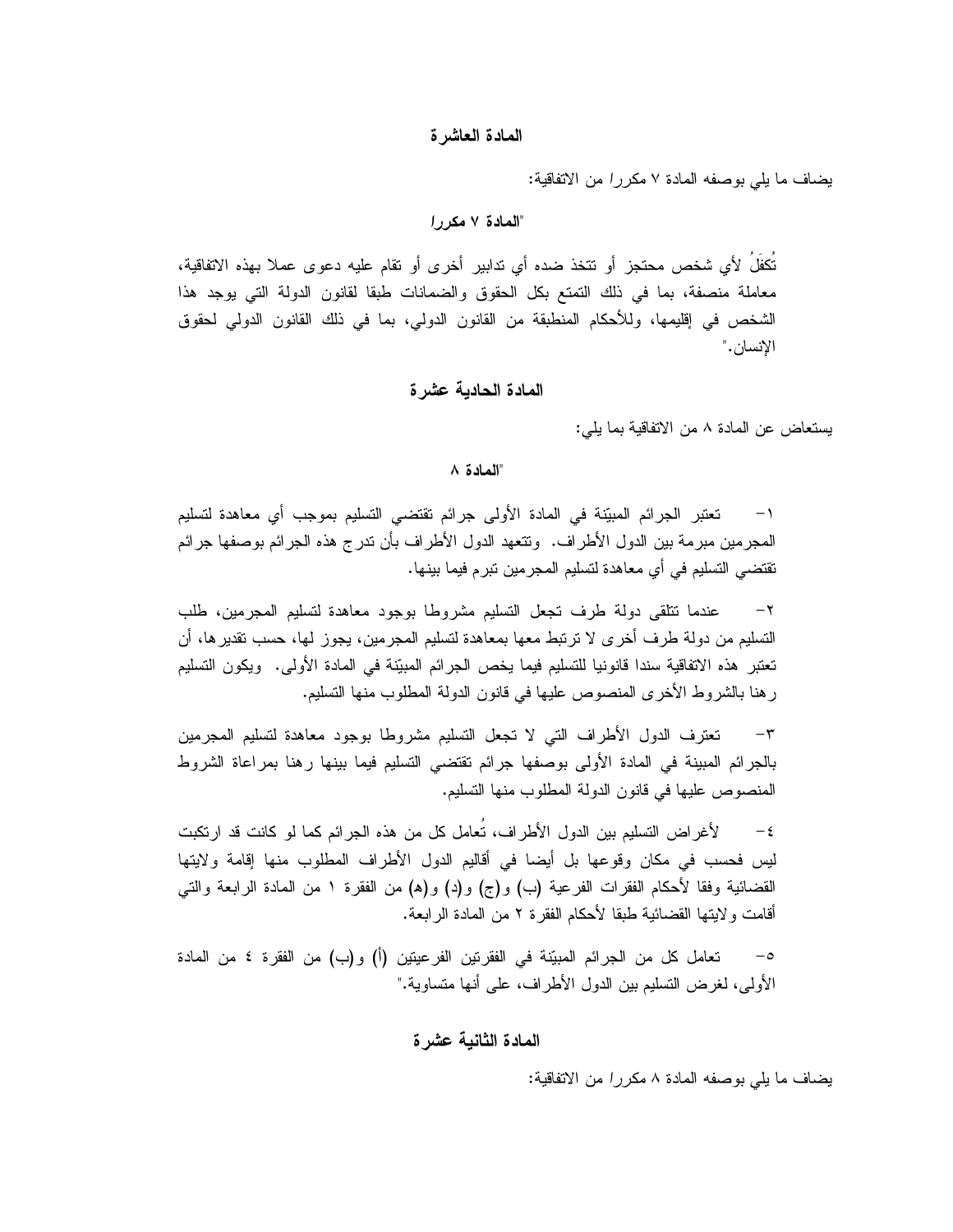-٢ يجوز لكل دولة طرف أيضا أن تقيم ولايتها القضائية على أي جريمة ترتكب في الحالات التالية:

- (أ) عندما ترتكب الجريمة ضد شخص يحمل جنسية تلك الدولة؛
- (ب) عندما يرتكب الجريمة شخص عديم الجنسية، يكون مقر إقامته المعتاد في إقليم تلك الدولة؛

-٣ وبالمثل، تتخذ كل دولة طرف ما قد يكون ضروريا من تدابير لإقامة ولايتها القضائية على الجرائم المنصوص عليها في المادة الأولى، في حال وجود الجاني المزعوم داخل إقليم تلك الدولة ولم تقم بتسليم ذلك الشخص بموجب المادة الثامنة إلى دولة من الدول الأطراف التي أقامت ولايتها القضائية وفقا للفقرات المنطبقة من هذه المادة فيما يتعلق بتلك الجرائم.

-٤ لا تستثني هذه الاتفاقية أي اختصاص جنائي يمارس بموجب القانون الوطني."

### **المادة الثامنة**

يُستعاض عن المادة ٥ من الاتفاقية بما يلي:

## **"المادة ٥**

تحدد الدول الأطراف التي تنشئ فيما بينها مؤسسات مشتركة لتشغيل النقل الجوي، أو وكالات دولية للنقل الجوي تشغل طائرات خاضعة للتسجيل المشترك أو الدولي، بالوسائل المناسبة، الدولة التي تمارس ولايتها القضائية على كل طائرة وتمارس اختصاصات دولة السجل لأغراض هذه الاتفاقية، وُتَشْعِر بذلك الأمين العام لمنظمة الطيران المدني الدولي الذي يحيل هذا الاشعار إلى جميع الدول الأطراف في هذه الاتفاقية.".

## **المادة التاسعة**

يُستعاض عن الفقرة ٤ من المادة ٦ من الاتفاقية بما يلي:

**"المادة ٦** 

-٤ عندما تحتجز دولة طرف شخصا بموجب أحكام هذه المادة، تخطر فورا الدول الأطراف التي أقامت ولايتها القضائية بموجب الفقرة ١ من المادة الرابعة وأقامت ولايتها القضائية وأخطرت الوديع بموجب الفقرة ٢ من المادة ،٤ وإذا رأت ذلك مستصوبا، أي دول أخرى مهتمة بالأمر، بواقعة احتجاز ذلك الشخص والظروف التي استدعت احتجازه. وعلى الدولة الطرف التي تجري التحريات الأولية المنصوص عليها في الفقرة ٢ من هذه المادة أن تبادر فورا إلى موافاة تلك الدول الأطراف بنتائج تلك التحريات، وتبين ما اذا كانت تعتزم ممارسة ولايتها القضائية."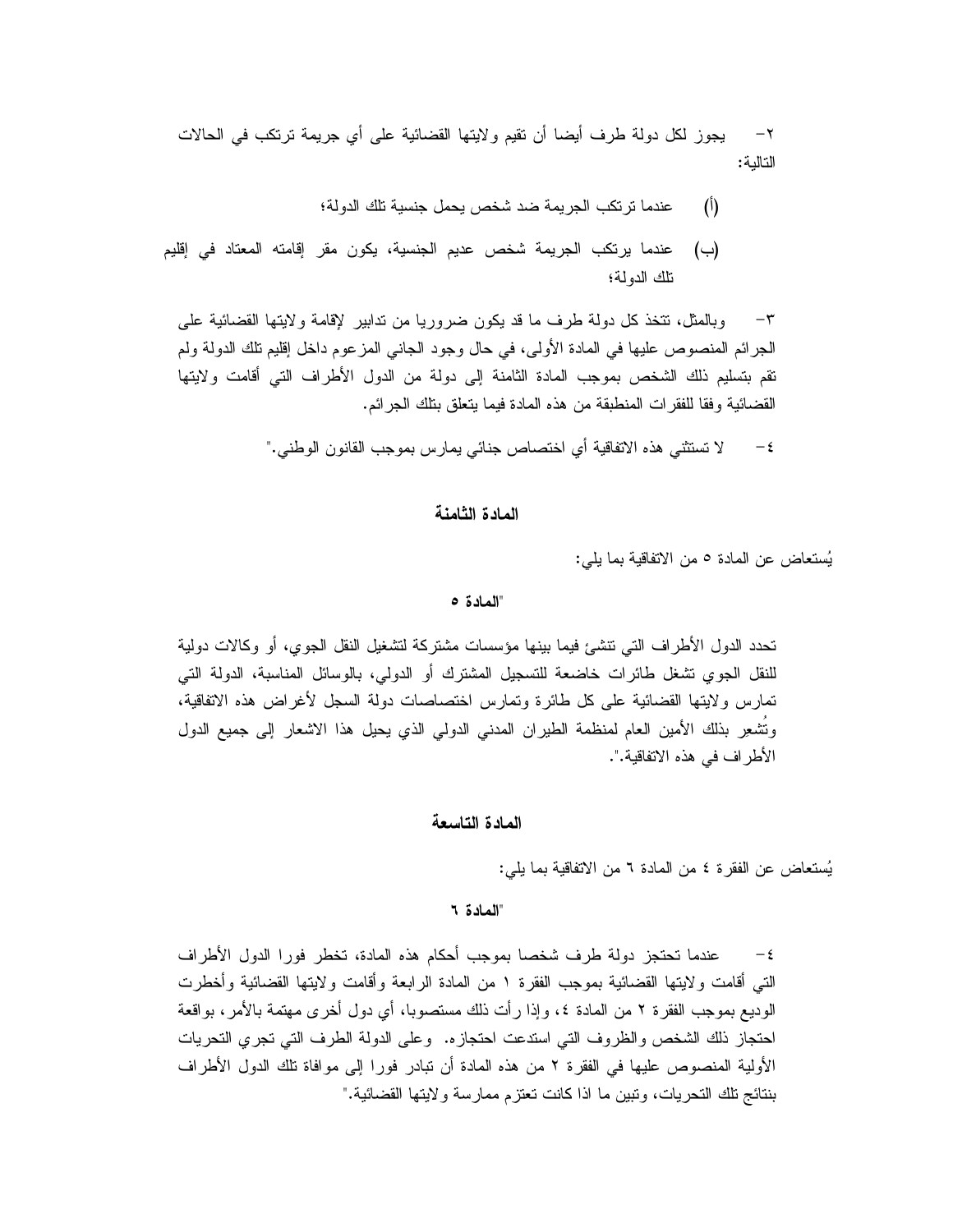### **المادة السادسة**

ي ضاف ال نص الت الي بوصفه المادة ٣ *مكررا* من الاتفاقية:

### **"المادة ٣** *مكررا*

-١ ليس في هذه الاتفاقية ما يمس الحقوق والالتزامات والمسؤوليات الأخرى للدول والأفراد بموجب القانون الدولي، ولا سيما مقاصد ومبادئ ميثاق الأمم المتحدة، واتفاقية الطيران المدني الدولي، والقانون الإنساني الدولي.

-٢ لا تسري هذه الاتفاقية على أنشطة القوات المسلحة خلال نزاع مسلح حسبما يفهم من تلك التعابير في اطار القانون الانساني الدولي، والتي يحكمها ذلك القانون، كما لا تسري هذه الاتفاقية على الأنشطة التي تضطلع بها القوات العسكرية لدولة ما بصدد ممارسة واجباتها الرسمية بقدر ما تنظم بقواعد أخرى من القانون الدولي.

-٣ لا تفسر أحكام الفقرة ٢ من هذه المادة على أنها تعني التغاضي عن أعمال غير مشروعة أو تجعل منها، بخلاف ذلك، أعمالا مشروعة أو تستبعد ملاحقة مرتكبيها قضائيا بموجب قوانين أخرى.

## **المادة السابعة**

يُستعاض عن المادة ٤ من الاتفاقية بما يلي:

### **"المادة ٤**

-١ تتخذ كل دولة طرف ما قد يكون لازما من تدابير لإقامة ولايتها القضائية على الجرائم المنصوص عليها في المادة ١ وعلى أي أعمال عنف أخرى ضد الركاب أو الطاقم يرتكبها الجاني المزعوم فيما يتعلق بالجرائم، وذلك في الحالات التالية:

- (أ) عندما ترتكب الجريمة في إقليم تلك الدولة؛
- (ب) عندما ترتكب الجريمة ضد طائرة مسجلة في تلك الدولة أو على متن طائرة مسجلة فيها؛
- (ج) عندما ترتكب الجريمة على متن طائرة هبطت في اقليم تلك الدولة ومازال الجاني المزعوم على متنها؛
- (د) عندما ترتكب الجريمة ضد طائرة أو على متنها اذا كانت تلك الطائرة مؤجرة بدون طاقم إلى مستأجر يقع مقر عمله الرئيسي في تلك الدولة، أو له اقامة دائمة فيها إذا لم يكن لديه مقر عمل رئيسي؛
	- (ھ) عندما يرتكب الجريمة شخص يحمل جنسية تلك الدولة.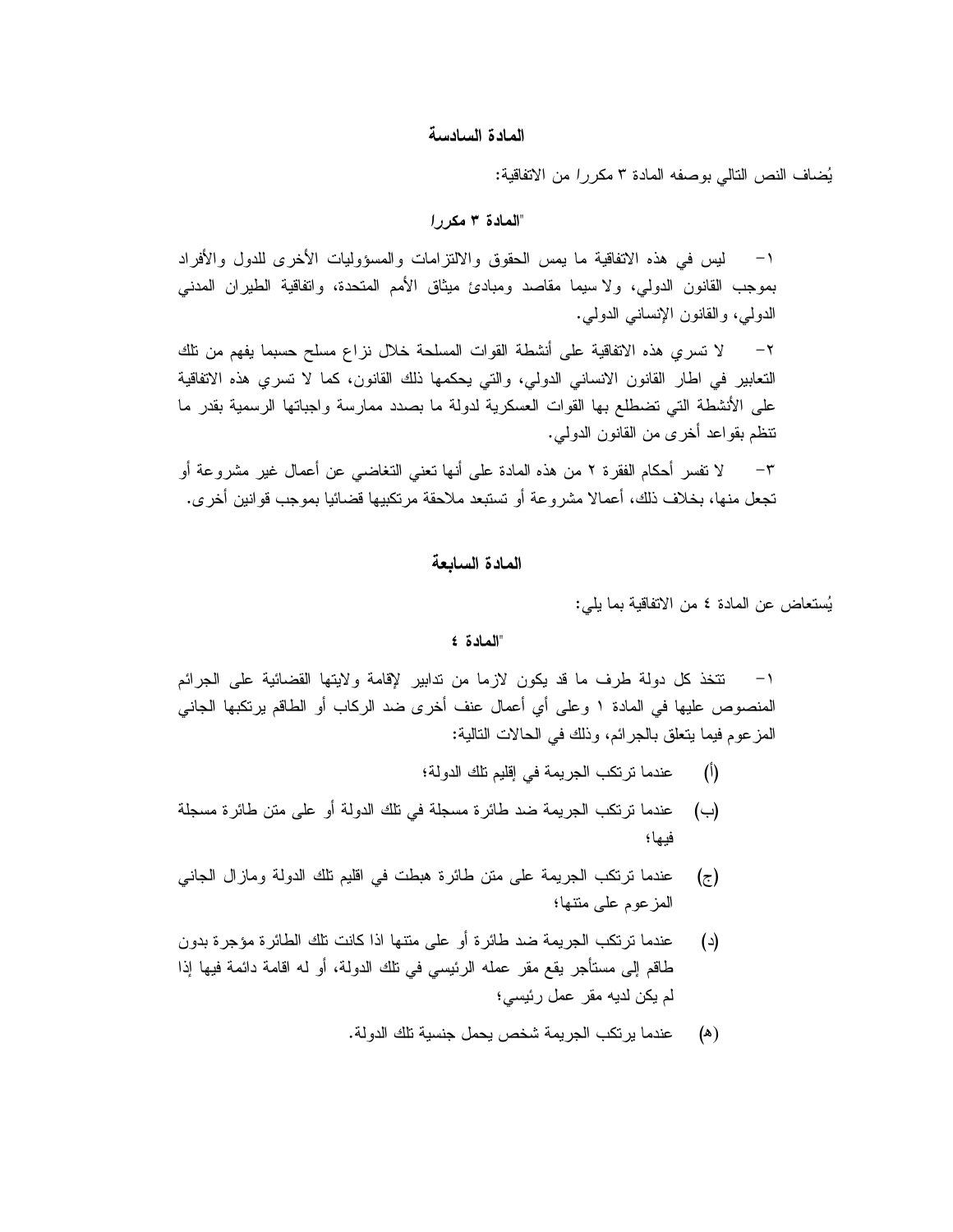### **المادة الرابعة**

ي ضاف ال نص التالي بوصفه المادة ٢ *مكررا* من الاتفاقية:

## **"المادة ٢** *مكررا*

-١ يجوز لكل دولة طرف أن تتخذ، وفقا لمبادئ قوانينها الوطنية، ما يلزم من التدابير التي تمكّن من جعل كيان قانوني قائم في اقليمها أو منظّم بموجب قوانيها، مسؤولا عندما يقوم شخص مسؤول عن ادارة هذا الكيان القانوني أو مراقبته بصفته تلك، بارتكاب جرم مبيّن في المادة ١. ويجوز أن تكون هذه المسؤولية جنائية أو مدنية أو ادارية.

-٢ تنشأ هذه المسؤولية دون مساس بالمسؤولية الجنائية للأفراد الذين ارتكبوا الجرم.

-٣ اذا اتخذت دولة طرف التدابير اللازمة لجعل كيان قانوني مسؤولا وفقا للفقرة ١ من هذه المادة، تسعى إلى كفالة أن تكون العقوبات الجنائية أو المدنية أو الادارية المنطبقة فعّالة وتناسبية ورادعة. ويجوز أن تشمل تلك العقوبات جزاءات مالية.

### **المادة الخامسة**

-١ يست عاض عن الفقرة ١ من المادة ٣ بما يلي:

### **"المادة ٣**

-١ لأغراض هذه الاتفاقية، تعتبر الطائرة في الخدمة ابتداء من قيام أفراد الخدمة الأرضية أو طاقم الطائرة بتحضير الطائرة لرحلة محددة ولغاية أربع وعشرين ساعة بعد أي هبوط لها. وفي حالة الهبوط الاضطراري، تعتبر الرحلة مستمرة الى حين تولي السلطات المختصة المسؤولية عن الطائرة وعن الأشخاص والممتلكات التي على متنها."

-٢ في الفقرة ٣ من المادة ٣ من الاتفاقية، يست عاض عن كلمة "تسجيل" بكلمة "سجل".

-٣ في الفقرة ٤ من المادة ٣ من الاتفاقية، يست عاض عن كلمة "المذكورة" بكلمتي "المنصوص عليها".

-٤ يست عاض عن الفقرة ٥ من المادة ٣ بما يلي:

"-٥ بغض النظر عن أحكام الفقرتين ٣ و٤ من هذه المادة، تنطبق المواد ٦ و٧ و٧ *مكررا* و٨ و٨ *مكررا* و٨ *مكررا ثانيا* و،١٠ مهما كان مكان اقلاع الطائرة أو مكان هبوطها الفعلي، اذا كان الجاني أو الجاني المزعوم في اقليم دولة أخرى غير دولة سجل الطائرة."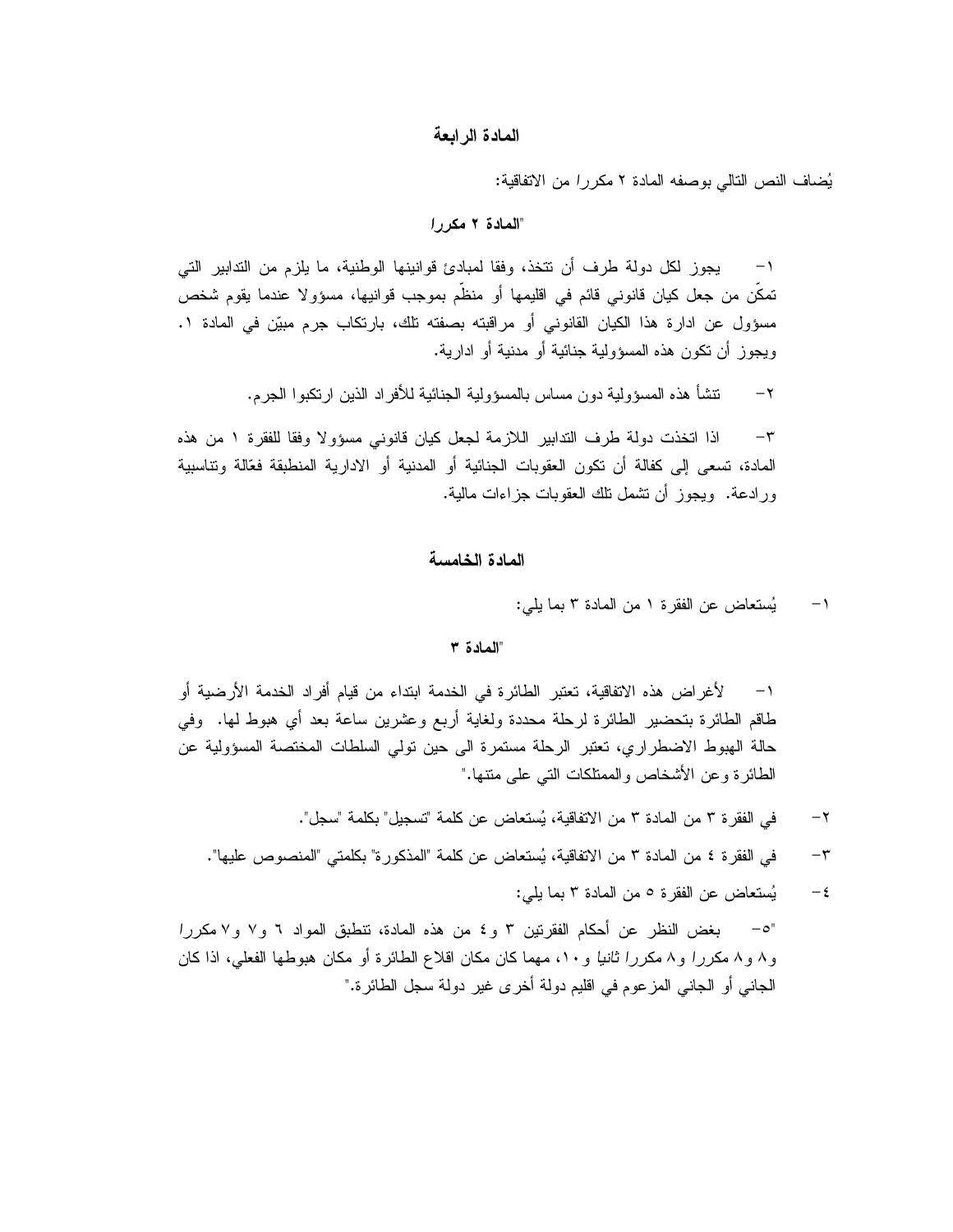- -٣ كذلك يعد مرتكبا لجريمة أي شخص يقوم بما يلي:
- (أ) يحاول ارتكاب الجريمة المنصوص عليها في الفقرة ١ من هذه المادة.
- (ب) أو ينظم جريمة أو يوجه آخرين لارتكاب جريمة من الجرائم المنصوص عليها في الفقرات ١ أو ٢ أو ٣ (أ) من هذه المادة؛
- (ج) أو يكون شريكا في أي من الجرائم المنصوص عليها في الفقرات ١ أو ٢ أو ٣ (أ) من هذه المادة.
- (د) أو يساعد، بصورة غير مشروعة وعن قصد، شخصا آخر على التهرب من التحقيق أو المقاضاة أو العقاب مع العلم أن ذلك الشخص قد ارتكب فعلا يعتبر جريمة من الجرائم المنصوص عليها في الفقرات ١ أو ٢ أو ٣ (أ) أو ٣ (ب) أو ٣ (ج) من هذه المادة، أو أن ذلك الشخص مطلوب القبض عليه من سلطات إنفاذ القانون لمحاكمته على ارتكاب تلك الجريمة أو لأنه صدر حكم ضده بسبب تلك الجريمة.

-٤ تقرر كل دولة طرف أيضا أن أيا من الحالتين التاليتين أو كلتيهما تشكل جرائم، بغض النظر عما اذا كانت أي من الجرائم الواردة في الفقرة ١ أو ٢ من هذه المادة قد ارتكبت فعليا أو تمت محاولة ارتكابها:

- (أ) الاتفاق مع شخص أو أكثر من شخص على ارتكاب جريمة مذكورة في الفقرة ١ أو ٢ من هذه المادة، وهذا يشمل، حيثما يقتضيه القانون المحلي، قيام أحد المشاركين بفعل سعيا لتنفيذ الاتفاق؛
- (ب) أو المساهمة بأي طريقة أخرى في قيام مجموعة من الأشخاص، يعملون بقصد مشترك، في ارتكاب جريمة أو أكثر من الجرائم المنصوص عليها في الفقرة ١ أو ٢ من هذه المادة، وتكون هذه المساهمة إما:
- (١) بهدف مواصلة النشاط الإجرامي العام أو تنفيذ أغراض تلك المجموعة، حين ينطوي هذا النشاط أو الغرض على ارتكاب جريمة من الجرائم المنصوص عليها في الفقرة ١ أو ٢ من هذه المادة؛
- (٢) أو مع العلم بنية المجموعة في ارتكاب جريمة من الجرائم المنصوص عليها في الفقرة ١ أو ٢ من هذه المادة."

### **المادة الثالثة**

يستعاض عن المادة ٢ من الاتفاقية بما يلي:

### **"المادة ٢**

"تتعهد كل دولة طرف بالتشدد في معاقبة الجرائم المنصوص عليها في المادة .١"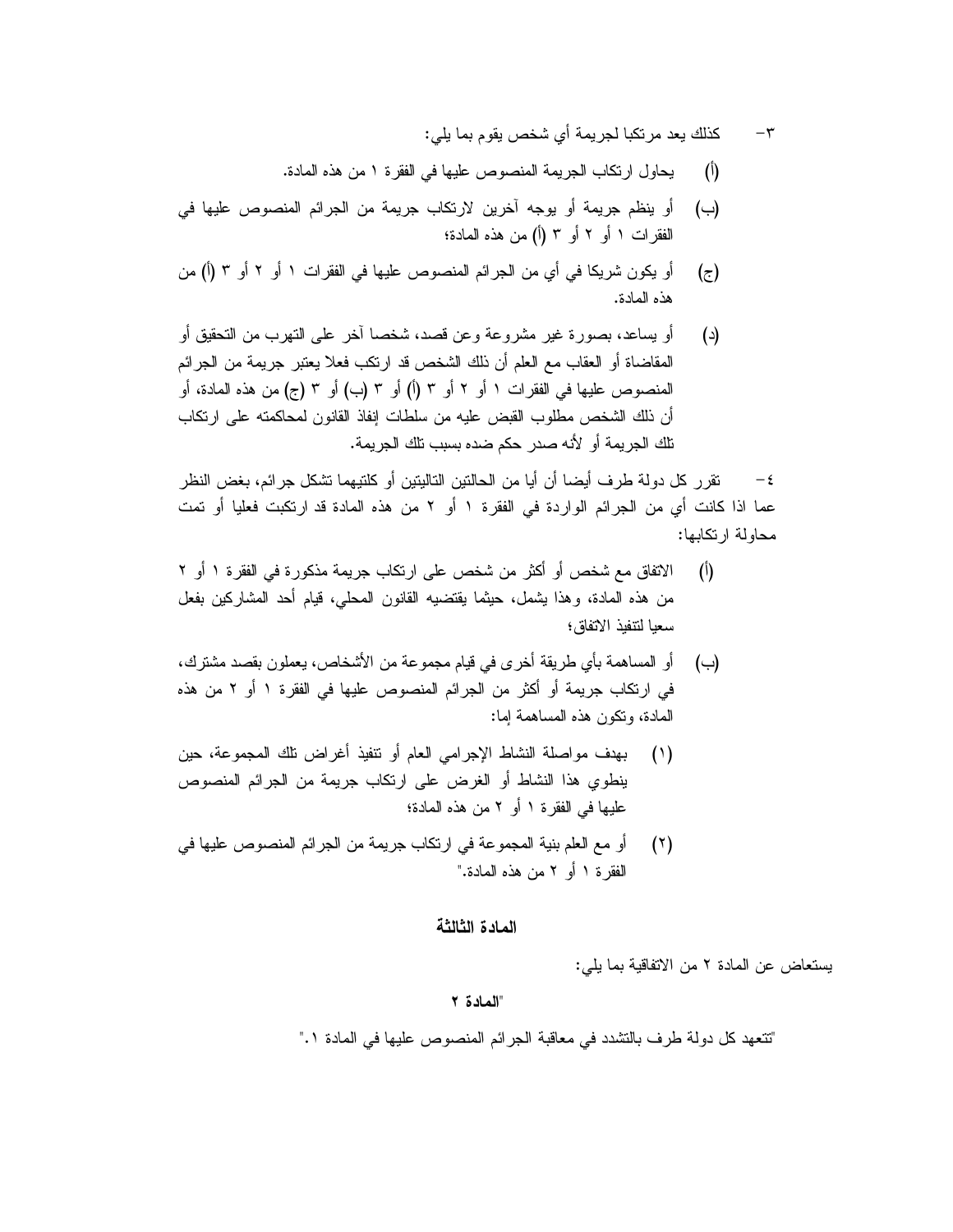# **البروتوكول**

# **ال مك مل لاتفاقية قمع الاستيلاء غير المشروع على الطائرات**

- **ان الدول الأطراف في هذا البروتوكول، إذ تشعر** بالقلق البالغ إزاء تصاعد الأفعال غير المشروعة الموجهة ضد الطيران المدني في جميع أنحاء العالم؛ **واذ تقر** بأن الأنواع الجديدة من التهديدات المحدقة بالطيران المدني تتطلب، من جانب الدول، جهودا متضافرة وسياسات منسقة جديدة للتعاون؛
- **واقتناعا منها** بأن التصدي، بشكل أفضل، لهذه التهديدات يستوجب اعتماد أحكام إضافية لتلك الأحكام الواردة في *اتفاقية قمع الاستيلاء غير المشروع على الطائرات*، الموقعة في لاهاي في ١٦ ديسمبر ،١٩٧٠ لقمع الأفعال غير المشروعة للاستيلاء على الطائرات أو ممارسة السيطرة عليها ولتحسين فعاليتها؛

**قد اتفقت على ما يلي:** 

## **المادة الأولى**

 يكمل هذا البروتوكول *<sup>ا</sup>تفاقية قمع الاستيلاء غير المشروع على الطائرات*، الموقعة في لاهاي في ١٦ ديسمبر ١٩٧٠ (والمشار إليها في بقية هذا النص بكلمة "الاتفاقية").

## **المادة الثانية**

يستعاض عن المادة ١ من الاتفاقية بما يلي:

## **"المادة ١**

-١ يعد مرتكبا لجريمة أي شخص يقوم بالاستيلاء غير المشروع، وعن قصد، على طائرة في الخدمة أو السيطرة عليها باستخدام القوة أو التهديد، أو القسر، أو أي شكل آخر من أشكال الترهيب، أو أي وسائل تكنولوجية.

-٢ يعد أيضا مرتكبا لجريمة أي شخص يقوم بما يلي: (أ) يهدد بارتكاب الجريمة المنصوص عليها في الفقرة ١ من هذه المادة؛ (ب) أو يتسبب بطريقة غير مشروعة وعن قصد في تلقي أي شخص تهديدا من هذا القبيل، وذلك في ظروف تدل على مصداقية التهديد،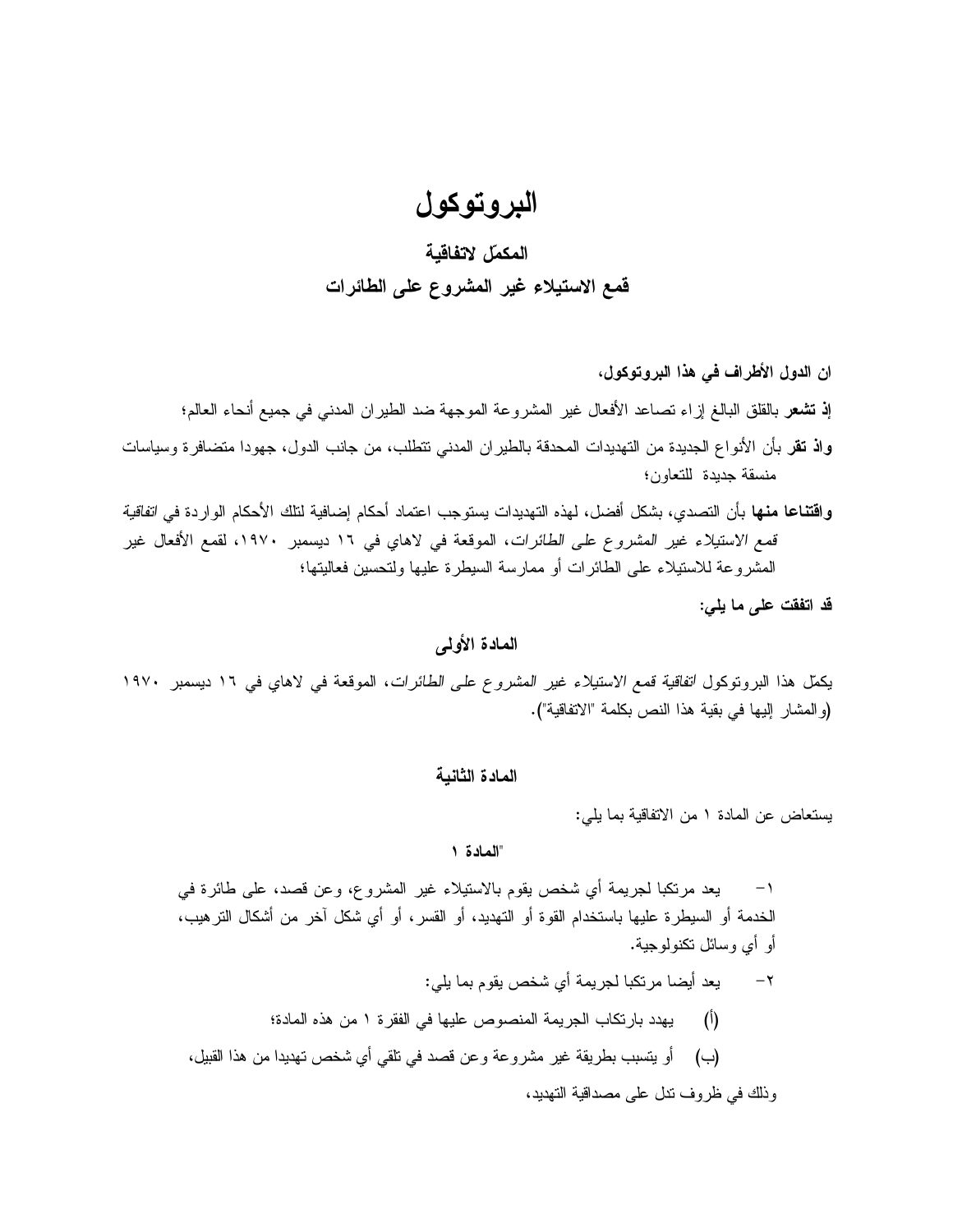**ANNEX 1** 

<u> Liberatura de la conte</u>

ANNEXE 1

 $\operatorname{ANEXO}$  1

 $\frac{1}{2} \left( \frac{1}{2} \right)^2 \left( \frac{1}{2} \right)^2 \left( \frac{1}{2} \right)^2 \left( \frac{1}{2} \right)^2$ 

ПРИЛОЖЕНИЕ 1

 $\frac{1}{2} \left( \frac{1}{2} \frac{1}{2} \frac{1}{2} \frac{1}{2} \frac{1}{2} \frac{1}{2} \frac{1}{2} \frac{1}{2} \frac{1}{2} \frac{1}{2} \frac{1}{2} \frac{1}{2} \frac{1}{2} \frac{1}{2} \frac{1}{2} \frac{1}{2} \frac{1}{2} \frac{1}{2} \frac{1}{2} \frac{1}{2} \frac{1}{2} \frac{1}{2} \frac{1}{2} \frac{1}{2} \frac{1}{2} \frac{1}{2} \frac{1}{2} \frac{1}{2} \frac{1}{2} \frac{1}{2}$ 

附件 1

المرفق ۱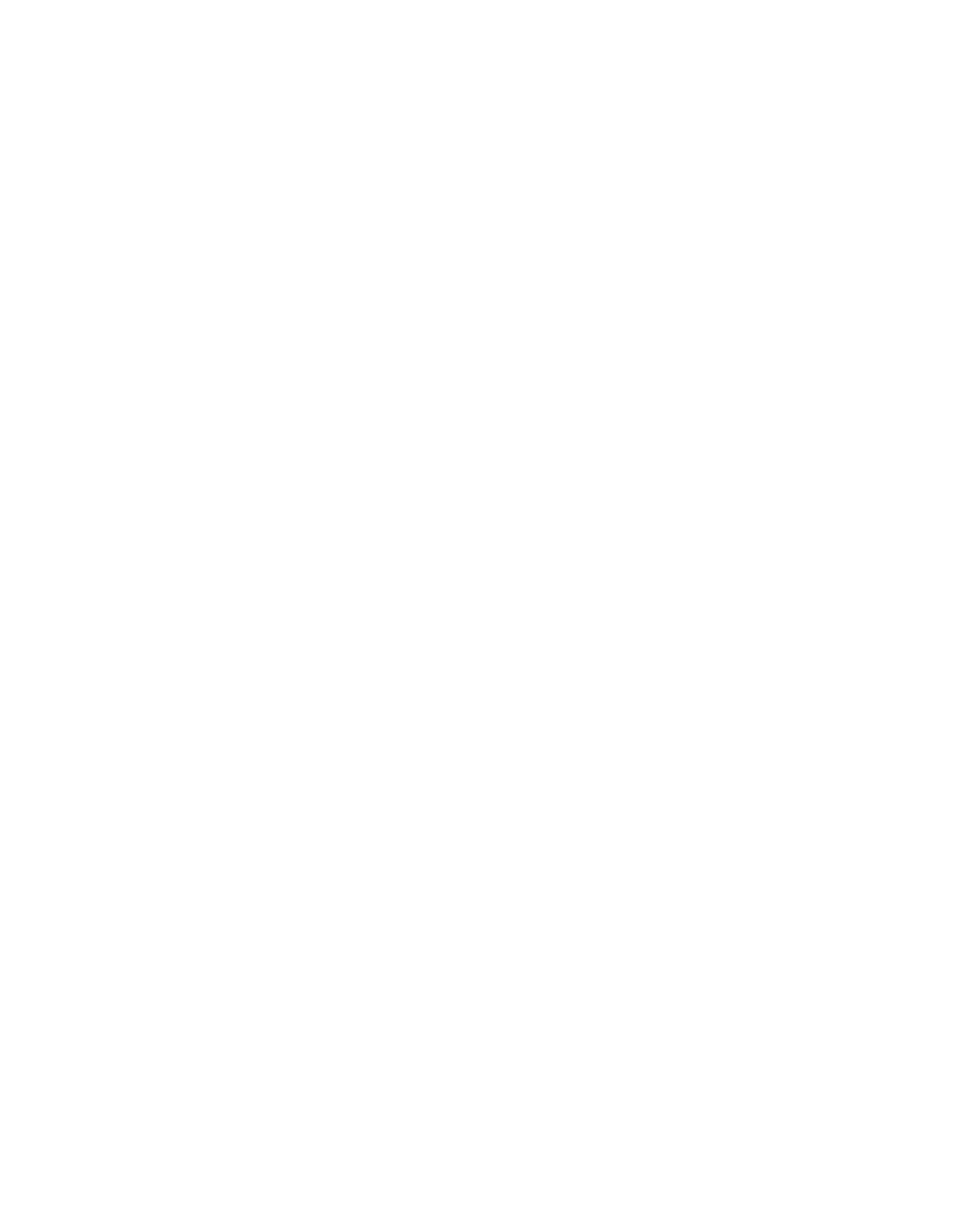٣– يجوز لأي دولة متعاقدة قدمت تحفظا وفقا للفقرة السابقة أن تسحب هذا التحفظ في أي وقت، وذلك بتوجيه اخطار الى حكومات الايداع.

### **المادة الثالثة عشرة**

١– يفتح باب التوقيع على هذه الاتفاقية في لاهاي في ١٦ ديسمبر ١٩٧٠ أمام الدول التي شاركت في المؤتمر الدولي لقانون الجو المعقود في لاهاي في المدة من ١ الى ١٦ ديسمبر ١٩٧٠ (الذي يدعى فيما بعد " مؤتمر لاهاي"). وبعد ٣١ ديسمبر ١٩٧٠ يفتح باب التوقيع على هذه الاتفاقية أمام جميع الدول في موسكو ولندن وواشنطن. ويجوز لكل دولة لم توقع على هذه الاتفاقية قبل سريانها طبقا للفقرة ٣ من هذه المادة أن تنضم ال يها في أي وقت.

٢ – هذه الاتفاقية رهن بتصديق الدول الموقعة عليها. ويجب أن تودع وثائق التصديق ووثائق الانضمام لدى حكومات اتحاد الجمهوريات السوفيتية الاشتراكية، والمملكة المتحدة لبريطانيا العظمى وايرلندا الشمالية، والولايات المتحدة، التي عينتها هذه الاتفاقية حكومات الايداع.

٣– تسري هذه الاتفاقية بعد ثلاثين يوما من تاريخ ايداع وثائق تصديق عشر دول وقعت عليهامن الدول التي شاركت في مؤتمر لاهاي.

-٤ تسري هذه الاتفاقية بال نسبة للدول الأخرى اعتب ارا من تاريخ سريانها المنصوص عليه في ال فقرة ٣ من هذه المادة، أو بعد ثلاثين بوما من تاريخ ايداع وثائق تصديق هذه الدول أو انضـــمامها اذا كــــان هـــذا التاريخ هو اللاحق.

-٥ يجب أن ترس ل حكومات الايداع بسرعة الى جميع الدول ال موقعة على هذه الات فاقية والمنضمة ال يها بلاغا بتاريخ كل توقيع وبتاريخ ايداع كل وثيقة تصديق أو انضمام وبتاريخ ســـريان هـــذه الاتفاقيـــة، وأي بلاغات أخرى.

٦– ما أن تسري هذه الاتفاقية يجب أن تسجلها حكومات الايداع وفقا للمادة ١٠٢ مــن ميثــاق الأمــم المتحدة والمادة الثالثة والثمانين من اتفاقية الطيران المدنبي الدولي (اتفاقية شيكاغو لسنة ١٩٤٤).

## **المادة الرابعة عشرة**

١– بوسع أي دولة متعاقدة أن نتسحب من هذه الاتفاقية بموجب اخطار مكتوب توجهه الـــى حكومـــات الايداع .

-٢ يصبح الانسحاب ساريا بعد مضي ستة أشهر على تاريخ تسلم حكومات الايداع هذا الا خطار.

**اثباتا لما تقدم**، قام الموقعون أدناه المفوضون حسب الأصول من حكوماتهم بالتوقيع على هذه الاتفاقية.

**حررت** هذه الاتفاقية في لاهاي في اليوم السادس عشر من ديسمبر من سنة ألف وتسعمائة وسبعين، من ثلاث نسخ أصلية كل منها بأربعة نصوص رسمية بالانجليزية والفرنسية والروسية والأسبانية.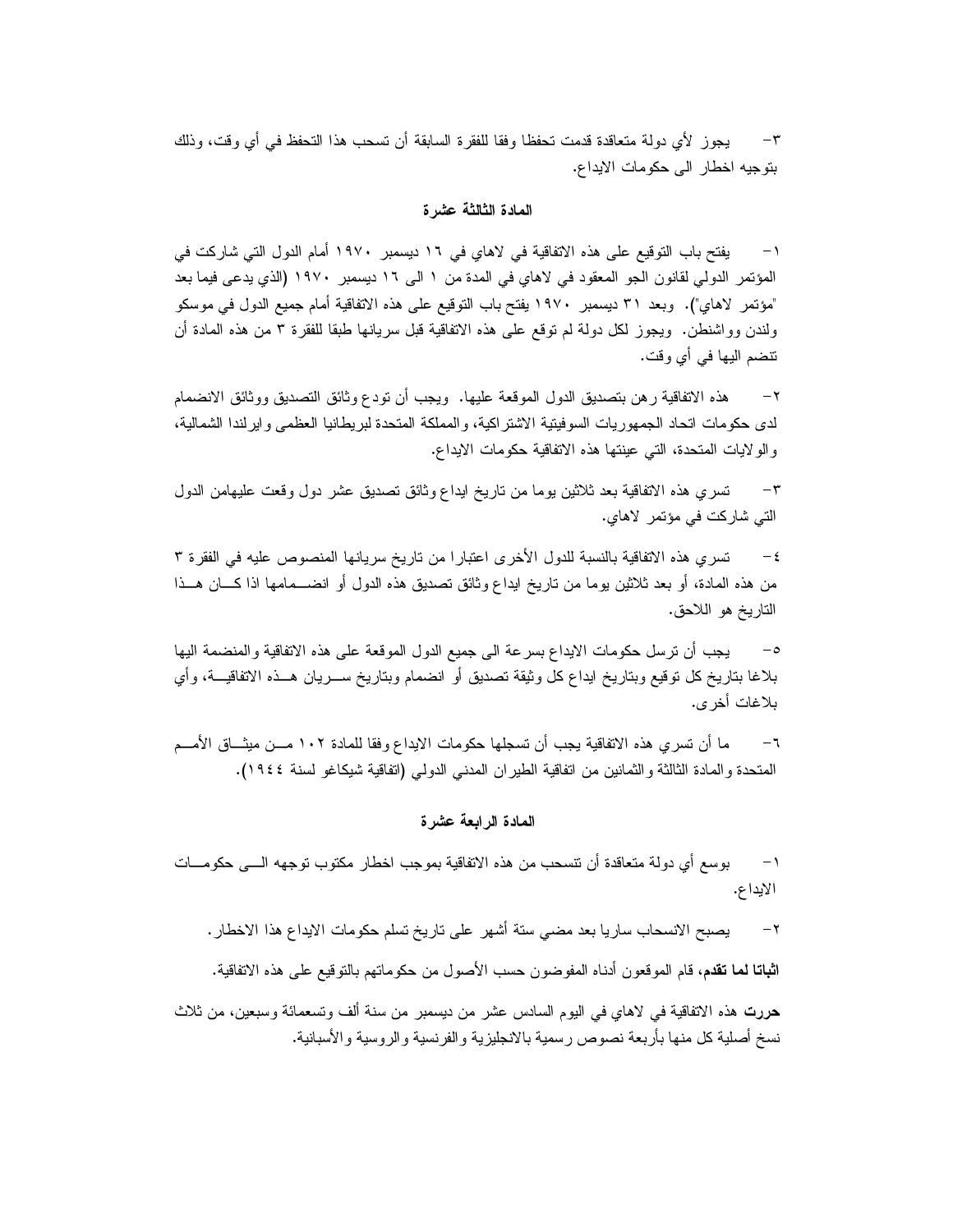### **المادة التاسعة**

١− كلما وقع أي فعل من الأفعال المذكورة في الفقرة (أ) من المادة الأولى، أو كلما كان علـــي وشــك الوقوع، يجب أن نتخذ الدول المتعاقدة جميع الاجراءات الملائمة لاعادة السيطرة على الطائرة الى قائـــدها المشروع أو للمحافظة على سيطرته عليها.

٢ – في الحالتين المذكورتين في الفقرة السابقة، يجب أن تقوم الدولة المتعاقدة التي فيها الطائرة أو ركابها أو طاقمها بتسهيل استمرار رحلة الركاب والطاقم بأسرع ما يمكن عمليا، وأن تبادر بدون ابطاء الى اعادة الطائر ة وبضائعها الى أصحاب الحق القانوني في حيازتها.

### **المادة العاشرة**

١– يجب أن تقدم الدول المتعاقدة كل منها الى الأخرى أكبر قدر من المساعدة بشأن الاجراءات الجنائية المتخذة ازاء الجريمة وغيرها من الأفعال المذكورة في المادة الرابعة، ويجب في جميع الحالات أن يطبق في جميع الأحوال قانون الدولة التي طلبت منها المساعدة.

-٢ يجب ألا تمس أحكام الفقرة ١ من هذه المادة بالالتزامات التي تفرضها أي معاهدة أخرى ثن ائيـة أو متعددة الأطراف نتظم حاليا أو مستقبلا، كليا أو جزئيا، تبادل المساعدات في المسائل الجنائية.

### **المادة الحادية عشرة**

يجب أن تبادر كل دولة متعاقدة، طبقا لقانونها الوطني، وبأسرع ما يمكنها الى ابلاغ مجلس منظمة الطيران المدني الدولي بأي معلومات تتوفر لديها بشأن ما يلي:

- أ) ظر وف الجريمة.
- ب) الاجراءات المتخذة طبق ا لأحكام المادة التاسعة .
- ج) الاجراءات المتخذة ازاء الجانبي أو المتهم، ولا سيما نتيجة أي اجراء من اجراءات ترحيله أو الاجراءات القانو نية الأخرى.

### **المادة الثانية عشرة**

١– أي نزاع ينشأ بين دولتين متعاقدتين أو أكثر حول تفسير أو تطبيق هذه الاتفاقية وتتعــذر تســـويته بالتفاوض، يجب أن يحال الى التحكيم بناء على طلب أي منها. وما لم يتمكن أطراف النزاع من الاتفـــاق على هيئة التحكيم في غضون ستة أشهر من تاريخ طلب احالة النزاع الى التحكيم جاز لأي طرف أن يحيل النزاع الى محكمة العدل الدولية بموجب طلب يقدمه وفقا لدستورها.

-٢ عند التوقيع أو التصديق على هذه الاتف اقية أو الانضمام ا ليها يجوز للدولة أن تعلن عـ دم التزامهـا بالفقرة السابقة. ومن ثم لا تصبح الدول المتعاقدة الأخرى ملزمة بالفقرة السابقة ازاء الدولة المتعاقدة التي أعربت عن هذا التحفظ.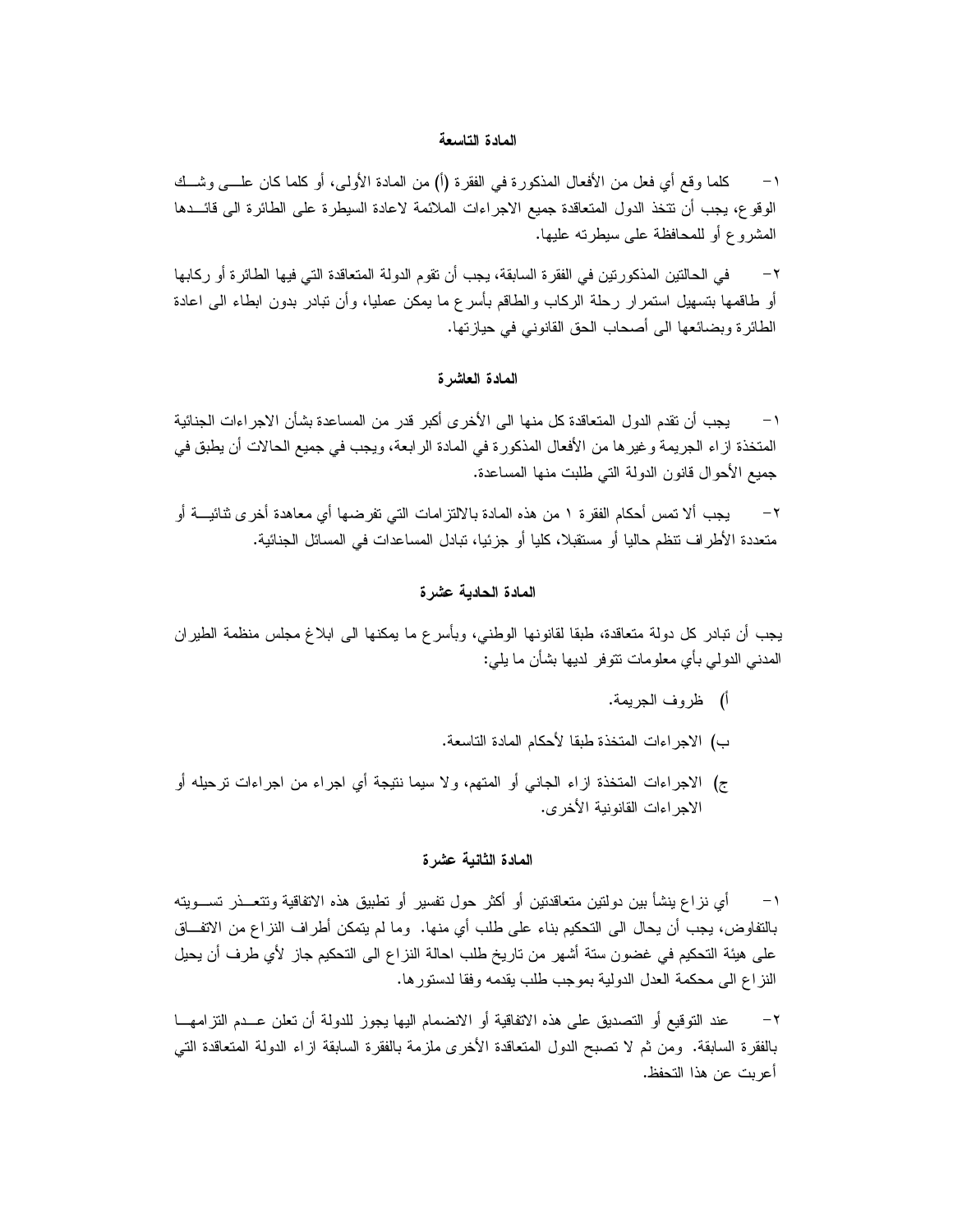### **المادة السادسة**

١ – يجب على الدولة المتعاقدة التي يوجد الجاني أو المتهم في اقليمها أن تحتجزه أو أن تتخذ الاجراءات الأخرى الكفيلة ببقائه فيها اذا اقتنعت بأن الظروف تستدعى ذلك. ويجب أن يتم هذا الاحتجاز وغيره مــن الاجراءات الأخرى وفقا الأحكام قانون نلك الدولة بدون تجاوز المهلة الضرورية للشروع فــي المقاضـــاة الجنائية أو اجر اءات الترحيل.

-٢ يجب على هذه الدولة أن تشرع فورا في التحقيق الأولي لاثبات الوقائع.

٣– يجب تقديم المساعدة الى الشخص المحتجز وفقا لأحكام الفقرة ١ من هذه المادة ليتصل فورا بأقرب ممثل معتمد لدولة جنسيته.

-٤ عندما تحتجز الدولة شخصا بموجب أحكام هذه المادة، يجب عليها أن تخطر فورا دولـة تسـجيل الطائرة، والدولة المشار اليها في الفقرة (ج) من المادة الرابعة، ودولة جنسية الشخص المحتجز، وأن تخطر أيضا أي دولة أخرى يهمها الأمر اذا رأت ذلك مناسبا، بواقعة احتجاز ذلك الشخص والظروف التي استدعت احتجازه. ويجب على الدولة التي تجري التحقيق الأولى المذكور في الفقرة ٢ من هذه المادة أن تبادر فورا البي ابلاغ الدول المذكورة بنتائج هذا النحقيق وأن تبيّن ما اذا كانت نعتزم ممارسة اختصاصها القانوني.

### **المادة السابعة**

يجب على الدولة المتعاقدة التي لم ترحل المتهم الموجود في اقليمها أن تحيل القضية الى سلطاتها المختصة للشروع في المحاكمة، وذلك بدون استثناء وبصرف النظر عما اذا كانت الجريمة ارتكبت في اقليمها. ويجب أن تتخذ هذه السلطات قرارها بالطريقة التي ستتبعها وفقا لقانون دولتها ازاء أي جريمة عادية خطيرة.

### **المادة الثامنة**

١ – يجب أن تعتبر الجريمة حالة تقتضي الترحيل بموجب أي معاهدة ترحيل مبرمة بين الدول المتعاقدة. ونتعهد الدول المتعاقدة بأن ندرج هذه الجريمة في أي اتفاقية نرحيل تعقدها مستقبلا بوصفها جريمة تقتضي التر حيل.

٢– عندما تتلقى الدولة المتعاقدة التي تشترط للترحيل وجود معاهدة ترحيل طلب ترحيل من دولة متعاقدة أخرى لم ترتبط معها بمعاهدة ترحيل، يجوز لها حسب تقديرها أن تعتبر هذه الاتفاقية الراهنة بمثابة الســند القانوني للترحيل بسبب الجريمة. ويظل الترحيل رهنا بالشروط الأخرى المنصوص عليها في قانون الدولة التي طلب منها الترحيل.

٣– يجب على الدول المتعاقدة التي لا تشترط معاهدة الترحيل أن تقرر فيما بينها أن الجريمة تقتضـــي الترحيل بالشروط المنصوص عليها في قانون الدولة التي طلب منها الترحيل.

٤– يجب أن تعامل الجريمة، لأغراض الترحيل بين الدول المتعاقدة، كما لو كانت قد ارتكبت لا فـــي مكان وقوعها فحسب بل وأيضـا فـي أقاليم الدول التـي بسطت اختصـاصـها القانونـي طبقا لأحكام الفقرة ١ من المادة الرابعة.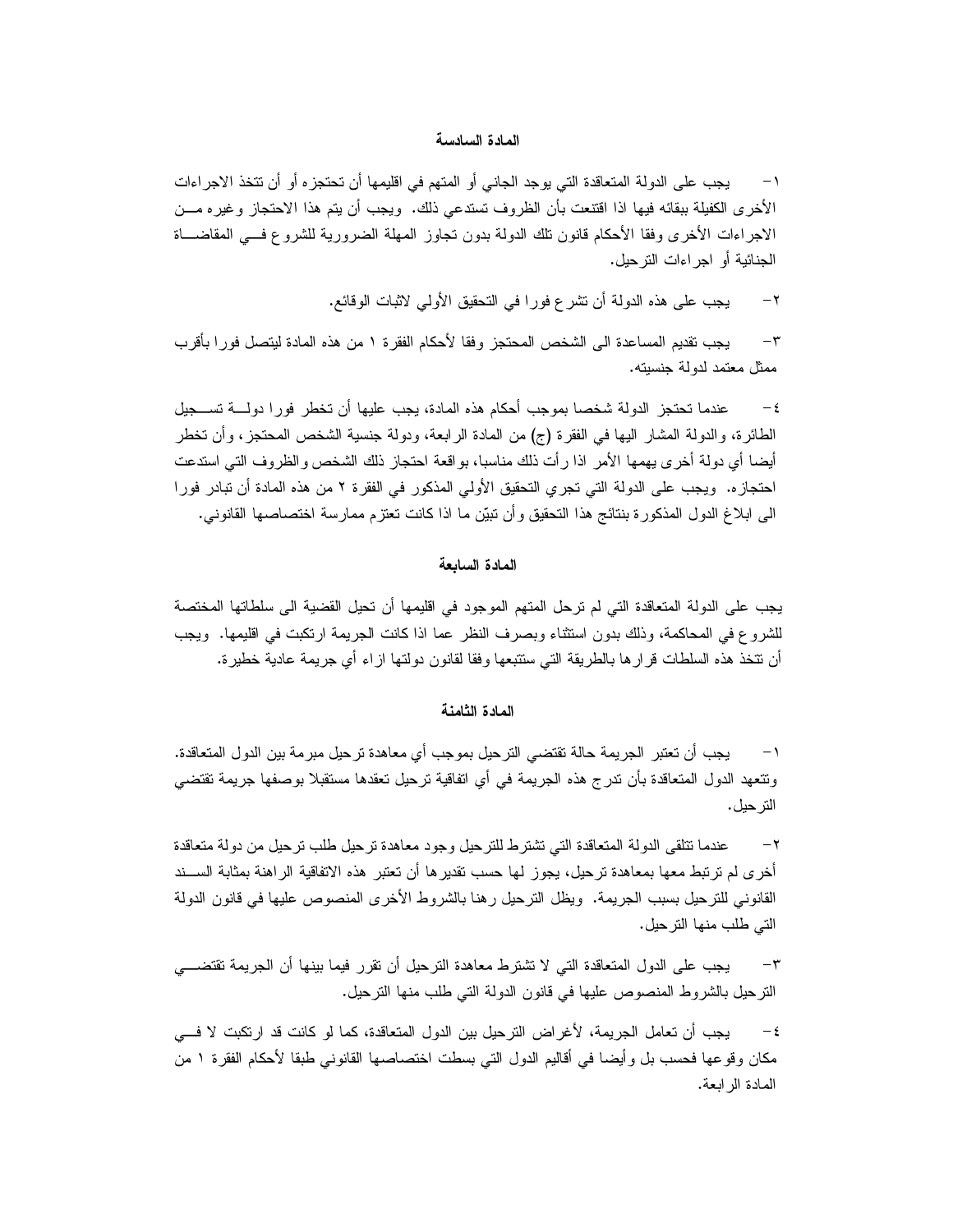٢ – يجب ألا تطبق هذه الاتفاقية على الطائرات المستخدمة في الخدمات العســكرية أو الجمركيـــة أو الشرطية.

٣– يجب ألا تطبق هذه الاتفاقية الا اذا كان مكان اقلاع الطائرة التي ارتكبت الجريمة على متنهــا أو مكان هبوطها موجودين خارج اقليم دولة تسجيلها، بصرف النظر عما اذا كانت رحلة هذه الطائرة دولية أو داخلية.

-٤ في الحالات المبينة في المادة الخامسة، يجب ألا تطبق هذه الاتفاقية اذا كان مكان الاقلاع ومكـ ان الهبوط الفعلي للطائرة التي ارتكبت على متنها الجريمة موجودين داخل اقليم نفس الدولة وكانت هذه الدولة من ضمن الدول المشار اليها في تلك المادة.

على الرغم من أحكام الفقرتين ٣ و ٤ من هذه المادة، يجب تطبيق المواد السادسة والسابعة والثامنة والعاشرة بصرف النظر عن مكان اقلاع الطائرة أو مكان هبوطها الفعلي اذا وجد الجانبي أو المتهم في اقليم دولة غير دولة تسجيل الطائرة.

## **المادة الرابعة**

١– يجب أن نتخذ كل دولة متعاقدة في الحالات النالية الاجراءات الضرورية لبسط اختصاصها علـــي الجريمة وغيرها من أفعال العنف الأخرى المرتبطة بها مباشرة التي ارتكبها المتهم ضد الركاب أو الطاقم:

- أ) عندما ترتكب الجريمة على متن طائرة مسجل ة فيها.
- ب) عندما تهبط الطائرة التي ارتكبت الجريمة على متنها في اقليم تلك الدولة وما زال المتهم على متنها.
- ج) عندما ترتكب الجريمة على متن طائرة مؤجرة بدون طاقم الى مستأجر يقـــع مركـــز أعمالــــه الر ئيسي في تلك الدولة أو له اقامة دا ئمة فيها في غياب هذا المركز.

٢– بالمثل يجب أن تتخذ كل دولة متعاقدة الاجر اءات الضرورية لبسط اختصاصها على الجريمة اذا كان المتهم في اقليمها ولم ترحله طبقا للمادة الثامنة الى أي من الدول المشار اليها في الفقرة ١ من هذه المادة.

٣– هذه الاتفاقية لا تستبعد الاختصاص الجنائي الذي يمارس بموجب القانون الوطني.

### **المادة الخامسة**

يجب على الدول المتعاقدة التي تنشئ فيما بينها مؤسسات مشتركة للنقل الجوي أو وكالات تشغيل دولية تشغل طائرات خاضعة للتسجيل المشترك أو الدولي، أن تحدد فيما بينها بالوسائل الملائمة الدولة التي تمارس الاختصاص القضائي على كل طائرة وتأخذ صفة دولة التسجيل لأغراض هذه الاتفاقية، ويجب على هذه الدولة أن تخطر بذلك منظمة الطيران المدني الدولي لتفيد هذه المنظمة جميع الدول الأطراف في هذه الاتفاقية. بذلك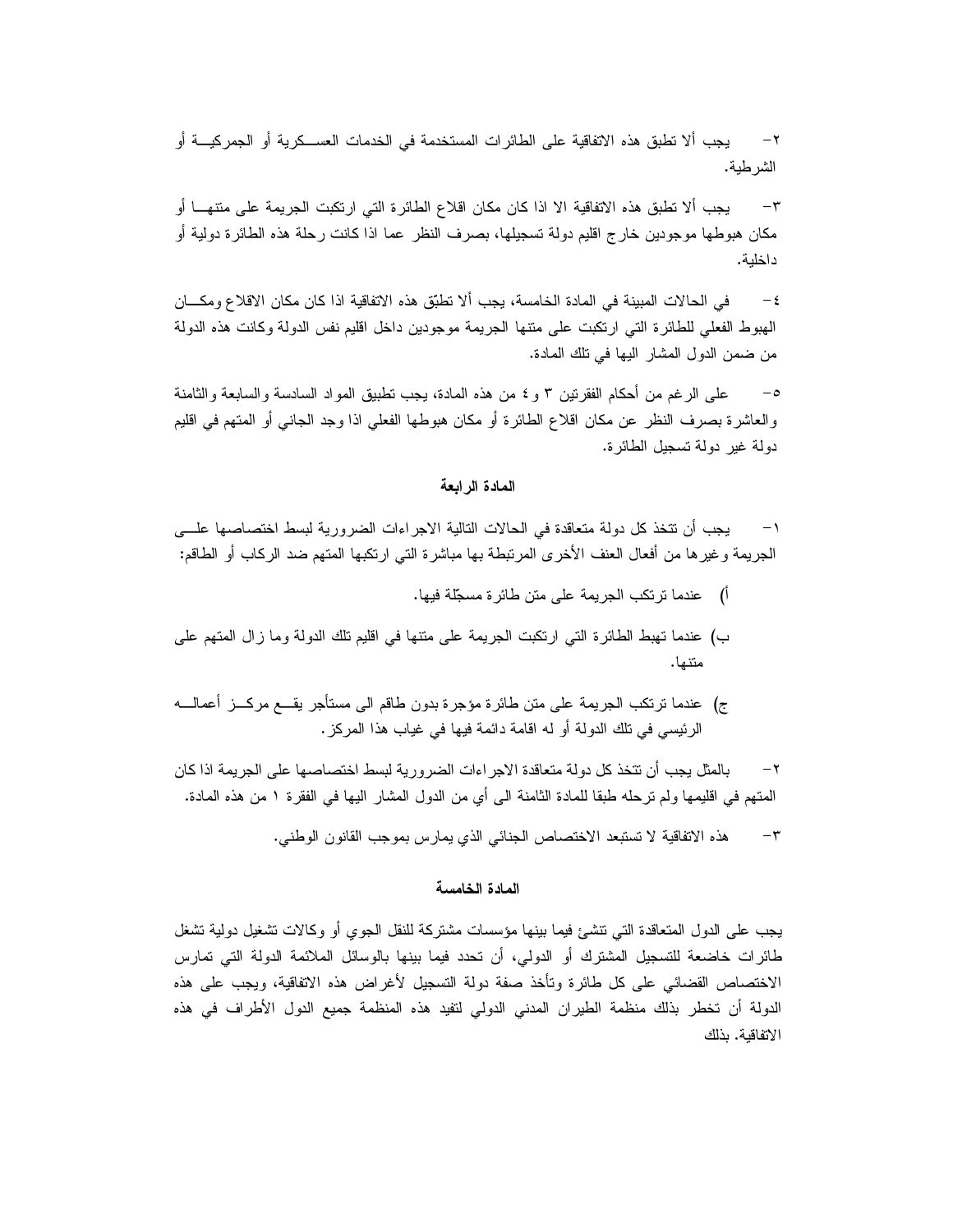# **اتفاقية**

## **قمع الاستيلاء غير المشروع على الطائرات**  الموقعة في لاهاي بتاريخ ١٦ ديسمبر ١٩٧٠

### **مقدمة**

**ان الدول الأطراف في هذه الاتفاقية،** 

**اذ تعتبر** أن الأفعال غير المشروعة للاستيلاء على الطائرات أو لممارسة السيطرة على الطائرات وهي في حالة طيران يعرّض سلامة الأشخاص والممتلكات للخطر، ويؤثر تأثيرا خطيرا على تشغيل الخطوط الجوية، وتزعزع ثقة شعوب العالم في سلامة الطيران المدني،

**واذ تعتبر** أن حدوث هذه الأفعال يثير قلقها البالغ،

**واذ تعتبر** أن منع حدوث هذه الأفعال يقتضي بالحاح وضع اجراءات ملائمة لمعاقبة مرتكبيها،

**قد اتفقت على ما يلي:** 

## **المادة الأولى**

١– يعد مرتكبا لجريمة (ستدعى فيما بعد "الجريمة") أي شخص يقوم بأي من الأعمال التالية على متن أي طائرة وهي في حالة طيران:

- أ) الاستيلاء على الطائرة، أو ممارسة السيطرة عليها، أو محاولة ارتكاب أي أفعال من هذا القبيل على نحو غير مشروع، بالقوة أو بالتهديد باستخدام القوة، أو بأي شــكل آخـــر مـــن أشـــكال الترهيب.
	- ب) العمل شريكا مع شخص يرتكب أي أفعال من هذا القبيل أو يحاول ارتكابها.

### **المادة الثانية**

تتعهد كل دولة متعاقدة بالتشدد في معاقبة الجريمة.

### **المادة الثالثة**

١– لأغراض هذه الاتفاقية، تعتبر الطائرة في حالة طيران في أي وقت منذ لحظة اغلاق جميع أبوابها الخارجية بعد صعود الركاب على منتها ولغاية اللحظة التي يفتح فيها أي باب منها لخروجهم. وفي حالــــة الهبوط الاضطراري يجب اعتبار الطائرة في حالة طيران الى أن تتولى السلطات المختصة مسؤوليتها عنها وعمن على متنها من أشخاص وعما عليها من ممتلكات.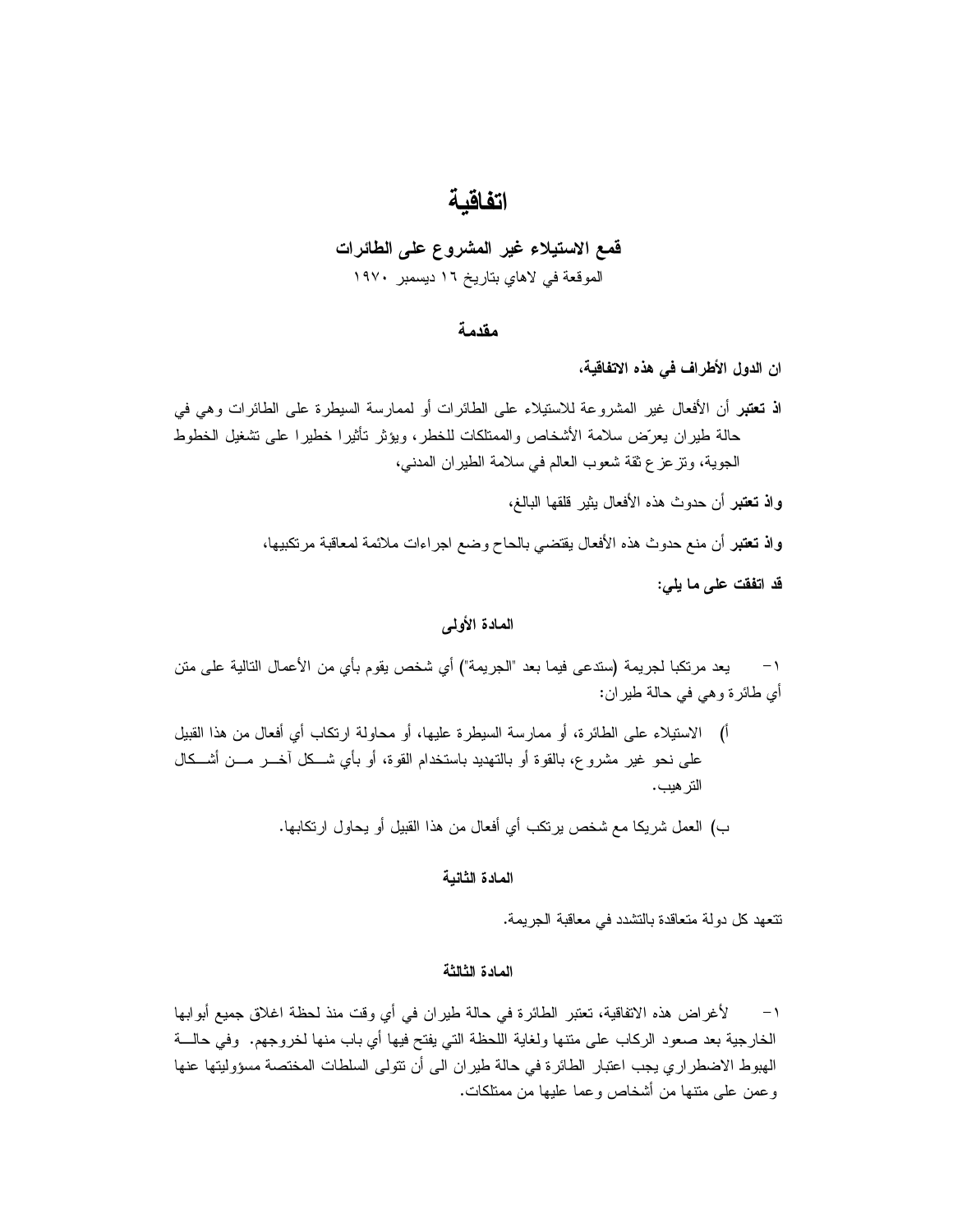ANNEX 2

\_\_\_\_\_\_\_\_

ANNEXE 2

 $\overline{\phantom{a}}$ 

ANEXO 2

 $\overline{\phantom{a}}$   $\overline{\phantom{a}}$ 

ПРИЛОЖЕНИЕ 2

 $\overline{\phantom{a}}$ 

附件 2

المرفق ٢

 $\overline{\phantom{a}}$ 

 $\overline{\phantom{a}}$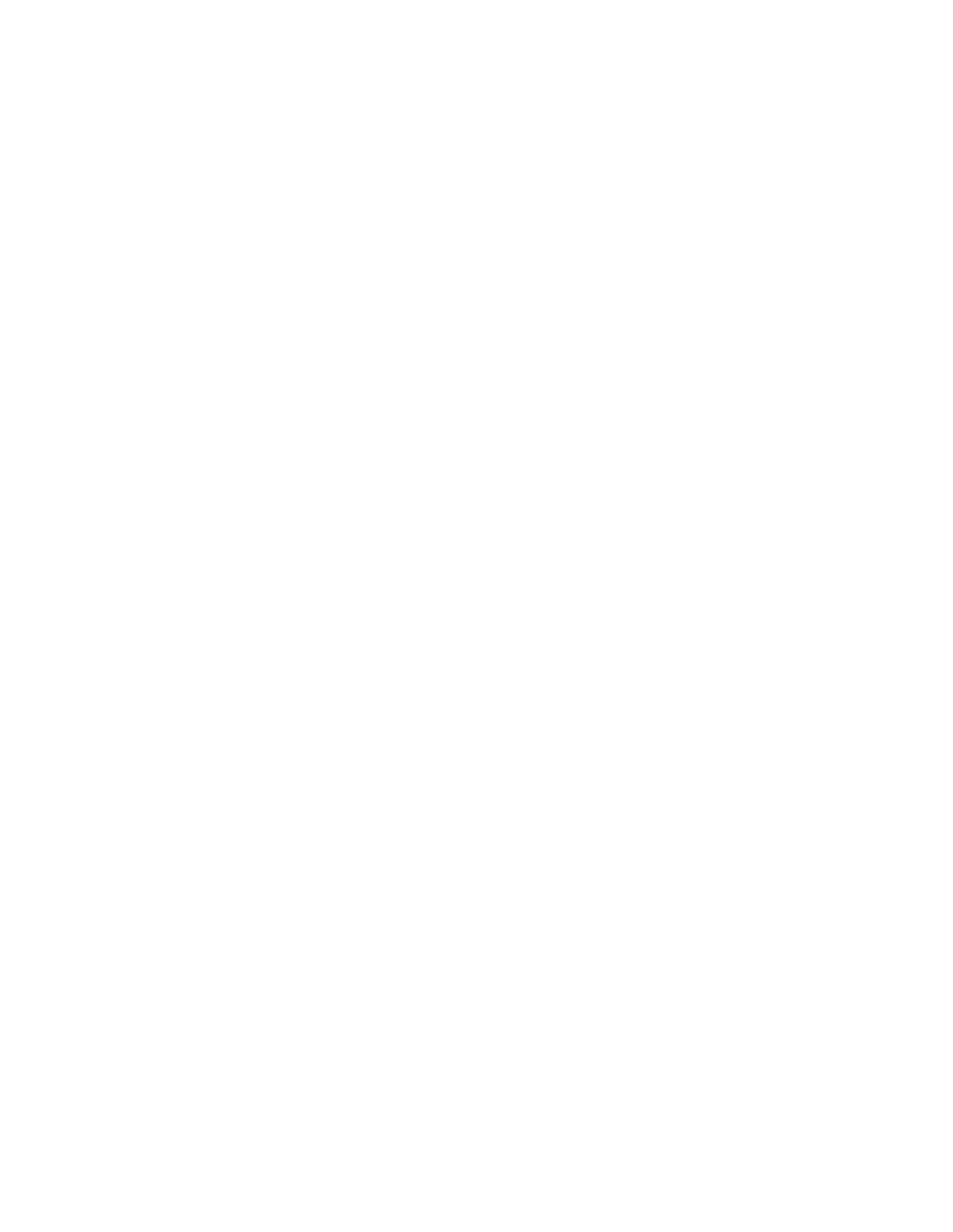# 制止非法劫持航空器公约

# 1970年12月16日签订于海牙

## 前言

#### 本公约各当事国

考虑到非法劫持或控制飞行中的航空器的行为危及人和财产的安全,严重影响航班的运行,并 损害世界人民对民用航空安全的信任;

考虑到发生这些行为是令人严重关切的事情;

考虑到为了防止这类行为,迫切需要规定适当的措施以惩罚罪犯;

协议如下:

# 第一条

凡在飞行中的航空器内的任何人:

(一)用武力或用武力威胁,或用任何其他恐吓方式,非法劫持或控制该航空器,或企图采取任 何这种行为,或

(二)是实施或企图实施任何此种行为的人的共犯,

即是犯了罪行(以下简称"罪行")。

### 第二条

每一缔约国承诺对罪行给予严厉惩罚。

# 第三条

一、为本公约的目的,一架航空器在完成登机后其所有外部舱门均已关闭时起,直至其任何此 种舱门为下机目的开启时止,其间的任何时间均被视为在飞行中。在航空器遭迫降时,直至主管当 局接管对该航空器及其所载人员和财产的责任时止,航空器应当被视为仍在飞行中。

二、本公约不应当适用于供军事、海关或警察用的航空器。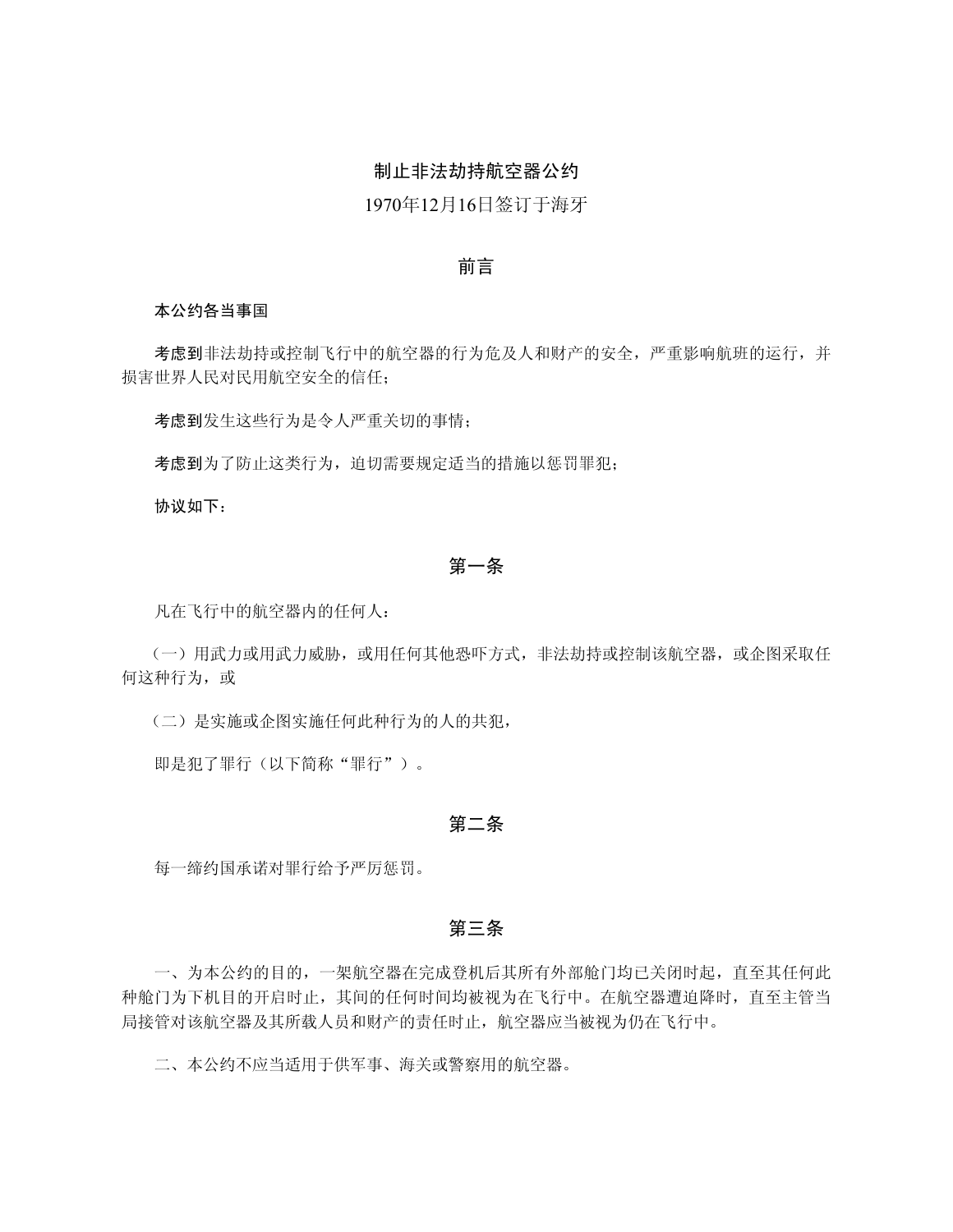三、本公约应当仅适用于在其内实施罪行的航空器的起飞地点或实际降落地点是在该航空器登 记国领土以外,不论该航空器是从事国际飞行或国内飞行。

四、在第五条中所述的情况下,如在其内实施罪行的航空器的起飞地点和实际降落地点是在同 一个国家的领土内,而这一国家又是该条中所指国家之一,则本公约不应当适用。

五、尽管有本条第三和四款的规定,如罪犯或被指控的罪犯在航空器登记国以外的一国领土内 被发现,则不论该航空器的起飞地点或实际降落地点在何处,第六、七、八和十条均应当适用。

#### 第四条

一、各缔约国应当采取必要措施,以就下列情况而对该罪行及被指控的罪犯对旅客或机组人员 所实施与该罪行有关的其他暴力行为,确立其管辖权:

(一)罪行是在该国登记的航空器内实施的;

(二)在其内实施罪行的航空器在该国领土内降落时被指控的罪犯仍在该航空器内的;

(三)罪行是在租来时不带机组人员的航空器内实施的,而承租人的主要营业地在该国,或如承 租人没有此种营业地但其永久居所是在该国的。

二、如果被指控的罪犯在某一缔约国领土内,而该缔约国不依据第八条将其引渡给本条第一款 中所述的任何国家,该缔约国也应当采取必要措施,确立其对罪行的管辖权。

三、本公约不排除根据本国法律行使的任何刑事管辖权。

### 第五条

如各缔约国成立联合的航空运输运营组织或国际运营机构,而其使用的航空器需要进行联合登 记或国际登记时,则这些缔约国应当通过适当方法为每一航空器在它们之中指定一个国家,而该国 为本公约的目的,应当行使管辖权并具有登记国的性质,并应当将此项指定通知国际民用航空组织, 该组织应当将上述通知转告本公约所有当事国。

### 第六条

一、若罪犯或被指控的罪犯在其所属领土上,任何缔约国,在判明情况有此需要时,应当将该 人拘留或采取其他措施以保证该人留在当地。这种拘留和其他措施应当符合该国的法律规定,但是 只有在为了提出刑事诉讼或引渡程序所必要的期间,才可继续保持拘留和其他措施。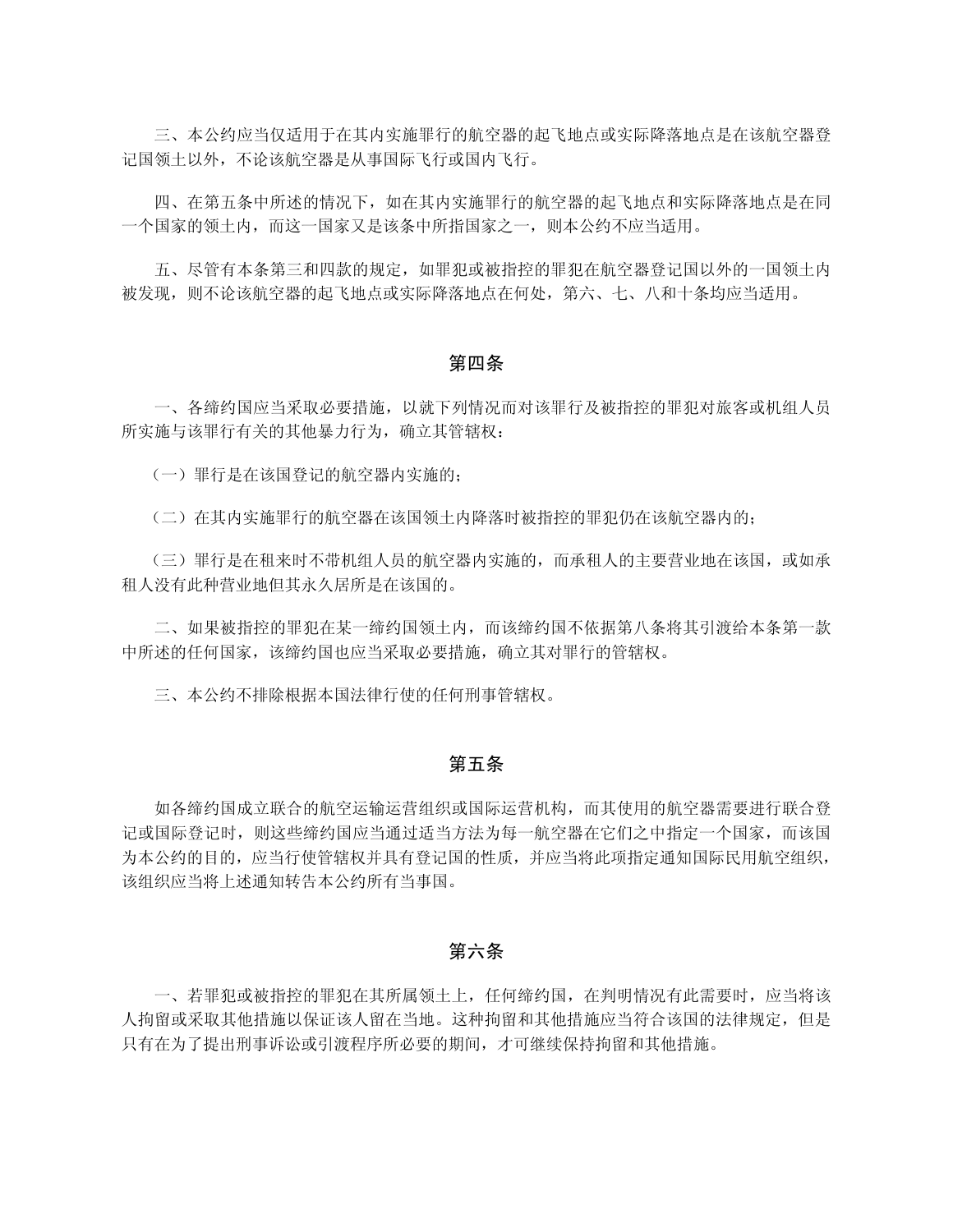二、该国应当立即对事实进行初步调查。

三、对根据本条第一款予以拘留的任何人,应当向该人提供协助,以便其立即与其身为国民的 所属国家最近的合适代表联络。

四、当一国根据本条将某人拘留时,应当立即将该人被拘留的事实和应予拘留的情况通知航空 器登记国、第四条第一款(三)项所指国家和被拘留人的国籍所属国,并在认为适当时,立即通知 任何其他有关国家。进行本条第二款所述的初步调查的国家应当迅速将调查结果通知上述国家,并 应当表明是否有意行使管辖权。

### 第七条

缔约国在其领土内发现被指控的罪犯,如不将该人引渡,则不论罪行是否在其领土内实施,应 当无例外地将此案件提交其主管当局以便起诉。该当局应当按照本国法律,以对待任何严重性质的 普通犯罪案件的相同方式作出决定。

## 第八条

一、罪行应当被当作为是包括在各缔约国间现有引渡条约中的一种可引渡的罪行。各缔约国承 诺将此种罪行作为一种可引渡的罪行列入它们之间将要缔结的每一项引渡条约中。

二、如一缔约国规定只有在订有引渡条约的条件下才可以引渡,而当该缔约国接到未与其订有 引渡条约的另一缔约国的引渡要求时,可以自行决定认为本公约是对罪行进行引渡的法律根据。引 渡应当遵照被请求国法律规定的其他条件。

三、各缔约国如没有规定只有在订有引渡条约下才可引渡,则在遵照被请求国法律规定的条件 下,应当承认罪行是它们之间可引渡的罪行。

四、为在各缔约国之间引渡的目的,罪行应当被视为不仅是在所发生的地点实施,而且也发生 在根据第四条第一款要求确立其管辖权的国家领土内。

## 第九条

一、当第一条(一)项中所指的任何行为已经发生或行将发生时,各缔约国应当采取一切适当 措施以恢复合法机长对航空器的控制或维护其对航空器的控制。

二、在前款所述的情况下,航空器或其旅客或机组人员在其领土上的任何缔约国应当尽实际可 能迅速地对旅客和机组人员继续旅行提供便利,并应当将航空器和所载货物不迟延地交还给合法的 所有人。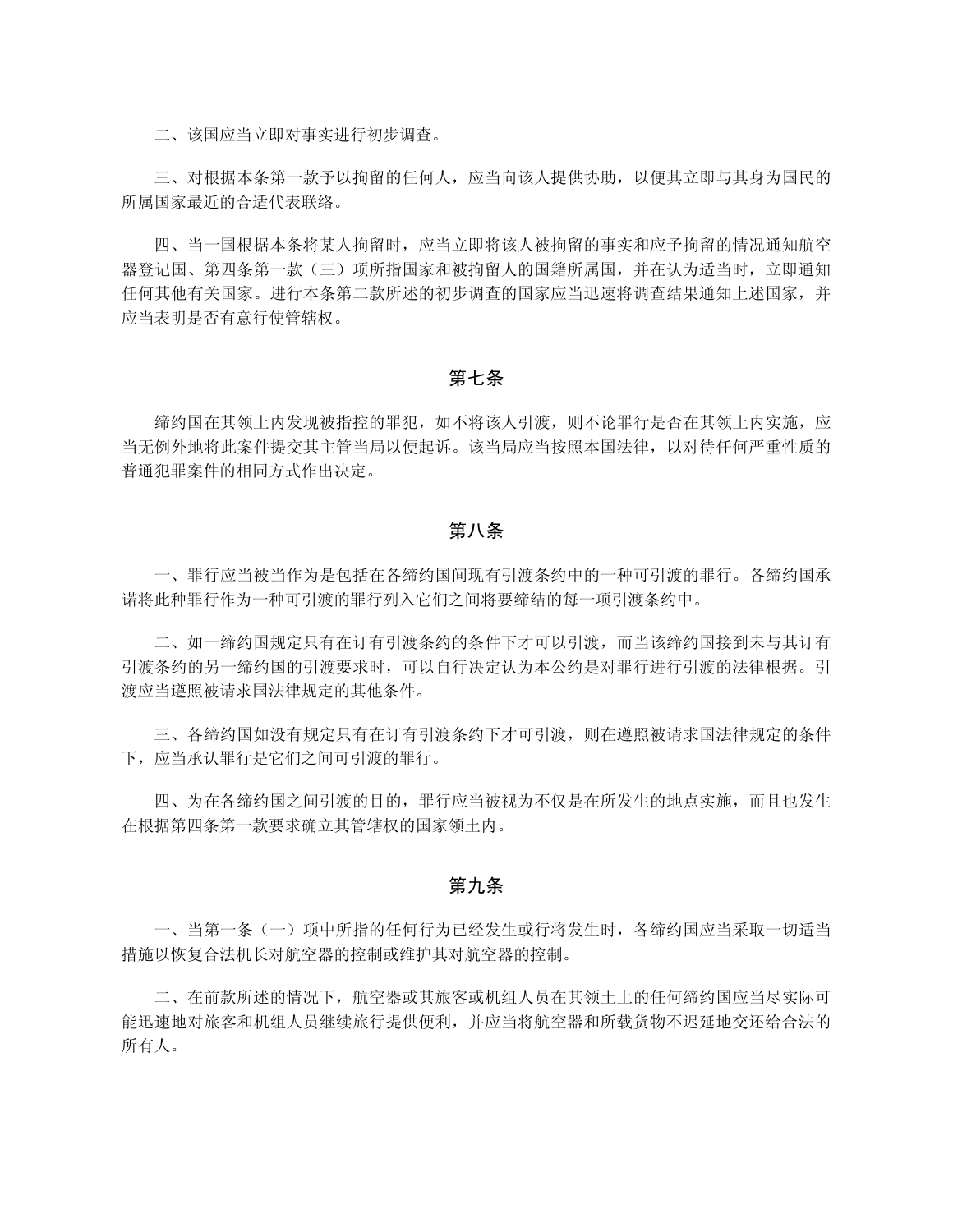一、各缔约国对罪行和第四条中所指的其他行为所提出的刑事诉讼,应当相互给予最大程度的 协助。在所有情况下,都应当适用被请求国的法律。

二、本条第一款的规定,不应当影响任何其他在刑事问题上全部地或部分地规范或将要规范相 互协助的双边或多边条约的义务。

#### 第十一条

每一缔约国应当遵照其本国法律尽快地向国际民用航空组织理事会就下列各项报告它所掌握的 任何有关情况:

(一)罪行的情况;

(二)根据第九条采取的行动;

(三)对罪犯或被指控的罪犯所采取的措施,特别是任何引渡程序或其他法律程序的结果。

## 第十二条

一、如两个或多个缔约国之间对本公约的解释或适用发生争议而不能以谈判解决时,经其中一 方的要求,应当交付仲裁。如果在要求仲裁之日起六个月内,当事国对仲裁的组成不能达成协议, 任何一方可按照《国际法院规约》,要求将争端提交国际法院。

二、每个国家在签署、批准或加入本公约时,可以声明该国不受前款规定的约束。其他缔约国 对于任何作出这种保留的缔约国,不受前款规定的约束。

三、遵照前款规定作出保留的任何缔约国,可以在任何时候通知保存国政府撤销这一保留。

# 第十三条

一、本公约于1970年12月16日在海牙向参加于1970年12月1日至16 日在海牙举行的国际航空法 会议(以下简称"海牙会议")的国家开放签署。1970年12月31日以后,本公约应当在莫斯科、伦 敦和华盛顿向所有国家开放签署。在按照本条第三款生效前未签署本公约的任何国家可以随时加入 本公约。

二、本公约须由签字国批准。批准书和加入书应当交存苏维埃社会主义共和国联盟、大不列颠 和北爱尔兰联合王国和美利坚合众国政府,在此指定其为保存国政府。

三、本公约应当于参加海牙会议的在本公约上签字的十个国家交存批准书后三十天生效。